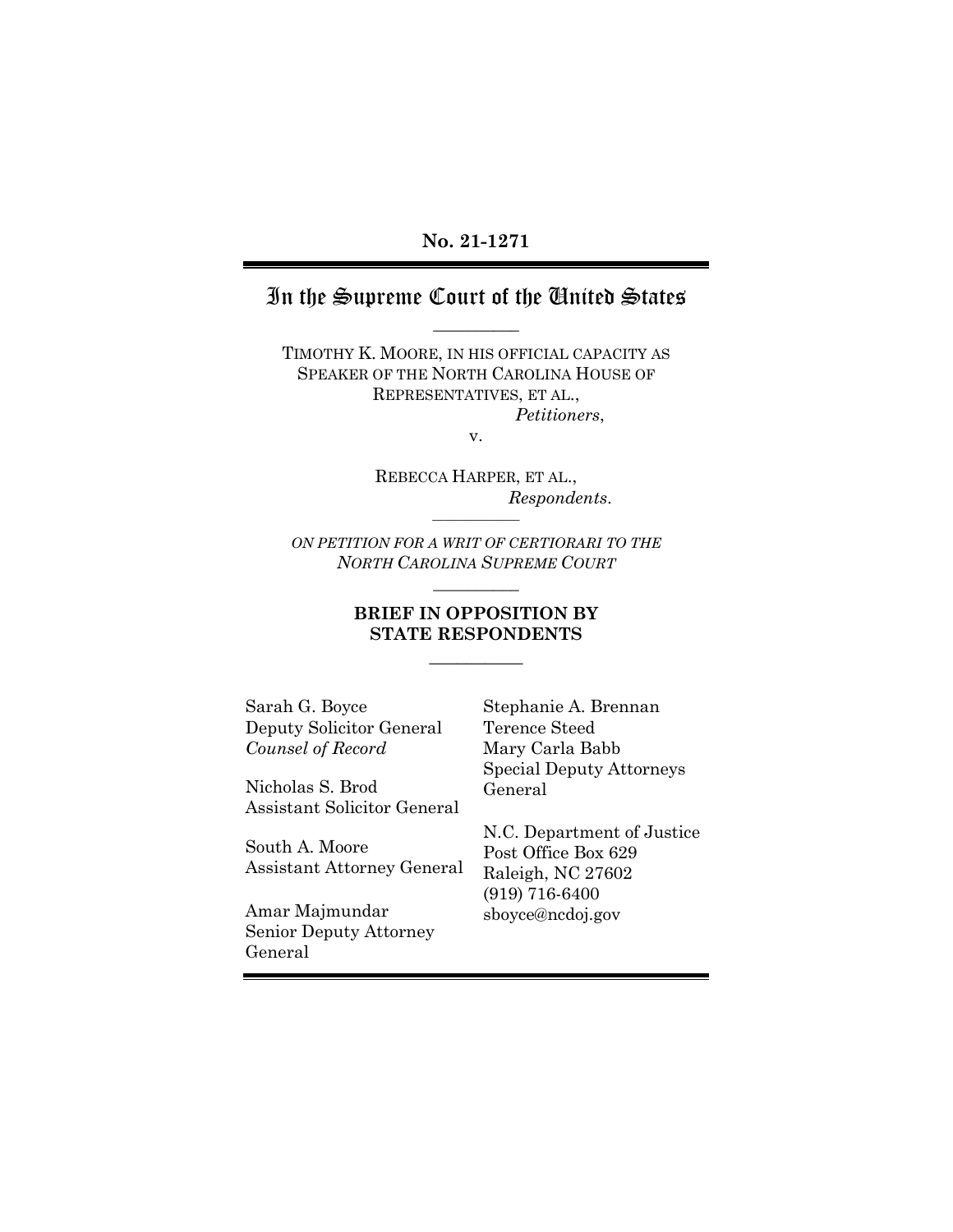## **QUESTION PRESENTED**

Whether it violates the Elections Clause for a state court to review a congressional districting map and, if necessary, impose a new one, when the state legislature has prescribed a process that expressly provides for such a judicial role.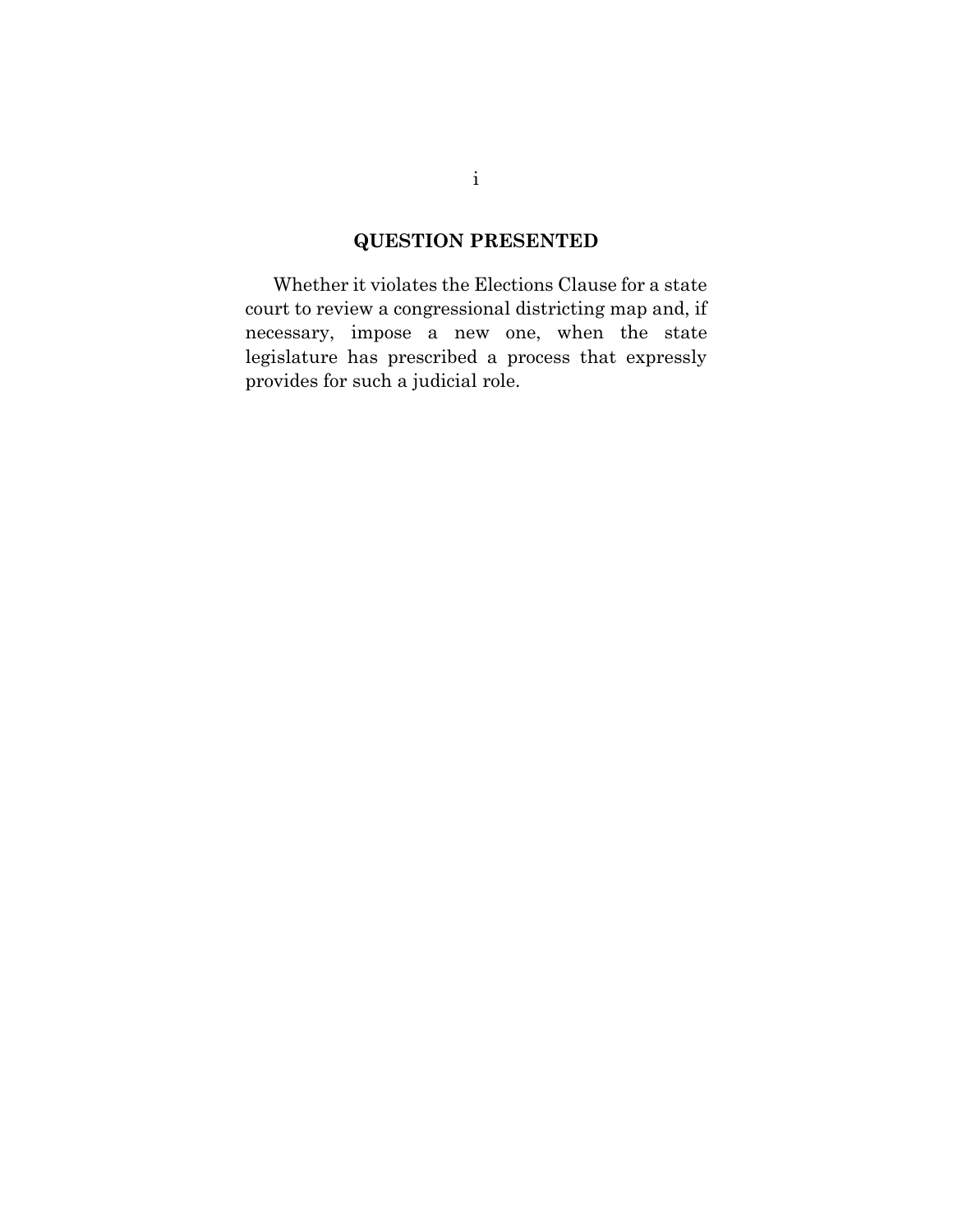## **TABLE OF CONTENTS**

|             | $\label{thm:opt} \textsc{INTRODUCTION}.\textcolor{gray}{.}\textcolor{gray}{.}\textsc{1}$                                              |  |  |
|-------------|---------------------------------------------------------------------------------------------------------------------------------------|--|--|
|             |                                                                                                                                       |  |  |
| А.          | The General Assembly has<br>expressly authorized<br>nonlegislative actors to help<br>regulate federal elections3                      |  |  |
| B.          | Consistent with this statutory<br>regime, the North Carolina<br>courts evaluated the State's<br>new congressional map for             |  |  |
| $C_{\cdot}$ | Consistent with state law, the<br>trial court imposed a remedial<br>map after concluding that the<br>legislature failed to remedy the |  |  |
| D.          | Despite ongoing proceedings in<br>the state courts, Petitioners seek                                                                  |  |  |
|             | REASONS FOR DENYING THE PETITION10                                                                                                    |  |  |
| Ι.          | There Is No Split of Authority on the<br>Question This Case Presents. 10                                                              |  |  |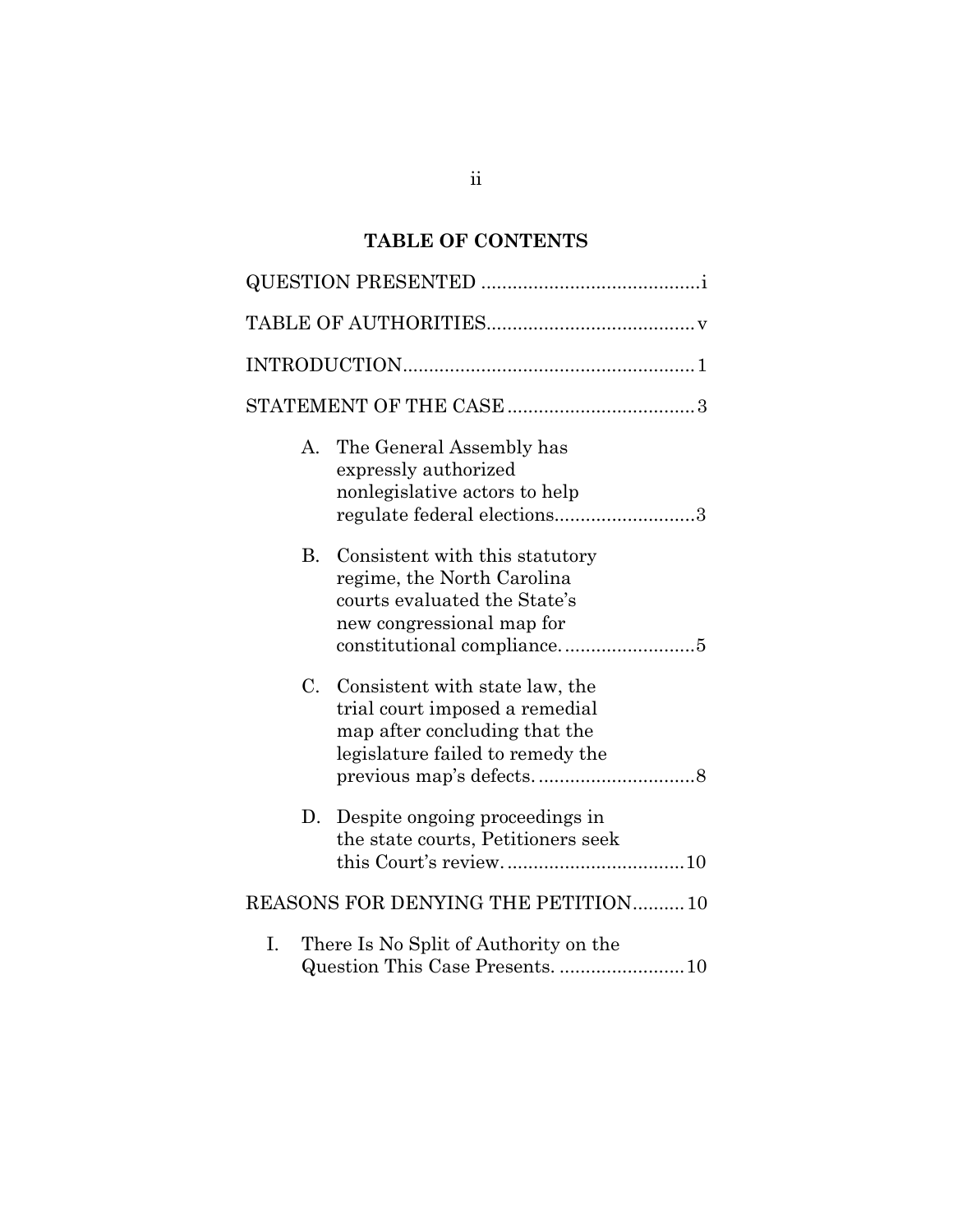|    | II. The Decision Below Was Correct15                                                                    |                                                                                                                       |
|----|---------------------------------------------------------------------------------------------------------|-----------------------------------------------------------------------------------------------------------------------|
| A. |                                                                                                         | Even under Petitioners' reading<br>of the Elections Clause's text,<br>the court below was correct16                   |
| В. | This Court's precedents foreclose<br>Petitioners' arguments, as the<br>court below rightly recognized17 |                                                                                                                       |
|    | 1.                                                                                                      | This Court has already held<br>that nonlegislative officials<br>can help regulate federal                             |
|    | 2.                                                                                                      | This Court has already held<br>that legislatures are bound<br>by their state constitutions<br>when regulating federal |
|    | 3.                                                                                                      | This Court has already held<br>that state courts may<br>formulate congressional                                       |
| C. |                                                                                                         | The decision below is consistent<br>with the historical record26                                                      |
| D. |                                                                                                         | Petitioners' argument defies<br>bedrock principles of federalism28                                                    |
| Е. |                                                                                                         | Petitioners' reading would upend<br>elections regimes in all fifty States30                                           |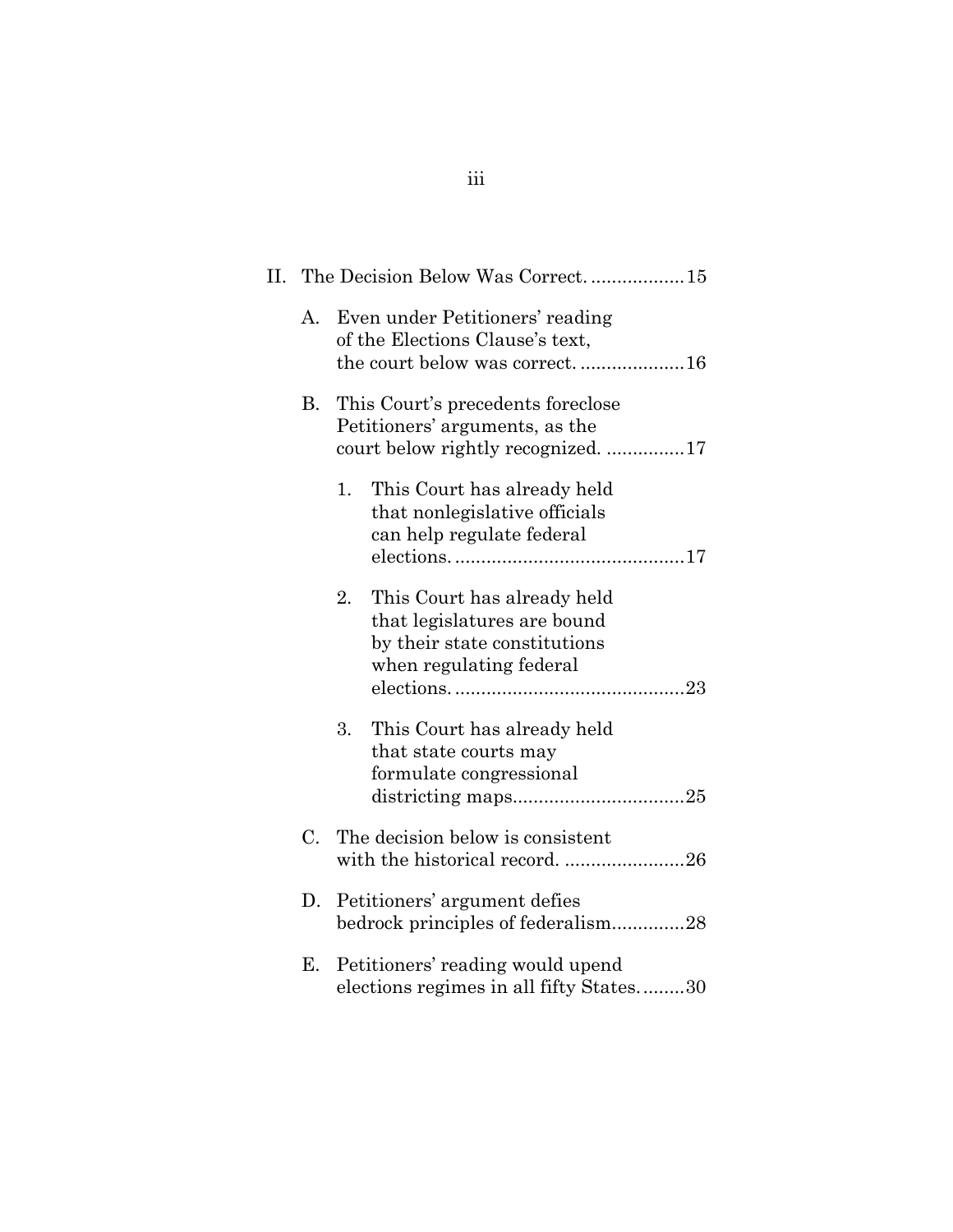| III. This Case Is a Poor Vehicle for<br>Analyzing the Elections Clause33                     |
|----------------------------------------------------------------------------------------------|
| A. An adequate, independent<br>state ground exists for<br>rejecting Petitioners' arguments33 |
| B. Ongoing proceedings in the<br>North Carolina Supreme<br>Court could complicate this       |
|                                                                                              |

iv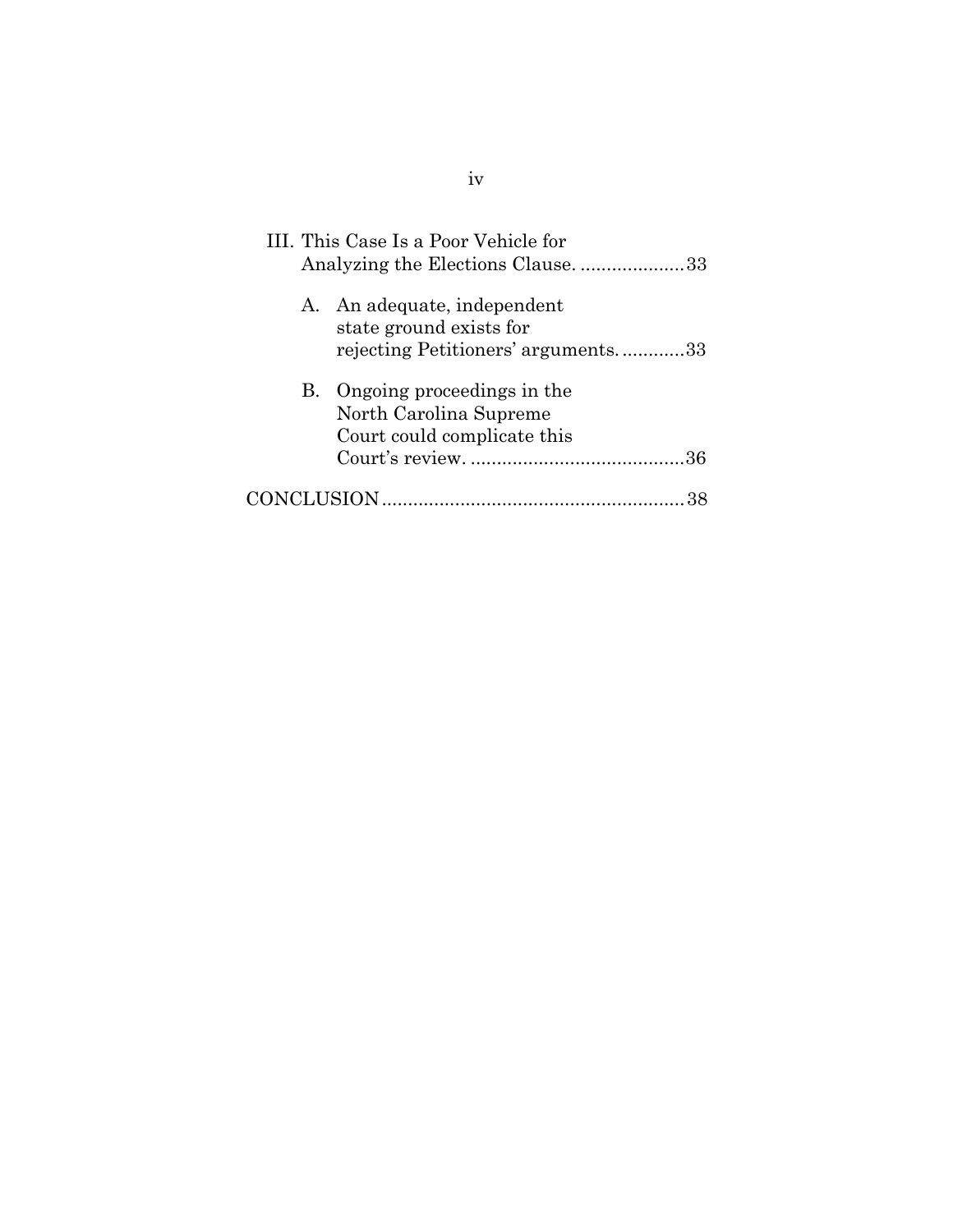## **TABLE OF AUTHORITIES**

## **Cases**

| Amer. Legion v. Amer. Humanist Ass'n,                                   |
|-------------------------------------------------------------------------|
| Ariz. State Legislature v.<br>Ariz. Indep. Redistricting Comm'n,        |
| Bush v. Gore,                                                           |
| Carpenter v. Gomez,                                                     |
| Carson v. Simon,<br>978 F.3d 1051<br>(8th Cir. 2020) (per curiam)12, 13 |
| City of Mesquite v. Aladdin's Castle, Inc.,                             |
| Commonwealth ex rel. Dummit v. O'Connell,                               |
| Cooper v. Berger,                                                       |
| Cooper v. Berger,                                                       |
| Corum v. Univ. of N.C.,                                                 |

v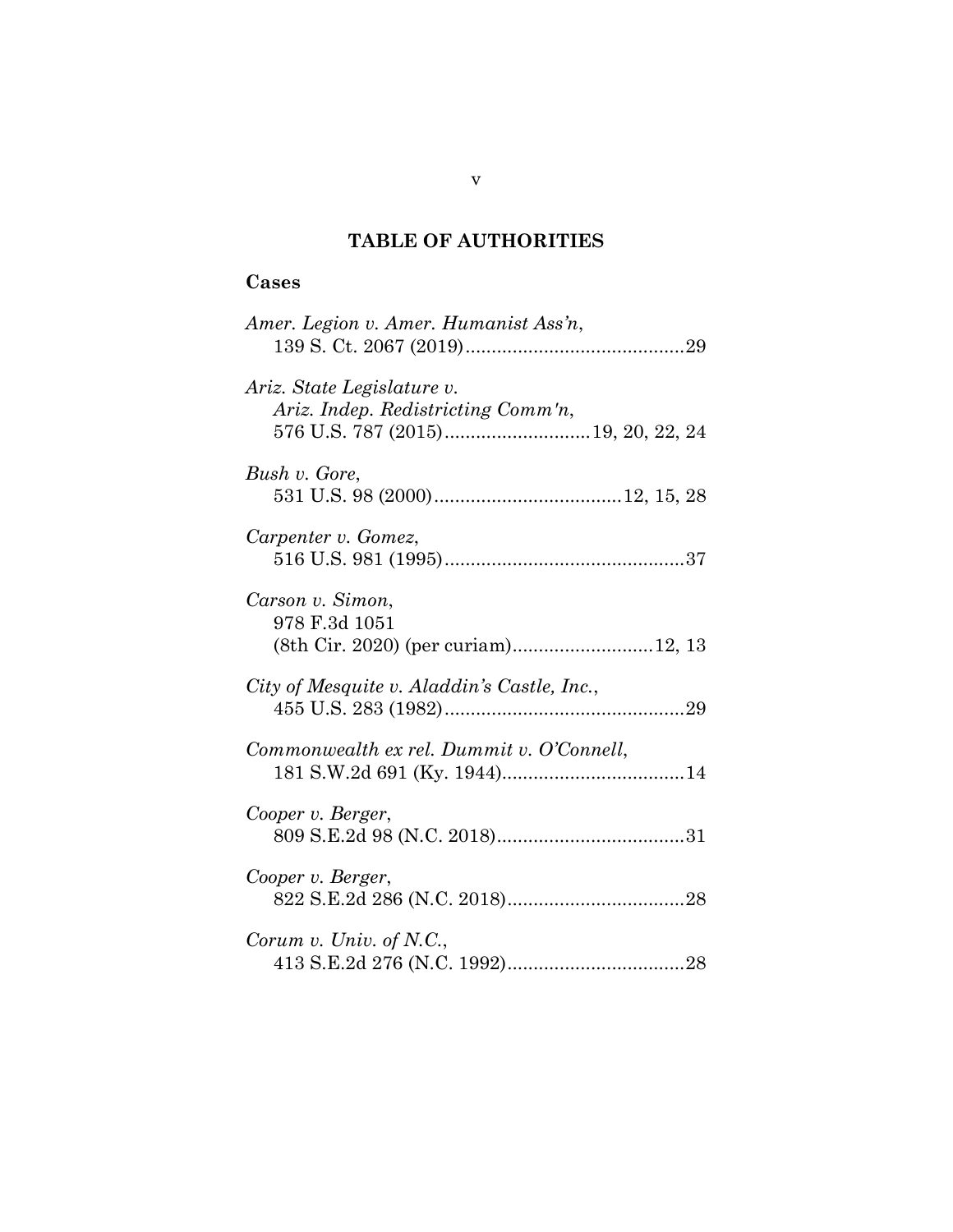| Cotlow v. Grove,                                         |
|----------------------------------------------------------|
| Cox Broad. Corp. v. Cohn,                                |
| Democratic Nat'l Comm. v.<br>Wisc. State Legislature,    |
| Dogwood Dev. $\&$ Mgmt. Co. v.<br>White Oak Transp. Co., |
| Gordon Coll. v. DeWeese-Boyd,                            |
| Growe v. Emison,                                         |
| Hawke v. Smith,                                          |
| Hotze v. Hudspeth,                                       |
| In re Opinions of Justices,                              |
| In re Plurality Elections,                               |
| Jefferson v. City of Tarrant,                            |
| McGirt v. Oklahoma,                                      |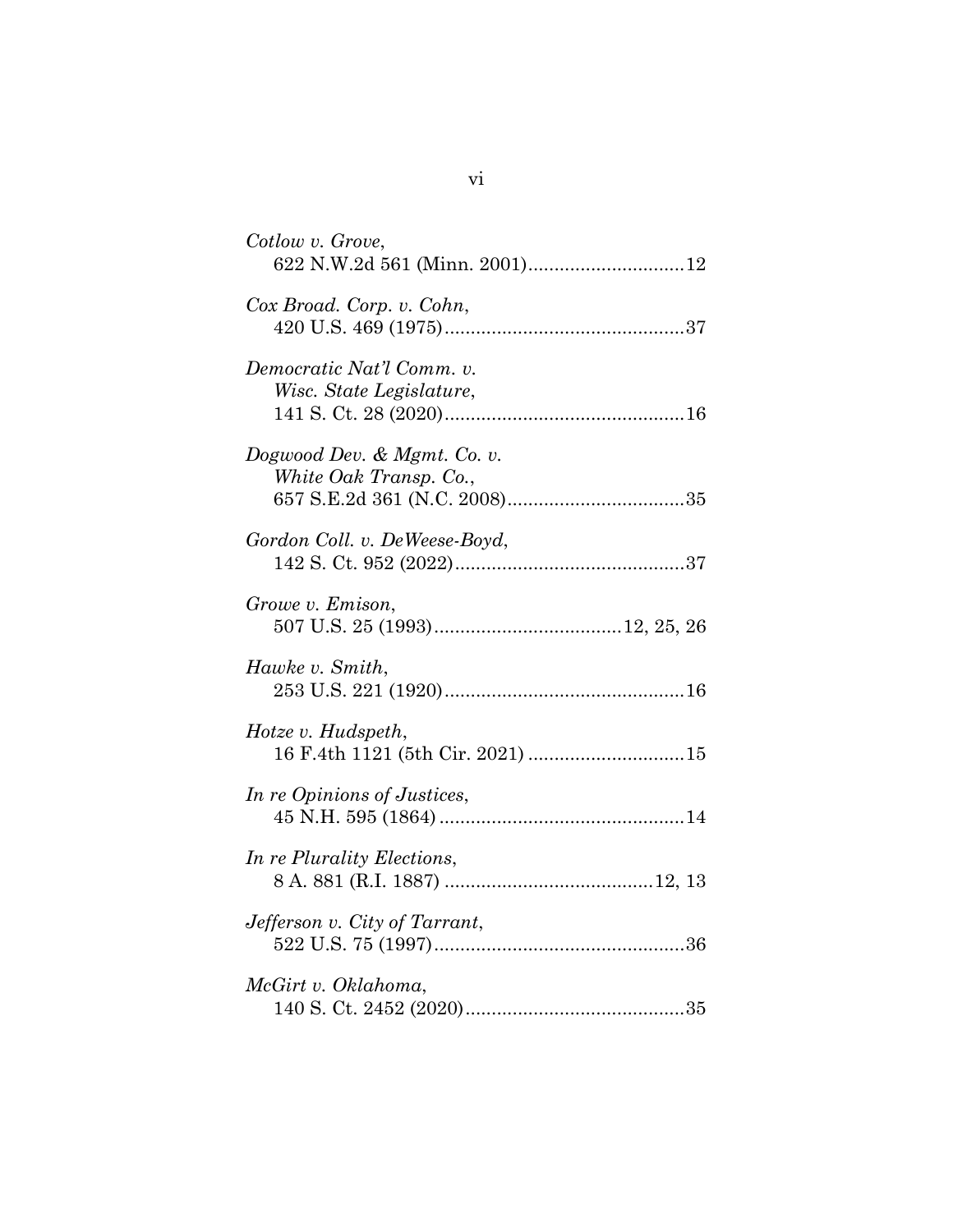| McPherson v. Blacker,                     |
|-------------------------------------------|
| Memphis & Charleston R.R. Co. v. Pace,    |
| Merrill v. Milligan,                      |
| Michigan v. Long,                         |
| Moore v. Harper,                          |
| Mullaney v. Wilbur,                       |
| Ohio ex rel. Davis v. Hildebrant,         |
| Parsons v. Ryan,                          |
| Republican Party of Pa. v. Degraffenreid, |
| Rucho v. Common Cause,                    |
| Seattle's Union Gospel Mission v. Woods,  |
| Smiley v. Holm,                           |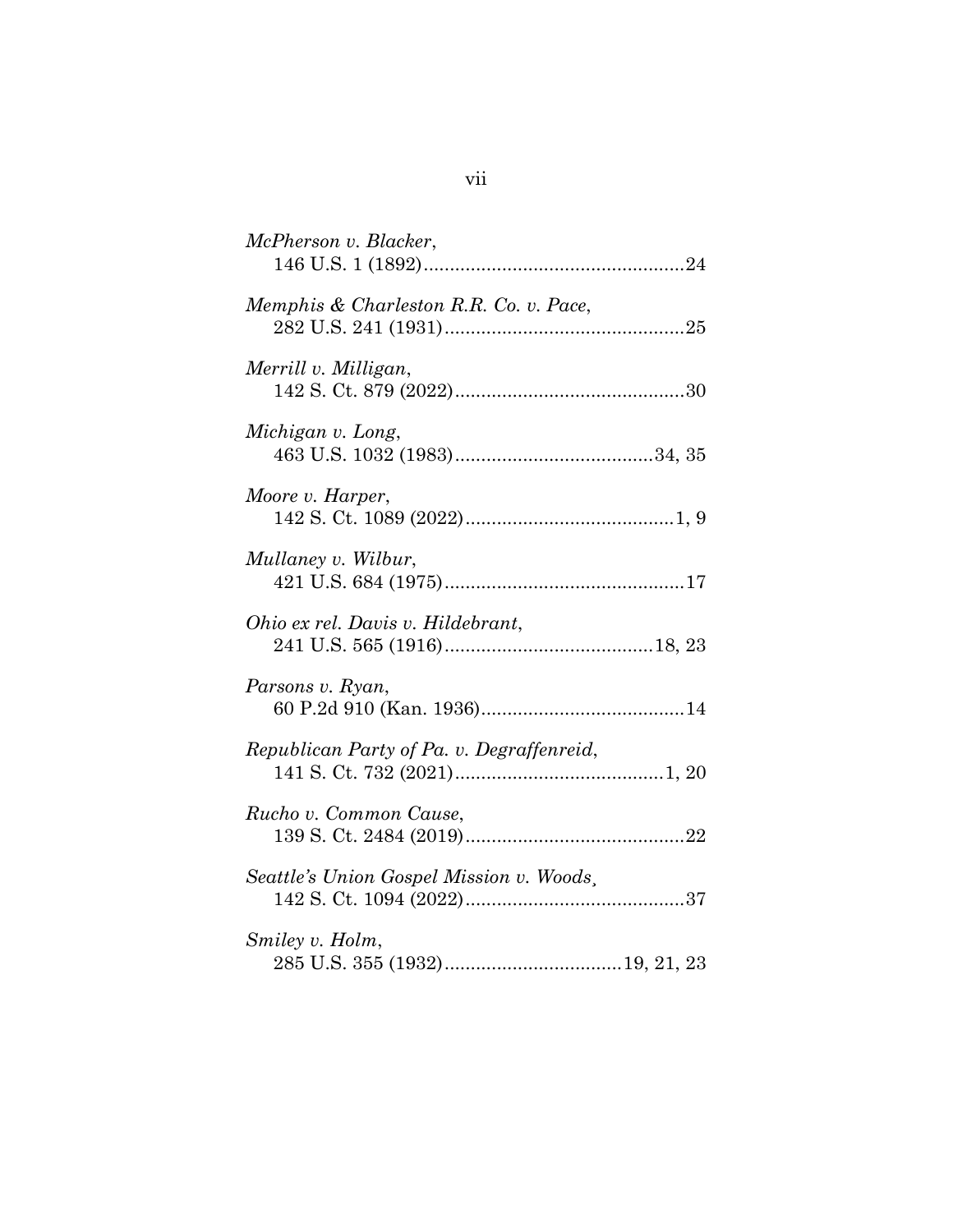| State ex rel. Beeson v. Marsh,                                   |
|------------------------------------------------------------------|
| Wise v. Circosta,<br>978 F.3d 93 (4th Cir. 2020) (en banc)14, 15 |
| <b>Constitutional Provisions</b>                                 |
|                                                                  |
|                                                                  |
|                                                                  |
|                                                                  |
|                                                                  |
|                                                                  |
|                                                                  |
|                                                                  |
|                                                                  |
| <b>Statutes</b>                                                  |
|                                                                  |
|                                                                  |
|                                                                  |
|                                                                  |
| N.C. Gen. Stat. § 120-2.4  1, 4, 5, 8, 9, 11, 16, 38             |

# viii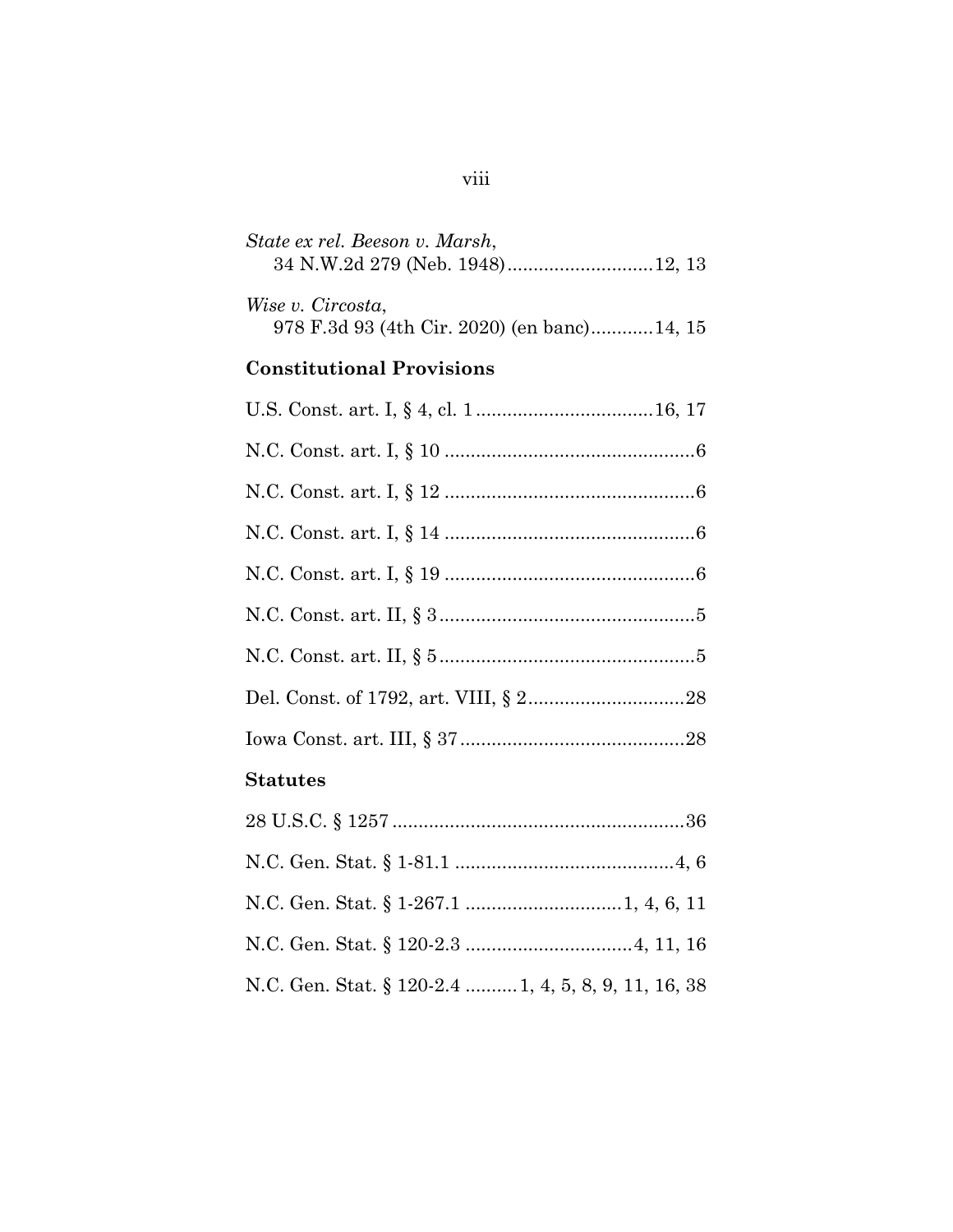| <b>North Carolina Session Laws</b> |
|------------------------------------|
|                                    |
|                                    |
|                                    |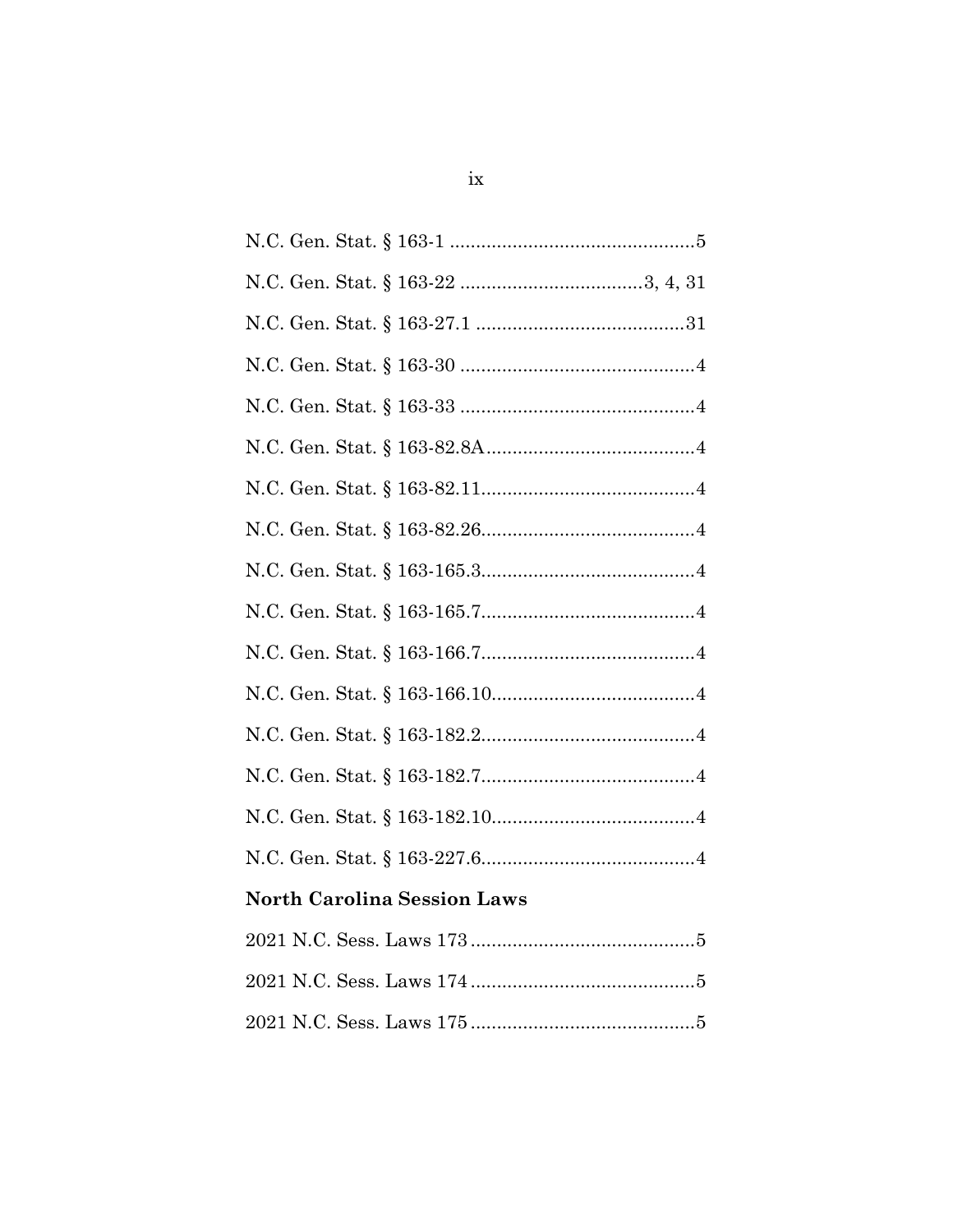# **Regulations**

| $\mathbf{D}_{\text{relax}}$ |  |
|-----------------------------|--|
|                             |  |
|                             |  |
|                             |  |
|                             |  |
|                             |  |

## **Rules**

## **Other Authorities**

| Carolyn Shapiro,                                      |
|-------------------------------------------------------|
| The Independent State Legislature Claim,              |
| Textualism, and State Law,                            |
| 90 U. Chi. L. Rev. (forthcoming 2023),                |
| <i>available at https://bit.ly/3PidrsP 27, 32</i>     |
| <i>Harper v. Hall</i> , No. 413PA21 (N.C.), Docket,   |
| <i>available at https://bit.ly/3F8mh8010, 36</i>      |
| <i>Harper v. Hall</i> , No. 413PA21 (N.C.), Record on |
| Appeal, <i>available at</i> https://bit.ly/300Ymil6   |
| Hayward H. Smith,                                     |
| Revisiting the History of the                         |
| Independent State Legislature Doctrine,               |
| 53 St. Mary's L.J. (forthcoming 2022),                |
| <i>available at https://bit.ly/3wt12Lh27</i>          |
|                                                       |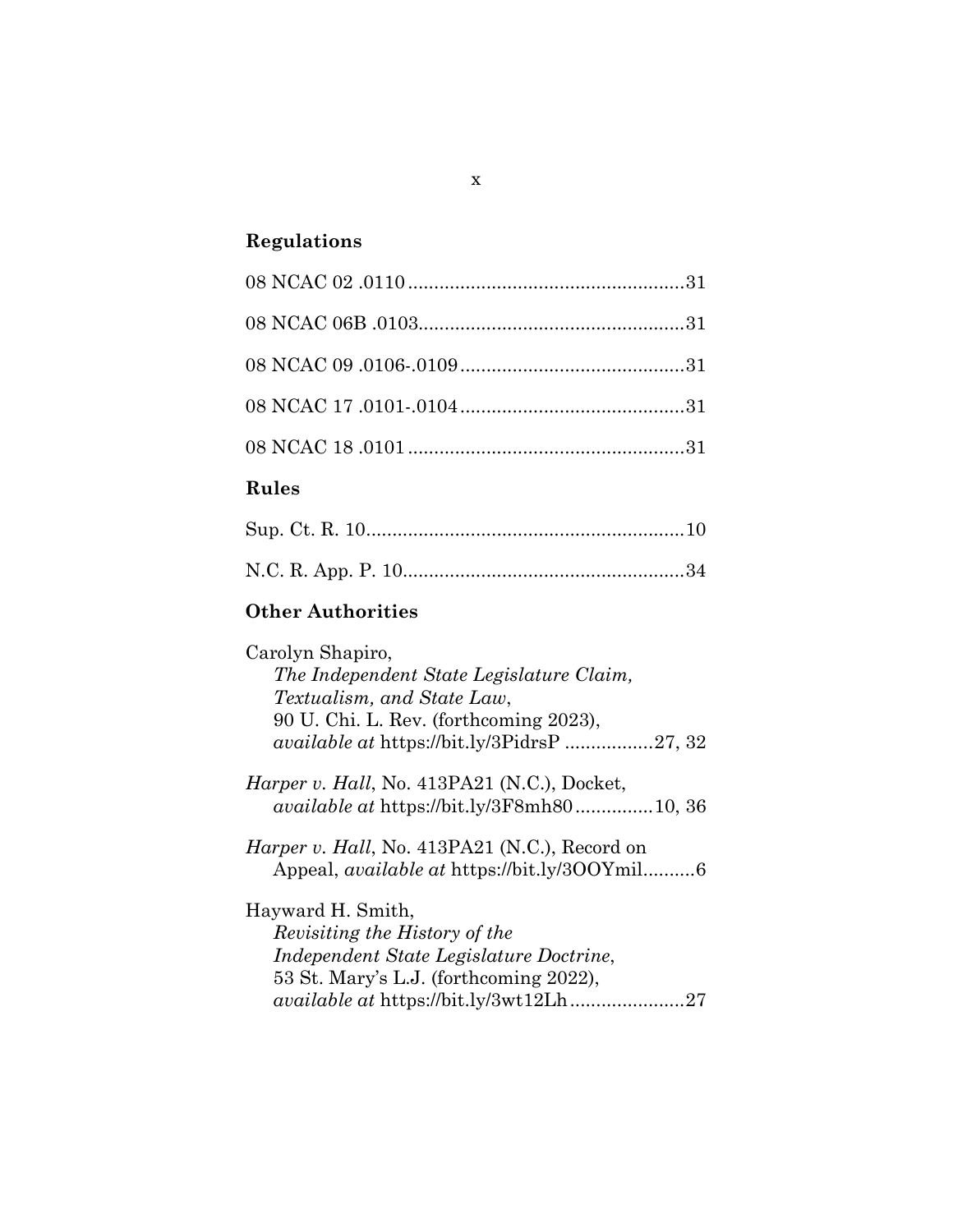| Mark S. Krass,                                   |
|--------------------------------------------------|
| Debunking the Non-Delegation Doctrine            |
| for State Regulation of Federal Elections,       |
| 108 Va. L. Rev. (forthcoming 2022),              |
| <i>available at https://bit.ly/3Pkinh626, 27</i> |
| Michael Weingartner,                             |
| Liquidating the Independent                      |
| <i>State Legislature Theory,</i>                 |
| 46 Harv. J.L. & Pub. Pol'y (forthcoming 2023),   |
| available at https://bit.ly/3w4XZsG27            |
| Nathaniel Persily et al.,                        |
| When Is a Legislature Not a Legislature?         |
| When Voters Regulate Elections by Initiative,    |
|                                                  |
| Reply in Supp. of Appl. for Stay,                |
| Moore v. Harper,                                 |
|                                                  |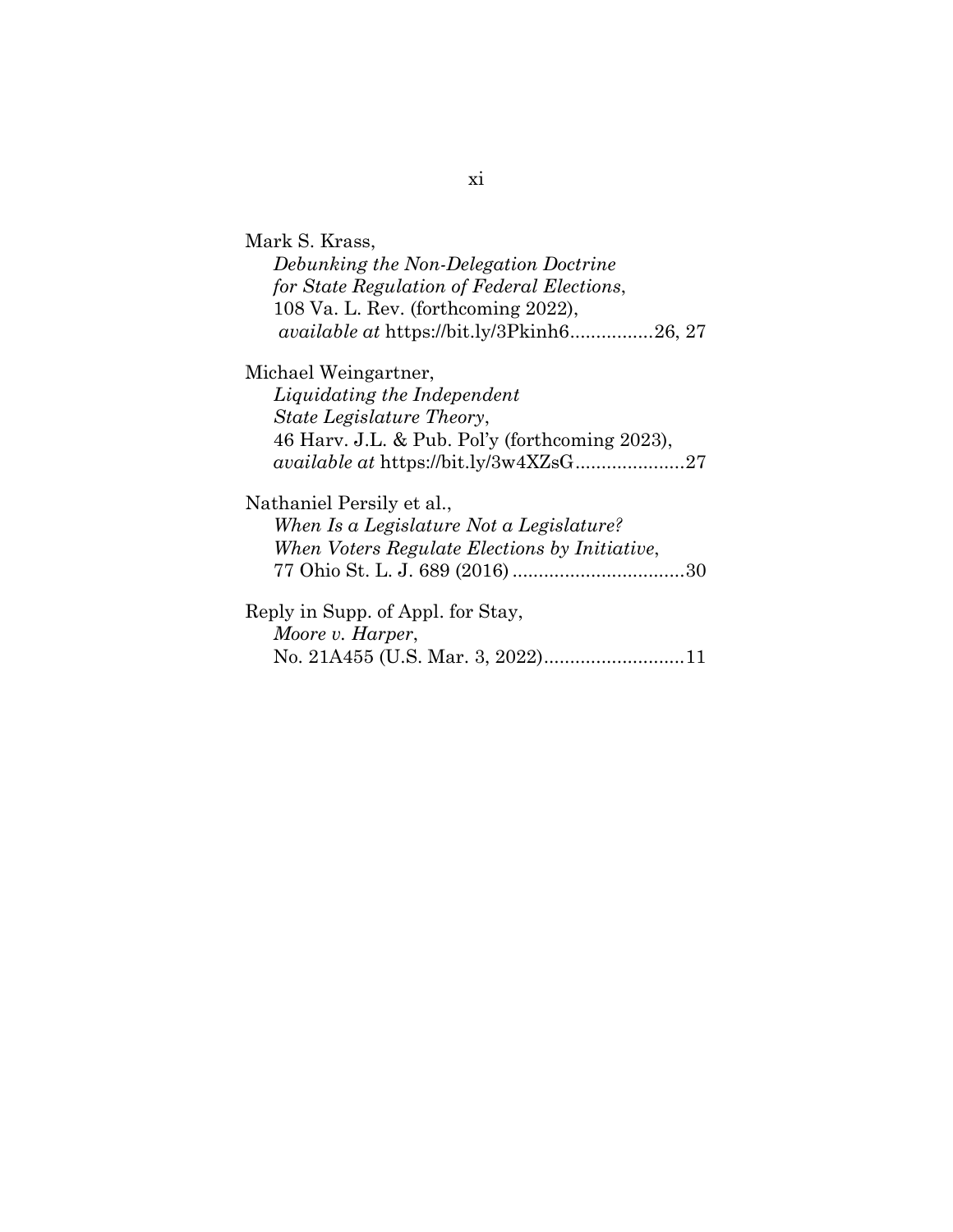#### **INTRODUCTION**

Recently, several members of this Court have signaled their openness to granting a case involving the Elections Clause—including this one. *See, e.g.*, *Moore v. Harper*, 142 S. Ct. 1089, 1089 (2022) (Kavanaugh, J., concurring in denial of stay); *Republican Party of Pa. v. Degraffenreid*, 141 S. Ct. 732, 733 (2021) (Thomas, J., dissenting from denial of certiorari); *id.* at 738 (Alito, J., dissenting from denial of certiorari). According to those Justices, this Court's precedents have never resolved the extent to which nonlegislative officials can "t[ake] it upon themselves to set the rules" governing federal elections. *Republican Party of Pa.*, 141 S. Ct. at 732 (Thomas, J., dissenting from denial of certiorari).

Granting this case will not help resolve that question. Two decades ago, the North Carolina General Assembly passed a law expressly codifying the state courts' authority to review legislative redistricting efforts. N.C. Gen. Stat. § 1-267.1. At the same time, the legislature specifically authorized the state courts to "impose an interim districting plan" in situations like the one giving rise to this appeal. *Id.* § 120-2.4(a1). The North Carolina state courts thus have not "t[aken] it upon themselves to set" federalelections rules—*the state legislature itself* designed a statutory redistricting regime that expressly contemplates the courts' involvement.

This distinction matters. Petitioners' entire argument hinges on the notion that when the Elections Clause refers to "the Legislature," it means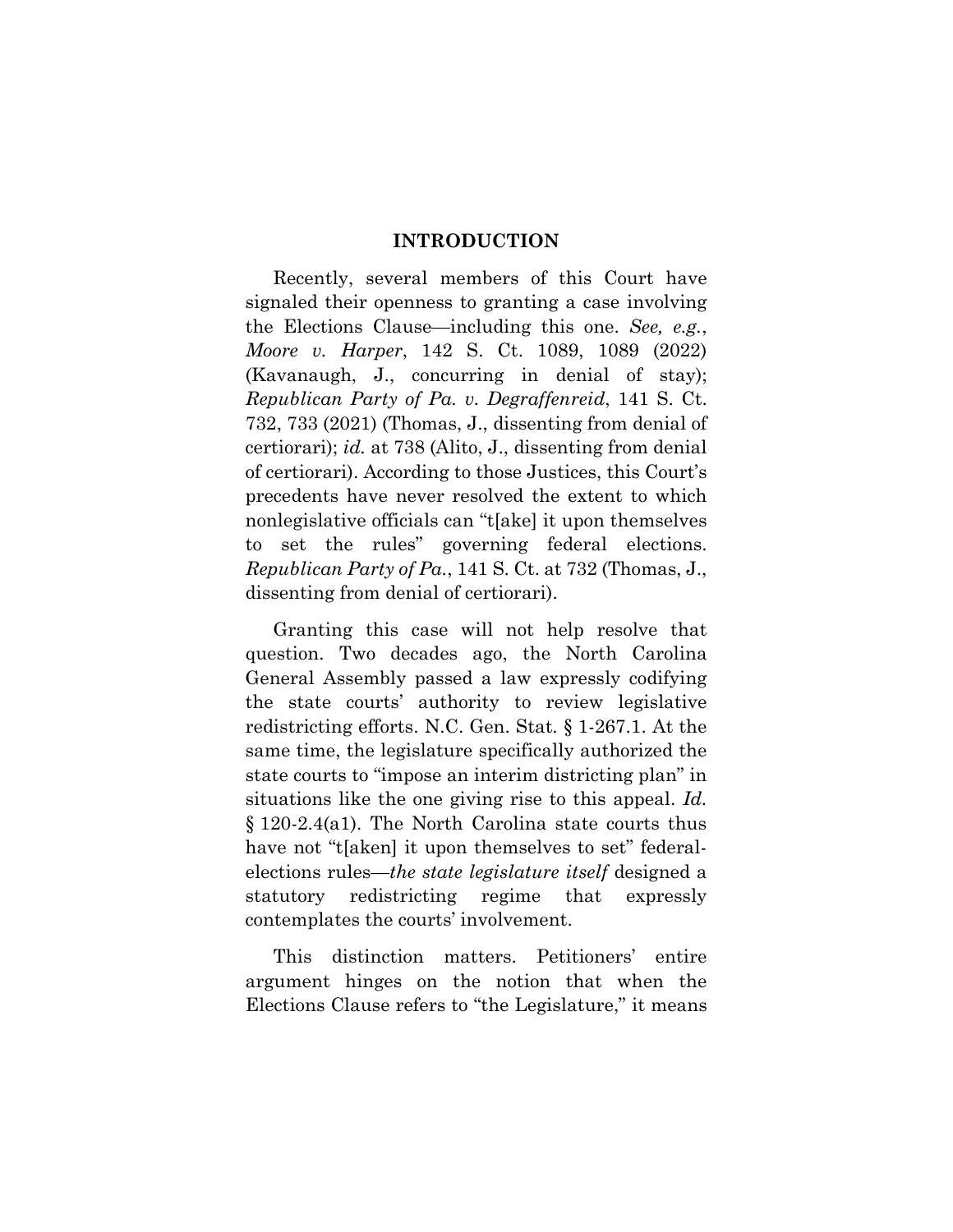the State's representative body. Yet even if Petitioners' textual argument were correct, *they would still lose this case*. Here, it *was* the State's representative body that prescribed rules for federal elections that expressly provide for state court review. Petitioners cannot overcome this threshold problem.

Nor can Petitioners identify any other basis for this Court's intervention. At bottom, they seem to take the position that the Constitution forbids state legislatures from choosing to delegate *any* of their Elections Clause authority to other actors. Yet no court—state or federal—has ever interpreted the Elections Clause that way. It is therefore not surprising that Petitioners' efforts to manufacture a split fall short.

The decision below was also correct on the merits. The state supreme court adopted a reading of the Elections Clause that is faithful to its text, this Court's precedents, the historical record, and basic principles of federalism. And the court avoided the chaos that Petitioners' position would wreak, including the potential invalidation of the elections regimes in all fifty States.

Finally, Petitioners ignore the range of vehicle problems inherent in this case. Most notably, proceedings remain ongoing in the state supreme court. Those proceedings could significantly alter the scope of this case before this Court could decide it, including by altering whether it even involves a courtimposed congressional map.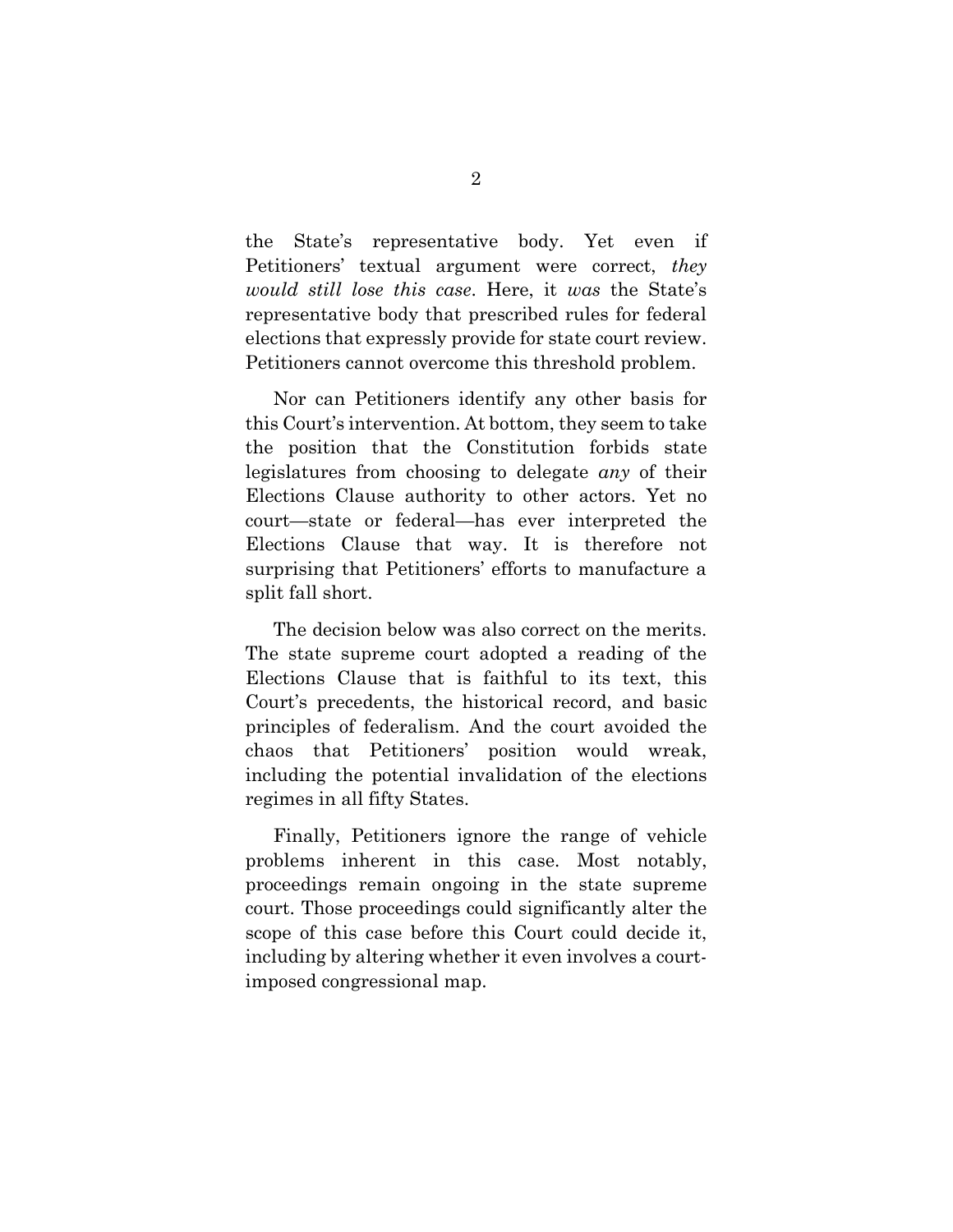For all these reasons, this Court should deny certiorari and wait for a case that actually implicates the Elections Clause question that several Justices on this Court have previously raised.

#### **STATEMENT OF THE CASE**

## **A. The General Assembly has expressly authorized nonlegislative actors to help regulate federal elections.**

In North Carolina, the General Assembly bears primary responsibility for the State's election laws. But the General Assembly has not attempted to wield *exclusive* authority. Instead, it has expressly chosen to share authority, delegating certain powers over rules governing federal elections to nonlegislative actors.

To begin, the General Assembly has authorized the State Board of Elections to regulate and administer elections, including federal elections, in numerous ways. Specifically, the State Board has the "authority to make . . . reasonable rules and regulations with respect to the conduct of primaries and elections . . . so long as they do not conflict" with other state-law provisions. N.C. Gen. Stat. § 163-22(a). For example, the General Assembly has authorized the State Board to promulgate specific types of elections regulations, including regulations prescribing the "minimum requirements for the number of pollbooks, voting machines and curbside ballots to be available at each precinct"; standards for certifying voting machines; procedures for registering voters and maintaining voter rolls; standards for issuing photo IDs; and procedures for counting ballots, reporting results,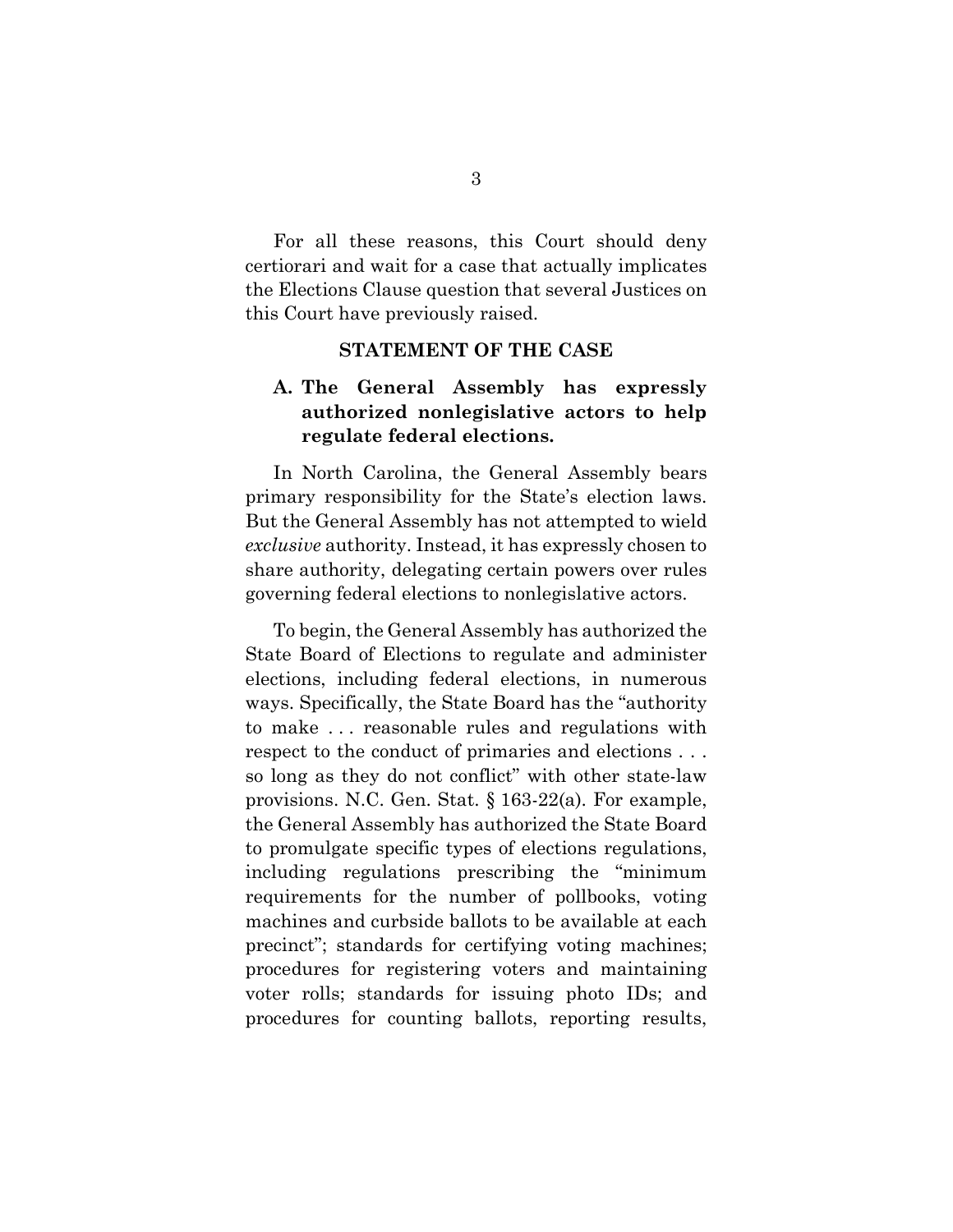conducting recounts, and adjudicating election protests. *Id.* §§ 163-22(n), -82.8A(d), -82.11(d), -82.26,  $-165.3(c), -165.7(a), -166.7(c), -166.10, -182.2(b),$  $-182.7(d)$ ,  $-182.10(e)$ .

The General Assembly has also authorized the State's 100 county boards of elections to perform a comparable role at the local level. *See id.* §§ 163-30, -33. For example, the General Assembly has authorized county boards to identify polling sites and to establish certain hours of operation at those sites. *Id.* § 163-227.6.

The General Assembly has ratified the involvement of other nonlegislative actors as well. Under North Carolina law, the state courts have express authority to review election maps. *See id.* §§ 120-2.3, -2.4. This includes the power to review challenges to congressional districting plans.

The General Assembly has established rules governing such challenges: First, the General Assembly has specified that all such challenges must be "heard and determined by a three-judge panel" in Wake County, where the State's capital is located. *Id.* § 1-267.1(a); *see also id.* § 1-81.1(a) (similar).

Second, the General Assembly has imposed a requirement that any state court that holds any "State legislative or *congressional* district[ ]" "unconstitutional or otherwise invalid" must make findings of fact and conclusions of law identifying "every defect . . . , both as to the plan as a whole and as to individual districts." *Id.* § 120-2.3 (emphasis added).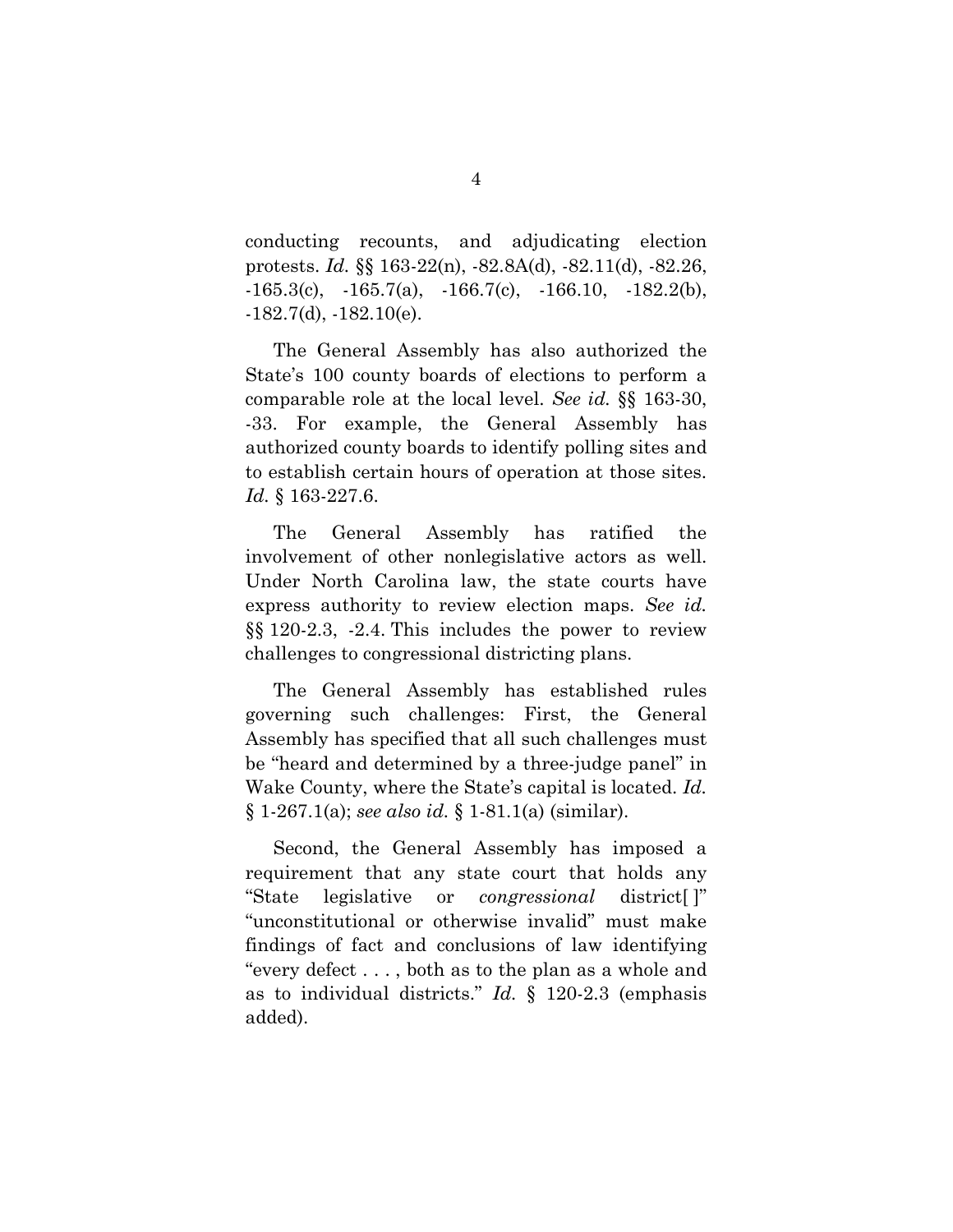Third, the General Assembly has provided a remedial process for unlawful congressional maps and has specifically acknowledged the courts' role in that process: Initially, the General Assembly itself must have the opportunity to "remedy any defects identified by the court." *Id.* § 120-2.4(a). If the General Assembly fails to do so, the court may "impose an interim districting plan . . . to the extent necessary to remedy any defects." *Id.* § 120-2.4(a1). Any court-imposed plan will apply "in the next general election only." *Id.* After that election, the General Assembly will enact new maps.

## **B. Consistent with this statutory regime, the North Carolina courts evaluated the State's new congressional map for constitutional compliance.**

After every decennial census, the North Carolina General Assembly must revise the State's legislative districts and apportion representatives among those districts. N.C. Const. art. II, §§ 3, 5. Consequently, in November 2021, the General Assembly enacted new congressional and state legislative maps. *See* 2021 N.C. Sess. Laws 173 (N.C. Senate map); 2021 N.C. Sess. Laws 174 (congressional map); 2021 N.C. Sess. Laws 175 (N.C. House of Representatives map). The enacted maps were to apply for the first time in the 2022 elections, beginning with the State's primaries in March. *See* N.C. Gen. Stat. § 163-1(b).

Shortly after the General Assembly enacted the maps, two sets of plaintiffs (the Harper Respondents and NCLCV Respondents, collectively "Private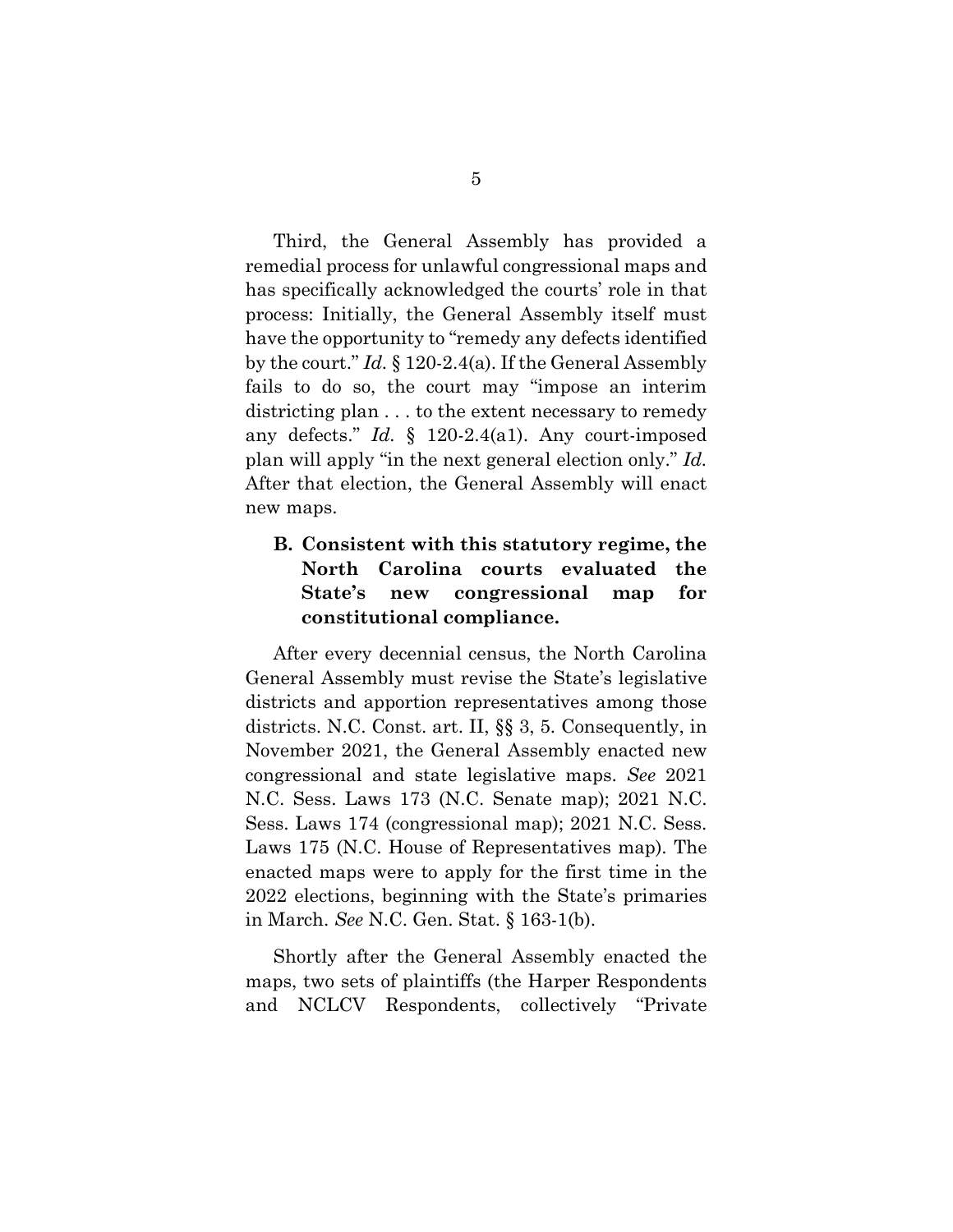Respondents") sued. Pet. App. 257a-259a; N.C. Gen. Stat. § 1-267.1(a); *see also id.* § 1-81.1(a). Private Respondents alleged that the maps were partisan gerrymanders violating four provisions of the North Carolina Constitution: the Free Elections Clause, the Freedom of Assembly Clause, the Free Speech Clause, and the Equal Protection Clause. Pet. App. 257a-259a; *see* N.C. Const. art. I, §§ 10, 12, 14, 19.

Private Respondents quickly moved for a preliminary injunction. Pet. App. 260a. A three-judge panel denied the motion, holding that Private Respondents were unlikely to succeed on the merits of their claims. Pet. App. 261a-262a, 264a-266a.

Private Respondents sought relief in the North Carolina Supreme Court. That court preliminarily enjoined the new maps, delayed the State's primary election until May, and remanded the case for expedited trial proceedings. Pet. App. 250a-251a.

Back in the trial court, Petitioners filed answers raising numerous defenses under state and federal law.1 Pet. App. 22a-23a; *Harper v. Hall*, No. 413PA21 (N.C.), Record on Appeal, at 1356-1413, *available at* https://bit.ly/3OOYmil. Although Petitioners had raised the federal Elections Clause in their brief opposing Private Respondents' motions for a preliminary injunction, Pet. App. 325a-327a, Petitioners did not assert any defense involving that

 $\ddot{\phantom{a}}$ 

<sup>&</sup>lt;sup>1</sup> The Common Cause Respondents successfully intervened in the case at this point. Pet. App. 21a.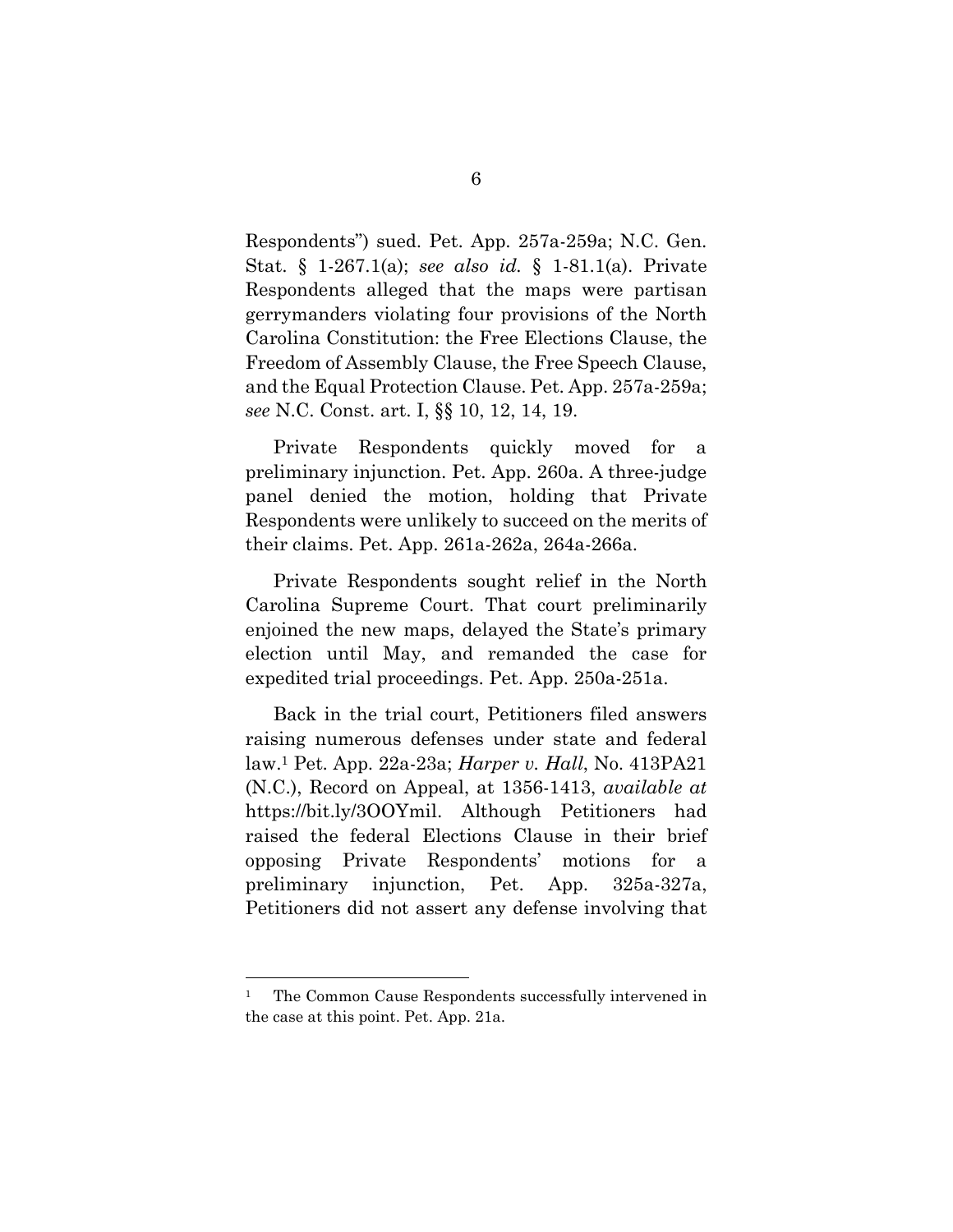Clause in their answers or otherwise pursue such a defense on the merits at trial.

The trial court oversaw expedited discovery and a trial. Pet. App. 23a-24a. After trial, the court made "factual findings confirm[ing Private Respondents'] assertions that each of the three enacted maps were 'extreme partisan outliers' and the product of 'intentional, pro-Republican partisan redistricting.'" Pet. App. 24a; *see also* Pet. App. 43a-47a. Nevertheless, the trial court held that "claims of extreme partisan gerrymandering present purely political questions that are nonjusticiable under the North Carolina Constitution." Pet. App. 48a. The trial court therefore upheld the enacted maps. Pet. App. 57a.

Private Respondents again appealed directly to the North Carolina Supreme Court. After briefing and oral argument, that court found that all of the trial court's factual findings were "supported by competent evidence." Pet. App. 228a. Based on those factual findings, the court held that the General Assembly had "enacted districting maps . . . that subordinated traditional neutral redistricting criteria in favor of extreme partisan advantage." Pet. App. 8a. The court thus held that the enacted maps were unconstitutional partisan gerrymanders, in violation of the Free Elections Clause, the Freedom of Assembly Clause, the Free Speech Clause, and the Equal Protection Clause of the state constitution. Pet. App. 11a-12a, 91a-106a.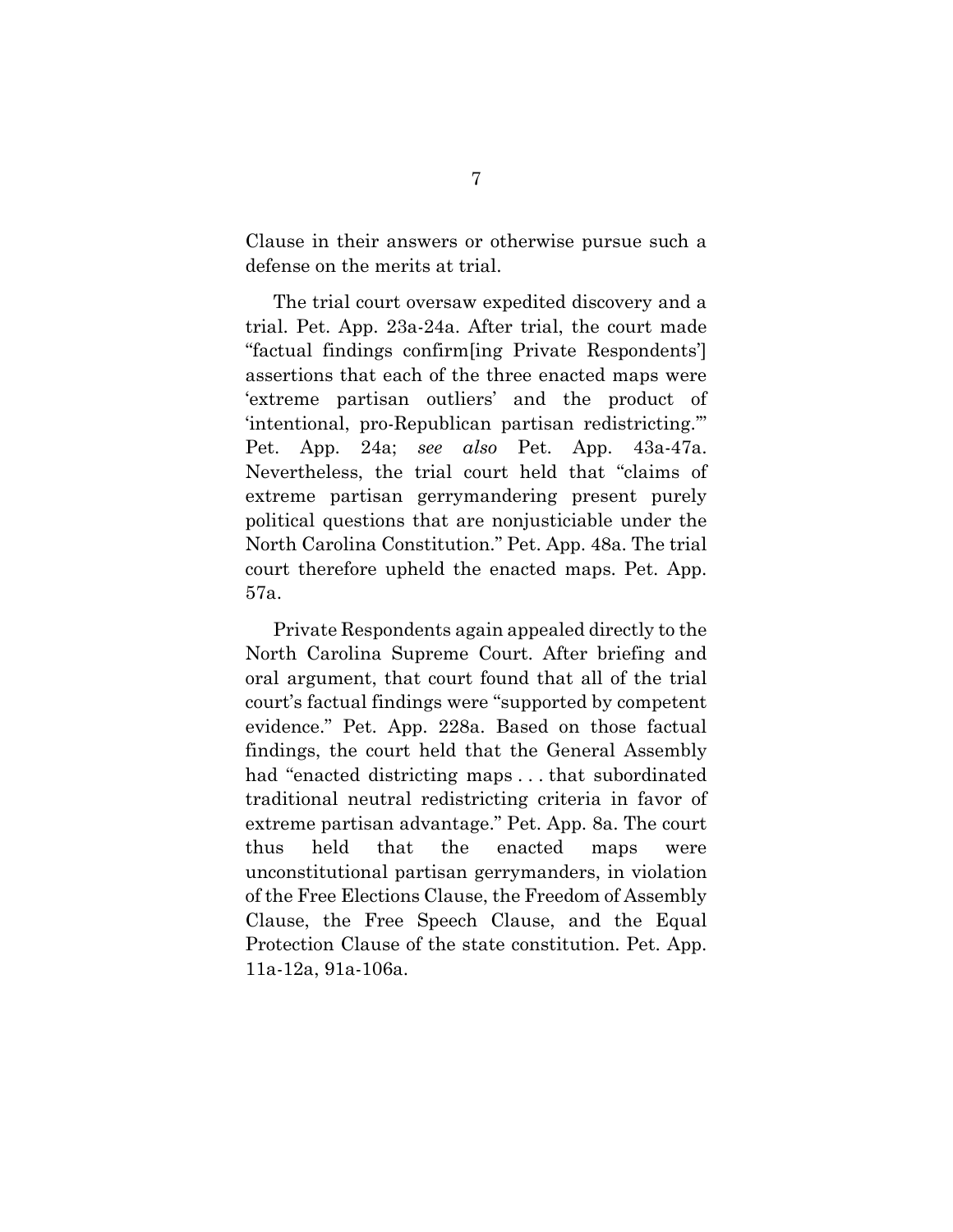In their brief to the state supreme court, Petitioners argued that the federal Elections Clause barred the court's review of the congressional map. Pet. App. 313a-315a. But the North Carolina Supreme Court found that Petitioners had forfeited any Elections Clause argument because it "was not presented at the trial court." Pet. App. 121a; *accord* Pet. App. 22a-23a (listing the affirmative defenses Petitioners presented to the trial court, which did not include the federal Elections Clause). The court went on to explain that, in addition to this forfeiture, Petitioners' Elections Clause argument was "repugnant to the sovereignty of states, the authority of state constitutions, and the independence of state courts." Pet. App. 121a.

Ultimately, the state supreme court reversed the trial court's judgment and remanded the case for remedial proceedings. Pet. App. 142. The court explained that, consistent with state law, the General Assembly would have "the opportunity to submit new congressional and state legislative districting plans that satisfy all provisions of the North Carolina Constitution." Pet. App. 142a.

## **C. Consistent with state law, the trial court imposed a remedial map after concluding that the legislature failed to remedy the previous map's defects.**

The General Assembly enacted three new maps in an effort to fix the defects that the state supreme court had identified and submitted the maps to the trial court. Pet. App. 275a; *see* N.C. Gen. Stat. § 120-2.4(a).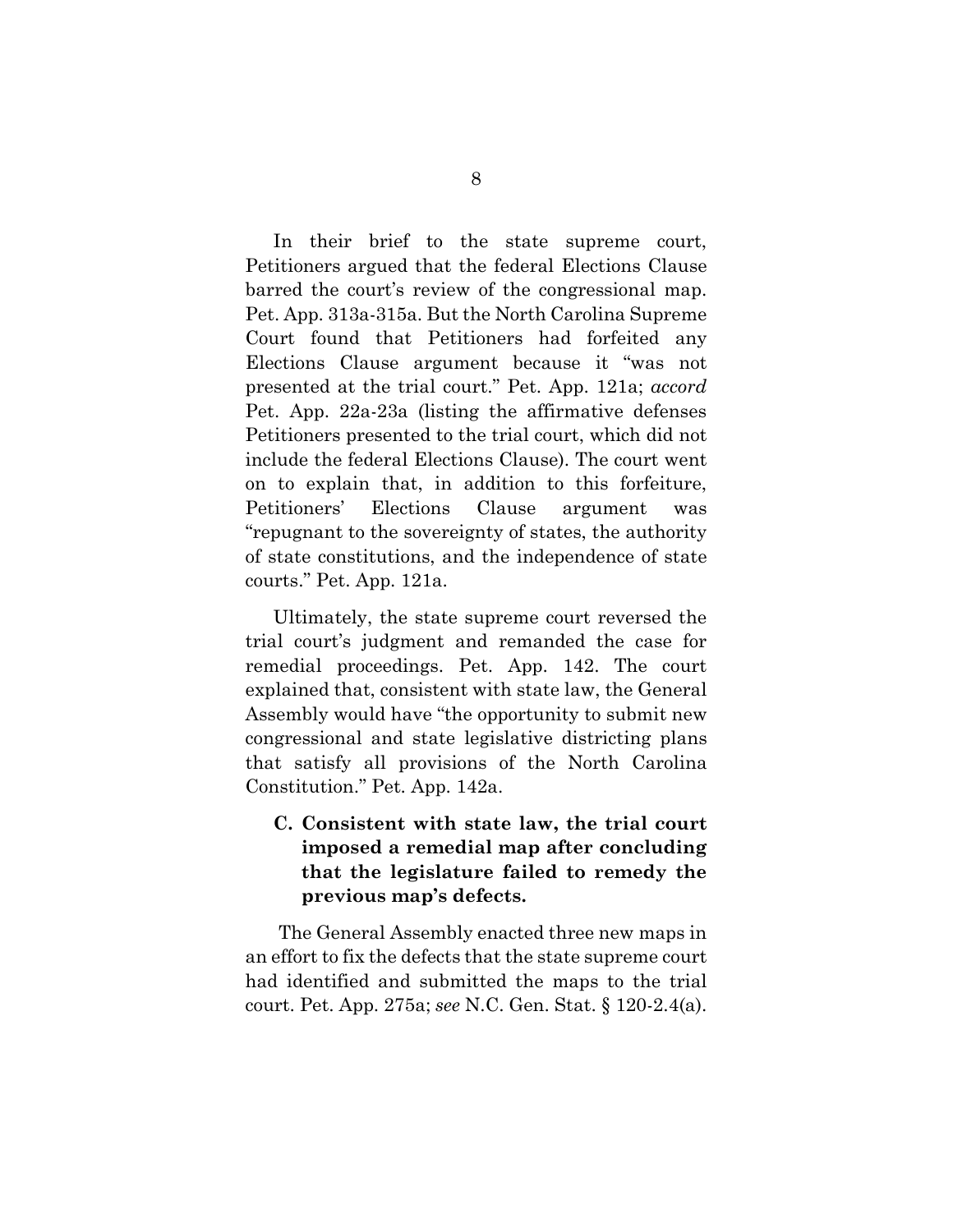The trial court appointed three special masters to assist in evaluating the maps. Pet. App. 273a. The special masters found that the new state House and Senate maps complied with the state supreme court's opinion, but that the congressional map did not. Pet. App. 278a. The special masters therefore submitted their own proposed congressional map to the trial court. Pet. App. 289a; *see* N.C. Gen. Stat. § 120- 2.4(a1). Private Respondents submitted proposed remedial maps as well. Pet. App. 288a-289a.

The trial court approved the General Assembly's new state House and Senate maps, but held that the legislature's congressional map violated the state constitution. Pet. App. 291a-293a. After finding that the special masters' congressional map was not similarly defective, the court adopted that map for use in the 2022 election. Pet. App. 292a-293a; *see* N.C. Gen. Stat. § 120-2.4(a1).

Both Petitioners and Private Respondents moved for temporary stays of the trial court's order and filed notices of appeal with the North Carolina Supreme Court. Private Respondents challenged the portion of the order adopting the General Assembly's remedial state House and Senate maps. Petitioners, meanwhile, challenged the portion of the order adopting the special masters' interim congressional map.

The state supreme court denied all parties' stay motions. Petitioners then sought a stay from this Court, which it denied. *Moore*, 142 S. Ct. at 1089.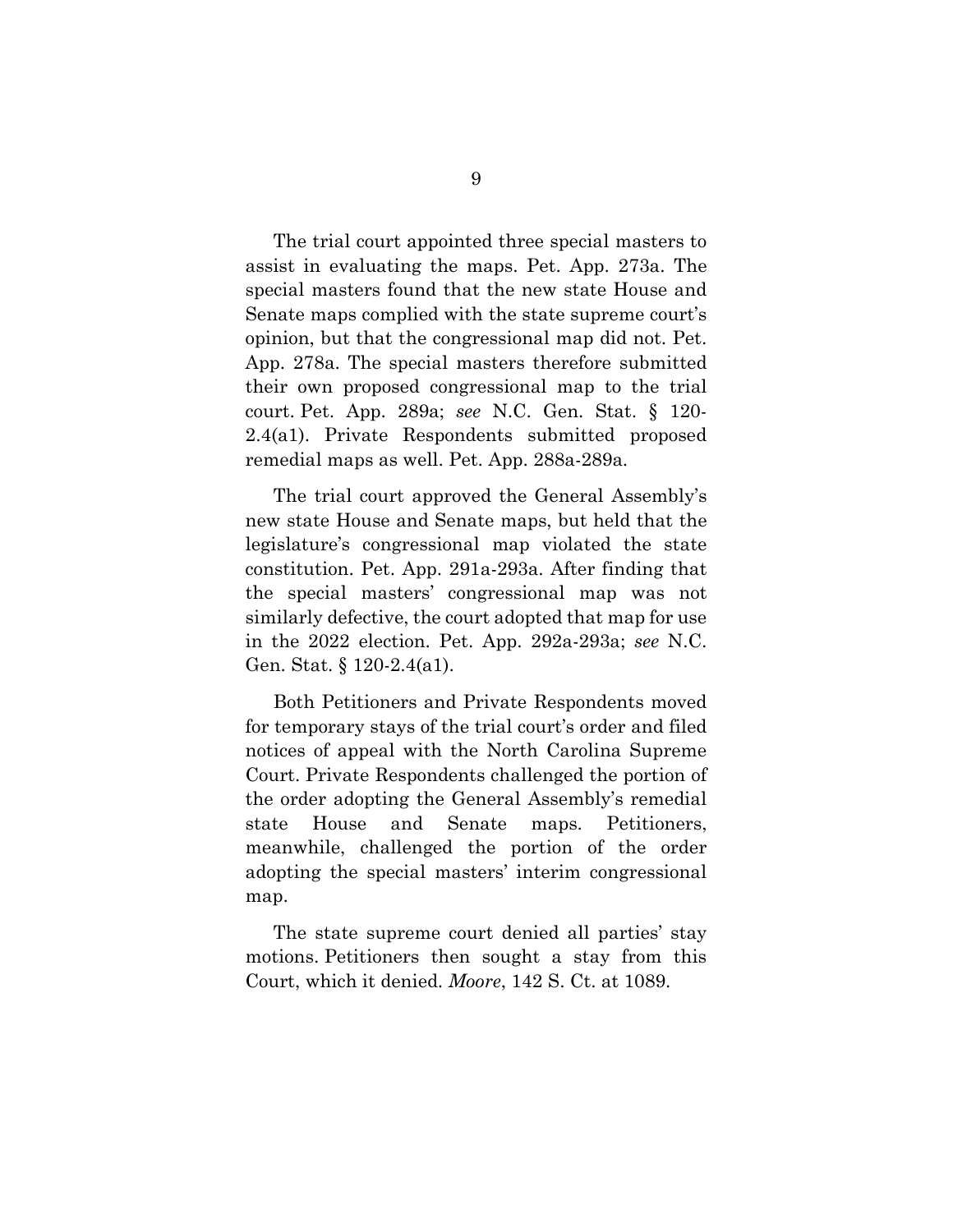The State held its primary elections on Tuesday, May 17, under the interim congressional map at issue here.

### **D. Despite ongoing proceedings in the state courts, Petitioners seek this Court's review.**

The parties' appeals from the trial court's order on the remedial maps remain ongoing before the North Carolina Supreme Court. *Harper v. Hall*, No. 413PA21 (N.C.), Docket, *available at* https://bit.ly/3F8mh80. Briefing on the remedial maps will be filed, and oral argument will occur, later in 2022 or in 2023. Despite these ongoing proceedings, Petitioners now ask this Court to review the state supreme court's decision on the original congressional map and the trial court's decision adopting the special masters' interim congressional map. Pet. 5.

#### **REASONS FOR DENYING THE PETITION**

### **I. There Is No Split of Authority on the Question This Case Presents.**

Petitioners begin by alleging that this Court should grant certiorari because the lower courts are divided over the Elections Clause's meaning. Pet. 17- 23. Petitioners are wrong. The lower courts are not split on any question that this case implicates. This Court's intervention is therefore unnecessary. *See*  Sup. Ct. R. 10.

To understand why Petitioners' "split" does not warrant this Court's review, it is important first to clarify the question that this appeal actually presents.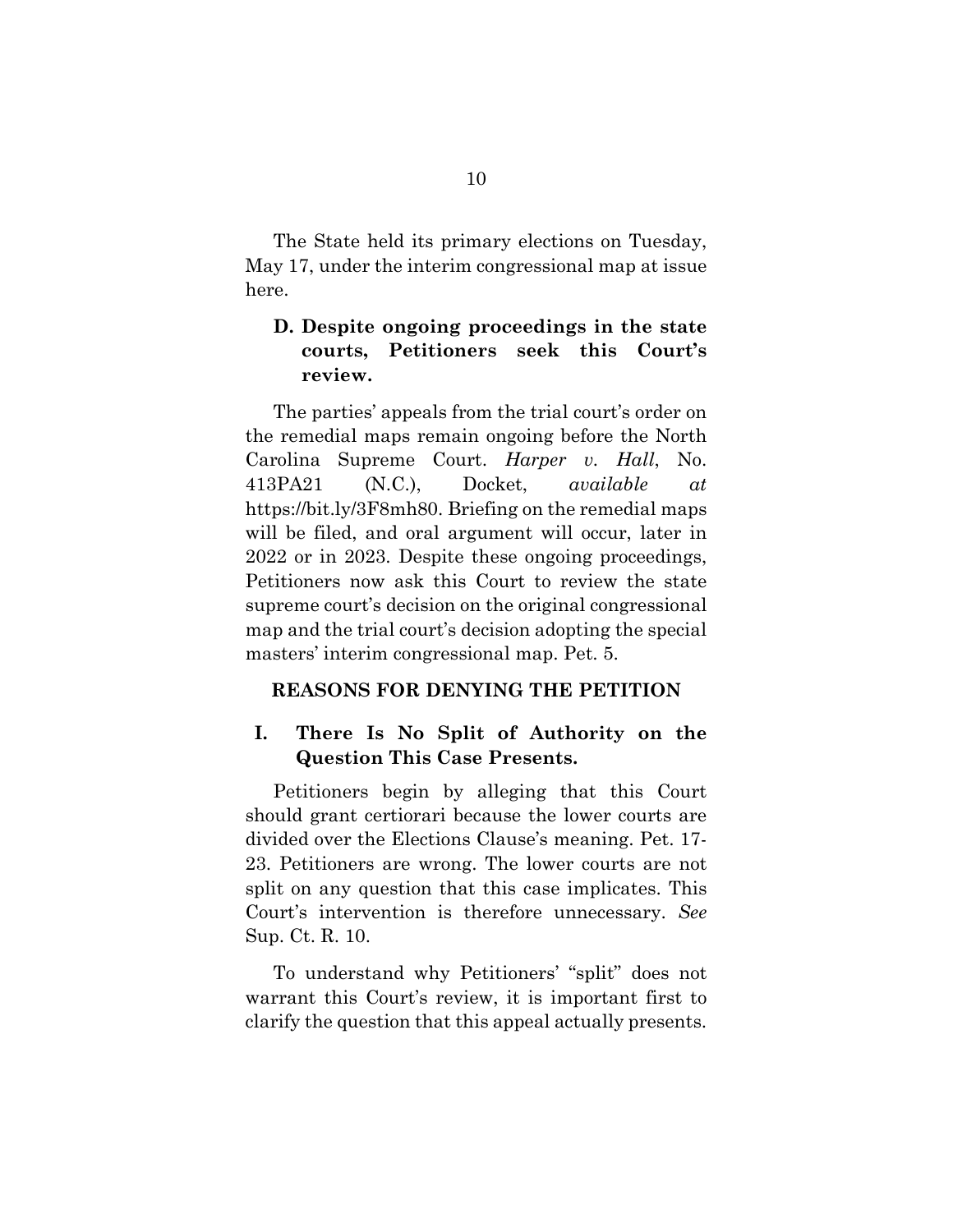According to Petitioners, this appeal is about whether a state court can "usurp[ ]" a state legislature's "power to regulate federal senate and congressional elections." Pet. 14. This case, however, does not present that question.

In characterizing the state courts as "usurp[ers]," Petitioners elide a key fact: the state courts' actions in this case were part of a redistricting-review process that the North Carolina legislature itself designed and codified in statutes. The *legislature's* prescribed process directs actions challenging congressional redistricting plans to "three-judge panel[s] of the Superior Court of Wake County." N.C. Gen. Stat. § 1- 267.1(a). As part of that process, the *legislature* expressly included court review of redistricting plans for constitutionality.2 *See id.* §§ 120-2.3, -2.4. And the *legislature* confirmed that a state court may "impose its own substitute [redistricting] plan," so long as it "first gives the General Assembly a period of time to remedy any defects" in the initial plan. *Id.* § 120-2.4. In short, the state courts in this case did not override the legislature's prescribed elections regime, as Petitioners suggest—they diligently followed it.

Against that backdrop, Petitioners' framing of the case falls flat. Petitioners overreach in claiming that

 $\ddot{\phantom{a}}$ 

<sup>2</sup> In their stay-application briefing, Petitioners insisted that these state statutes contemplate judicial review of *federal* constitutional challenges alone. Reply in Supp. of Appl. for Stay at 19-20, *Moore v. Harper*, No. 21A455 (U.S. Mar. 3, 2022). This contention is unmoored from the statutory text. Nothing in the text of these statutes limits judicial review to federal constitutional challenges.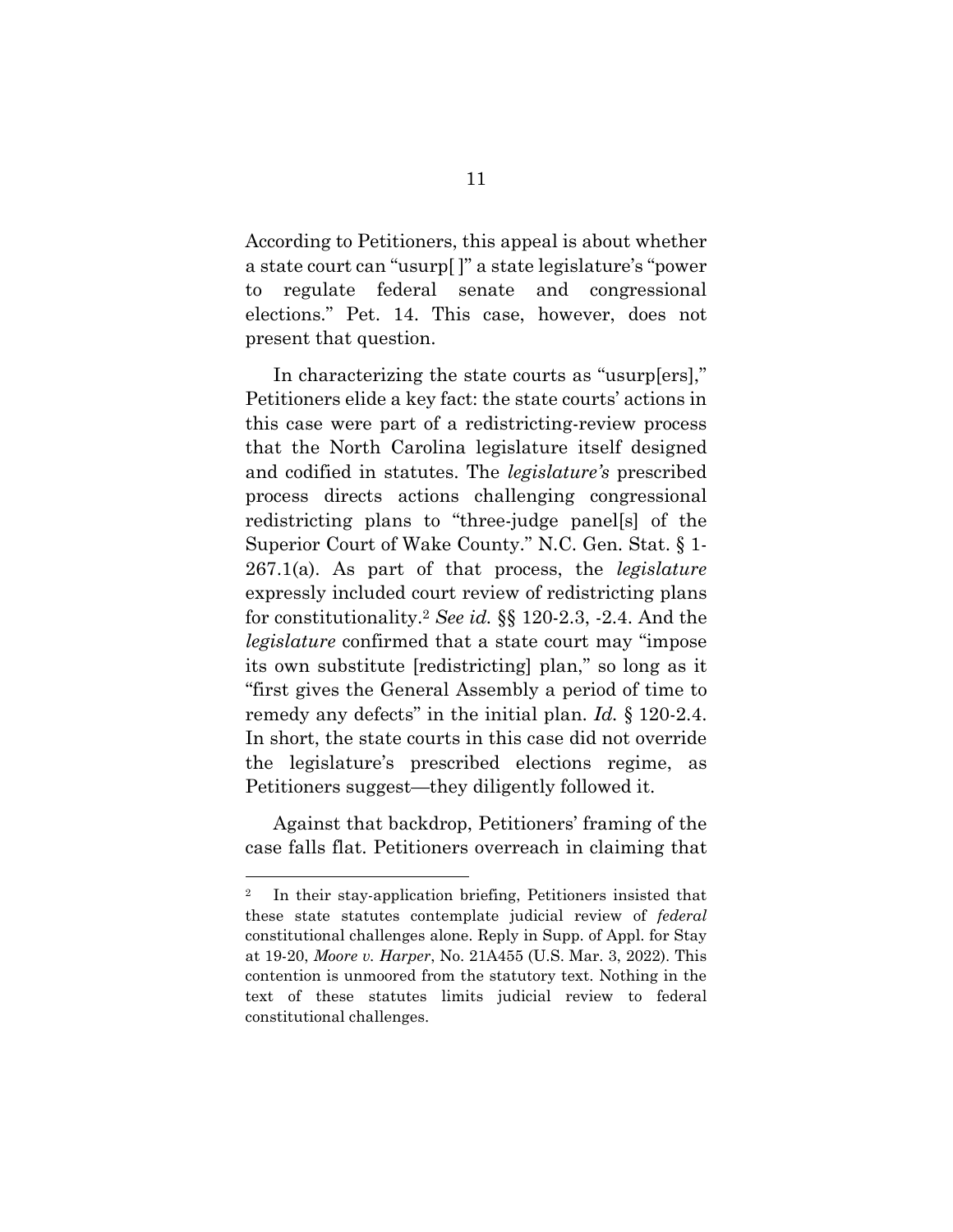this case raises hard questions about the Elections Clause and supposed state court aggrandizement. The question that this appeal presents is instead whether the Elections Clause bars state courts from reviewing congressional districting maps *even where the legislature itself has expressly authorized such review*.

There is no split of authority on that question. Petitioners cite no case that holds that state legislatures cannot delegate some portion of their elections authority to other state officials. *But see, e.g.*, *Bush v. Gore*, 531 U.S. 98, 121 (2000) (Rehnquist, C.J., concurring) (state legislatures can lawfully delegate their Article II elections powers and "expressly empower[ ]" other state "bodies" to help "carry out [their] constitutional mandate"); *Growe v. Emison*, 507 U.S. 25, 32-35 (1993) (approving state court's redistricting efforts that were carried out under a statutory delegation, *see Cotlow v. Grove*, 622 N.W.2d 561, 563 (Minn. 2001)). And, as far as State Respondents are aware, no such case exists.

Petitioners instead focus primarily on three cases that all answer different questions. Pet. 17-20 (citing *Carson v. Simon*, 978 F.3d 1051 (8th Cir. 2020) (per curiam); *State ex rel. Beeson v. Marsh*, 34 N.W.2d 279 (Neb. 1948); *In re Plurality Elections*, 8 A. 881 (R.I. 1887)). None of these cases supports this Court's review.

Petitioners first raise *Carson*. Pet. 17-18. There, the Minnesota Secretary of State entered a consent decree that extended the State's absentee-ballot receipt deadline for the 2020 election. *Carson*, 978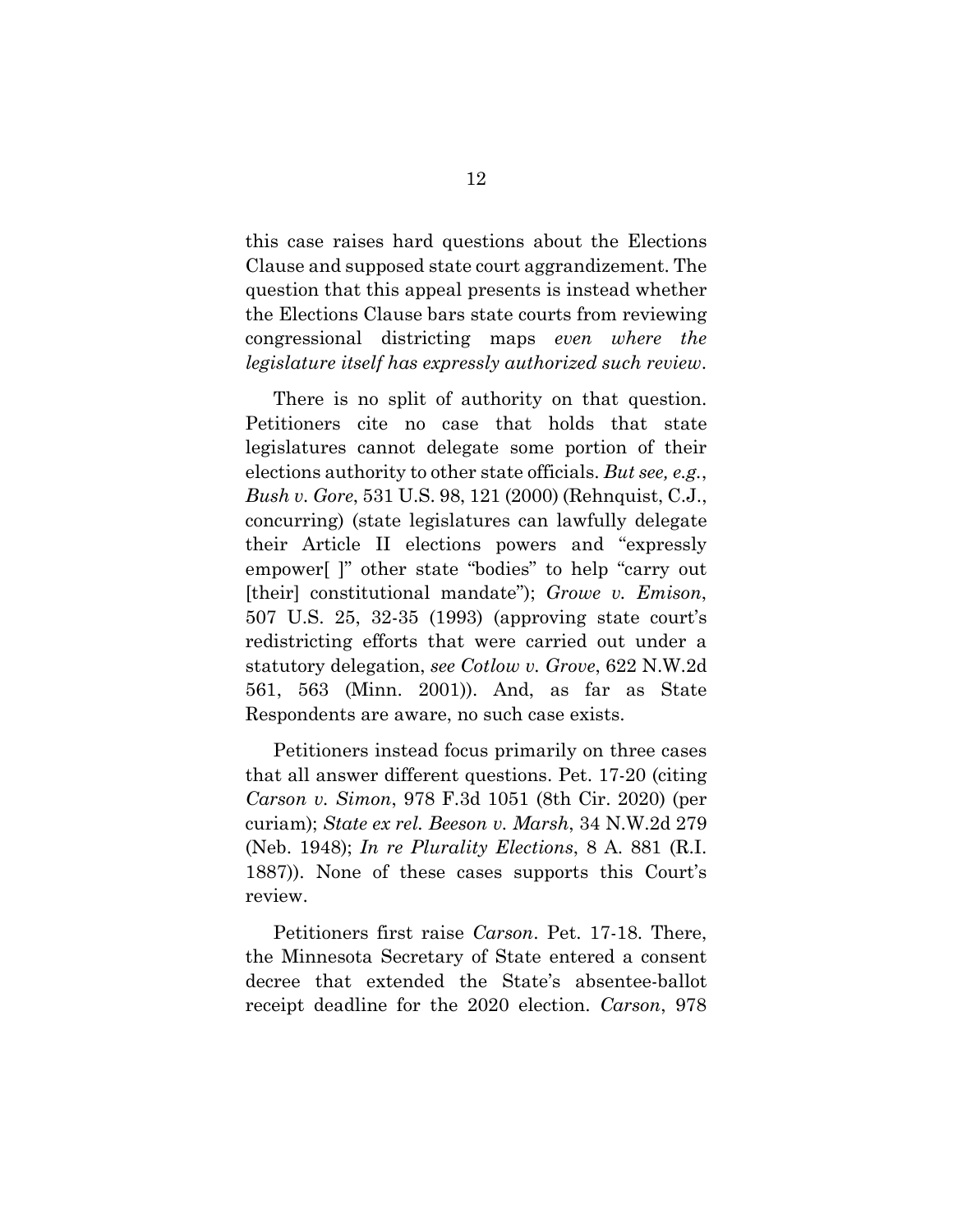F.3d at 1055-56. The Eighth Circuit invalidated the Secretary's actions, holding that the Minnesota legislature had not "authorize[d] the Secretary to override the Legislature's ballot deadlines." *Id.* at 1060. In so holding, the court rejected the Secretary's argument that a Minnesota statute empowered him to "adopt alternative election procedures" in certain circumstances. *Id.*

This state-law analysis readily distinguishes *Carson* from this case, where the North Carolina General Assembly has explicitly authorized the state courts to review its redistricting work. In fact, *Carson* expressly declined to consider the question that granting this case would require this Court to answer—namely, whether the Constitution forbids state legislatures from delegating any of their elections authority. *Id.* ("[W]e do not reach" the question whether "the Legislature's Article II powers concerning presidential elections can be delegated."). *Carson* is, thus, a curious case for Petitioners to cite as their best evidence of a certworthy split.

Petitioners next turn to a supposedly "long line" of state-court cases. Pet. 18. But Petitioners highlight only two cases—*Marsh* and *Plurality Elections*—and they are readily distinguishable for much the same reason as *Carson*: neither *Marsh* nor *Plurality Elections* is a case where the state legislature had *authorized* other state entities to be involved in elections decisions. Pet. 19 (citing *Marsh*, 34 N.W. 2d at 246; *Plurality Elections*, 8 A. at 882).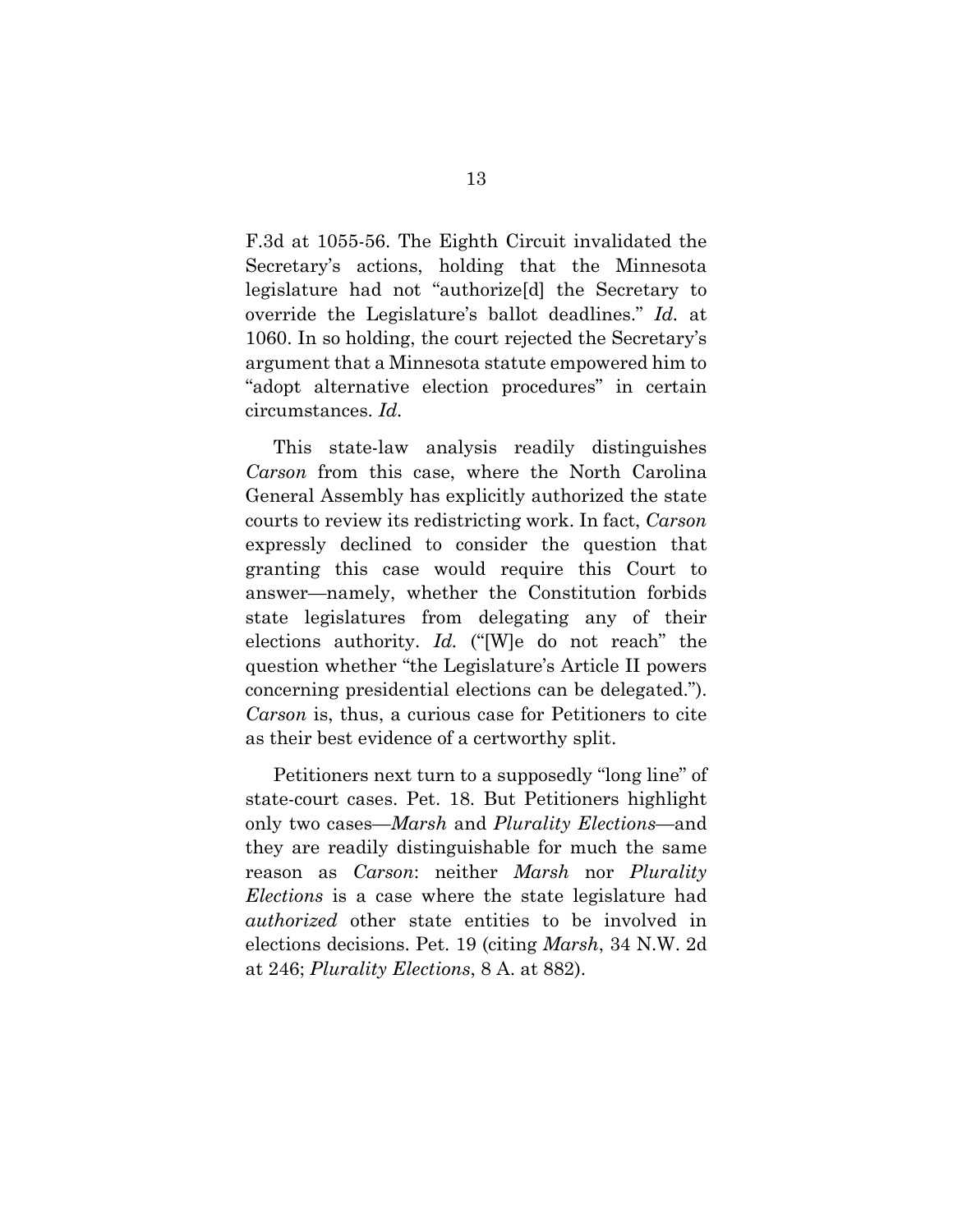There is at least one more reason to disregard these cases: *Marsh* and *Plurality Elections* were decided in 1948 and 1887, respectively. Pet. 18-19. The age of these decisions alone casts doubt upon Petitioners' assertion that disagreement over the Elections Clause "has become increasingly intolerable." Pet. 17. To the contrary, even accepting Petitioners' characterization of *Marsh* and *Plurality Elections*, any conflict these cases might create would seem to be stale, at best. At worst, these opinions are obsolete, given the opinions that this Court has issued since. *See infra* Part II.B.3

Finally, Petitioners cite two dissenting opinions. Pet. 20 (citing *Wise v. Circosta*, 978 F.3d 93 (4th Cir. 2020) (en banc) (Wilkinson & Agee, J.J., dissenting);

 $\ddot{\phantom{a}}$ 

<sup>3</sup> Petitioners cite three other cases in passing: *Parsons v. Ryan*, 60 P.2d 910 (Kan. 1936); *In re Opinions of Justices*, 45 N.H. 595 (1864); and *Commonwealth ex rel. Dummit v. O'Connell*, 181 S.W.2d 691 (Ky. 1944). Pet. 19-20. The short shrift that Petitioners give these outdated cases is commensurate to their relevance. Not one of them involves a scenario like this one, where the state court was reviewing a state law under a legislatively prescribed regime. Moreover, in both *Parsons* and *Opinions of Justices*, the courts avoided directly resolving the issue of whether state legislatures can flout state constitutions, either because the parties did not raise it, *see Parsons*, 60 P.2d at 911-12, or because the court found that there was no conflict between the challenged state statute and the state constitution, *see Opinions of Justices*, 45 N.H. at 605. In *Dummit*, the court did seem to imply that state legislatures are not bound by substantive state constitutional provisions, but it emphasized that it "possess[ed] no certainty" about that prospect. 181 S.W.2d at 696. In short, none of these opinions gives rise to a split on the question presented by this case.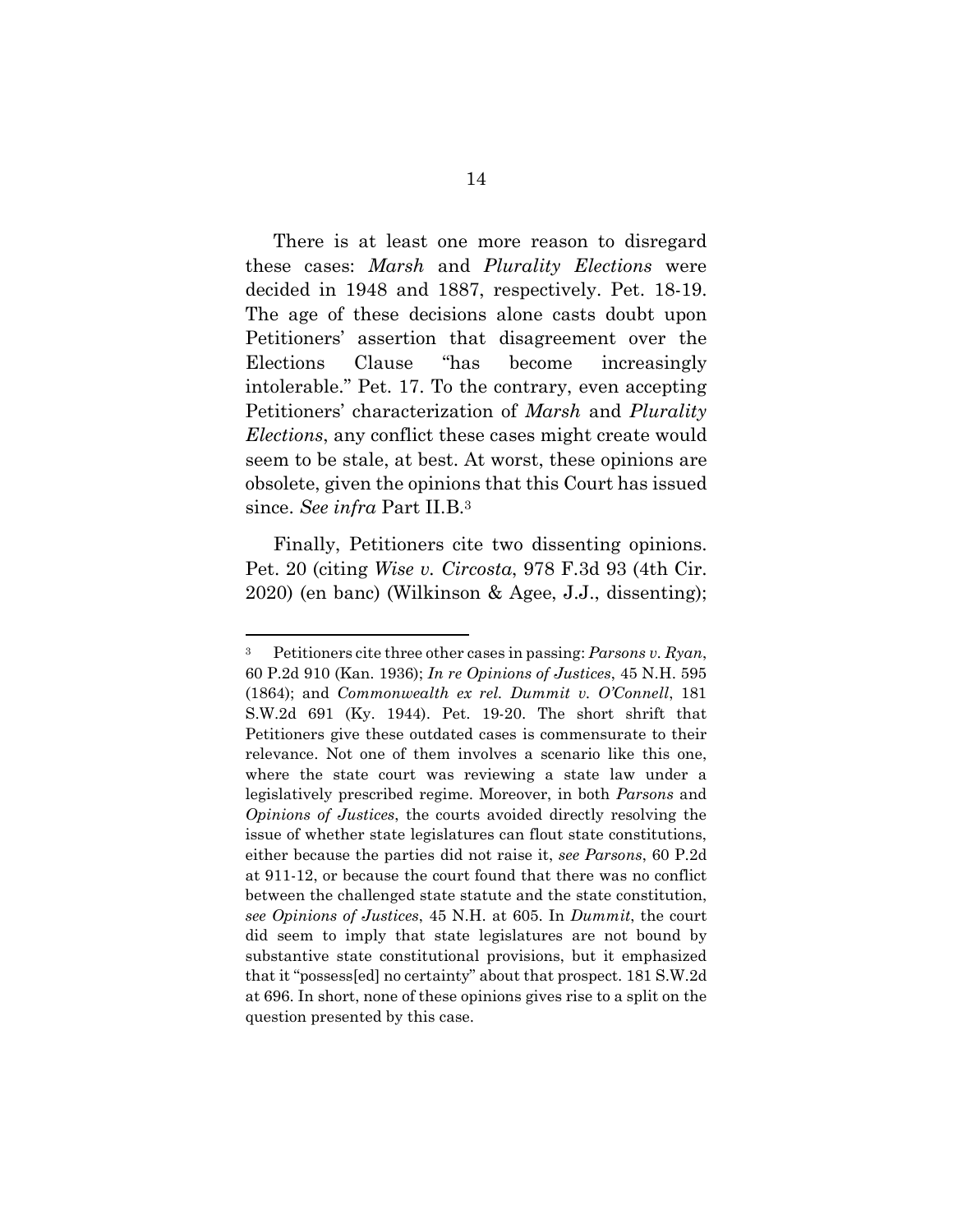*Hotze v. Hudspeth*, 16 F.4th 1121 (5th Cir. 2021) (Oldham, J., dissenting)). That Petitioners resort to citing dissenting opinions only underscores the dearth of support for their so-called split. And these dissenting opinions are especially unhelpful for Petitioners. First, they say nothing to validate the existence of a split. If these dissenting judges had believed that they were involved in a percolating split, they would likely have said so. Second, in both opinions, the dissenters tied an Elections Clause violation to what they perceived as "a 'significant departure' from the election scheme enacted by the Legislature." *Hotze*, 16 F.4th at 1128 (Oldham, J., dissenting) (quoting *Bush*, 531 U.S. at 113 (Rehnquist, C.J., concurring)); *Wise*, 978 F.3d at 113 (Wilkinson & Agree, J.J., dissenting) (same). Again, no such "significant departure" happened here: as discussed, the state courts' actions were consistent with the scheme that the North Carolina legislature itself enacted.

#### **II. The Decision Below Was Correct.**

This Court's review is also not warranted because the North Carolina Supreme Court's interpretation of the Elections Clause was correct. Under any reading of the Elections Clause's text—including Petitioners'—the actions of the North Carolina courts were constitutional. The decision below was consistent with this Court's precedents, the historical record, and basic principles of federalism. And the court adopted the only reading of the Elections Clause that would avoid sweeping—and hugely disruptive practical consequences.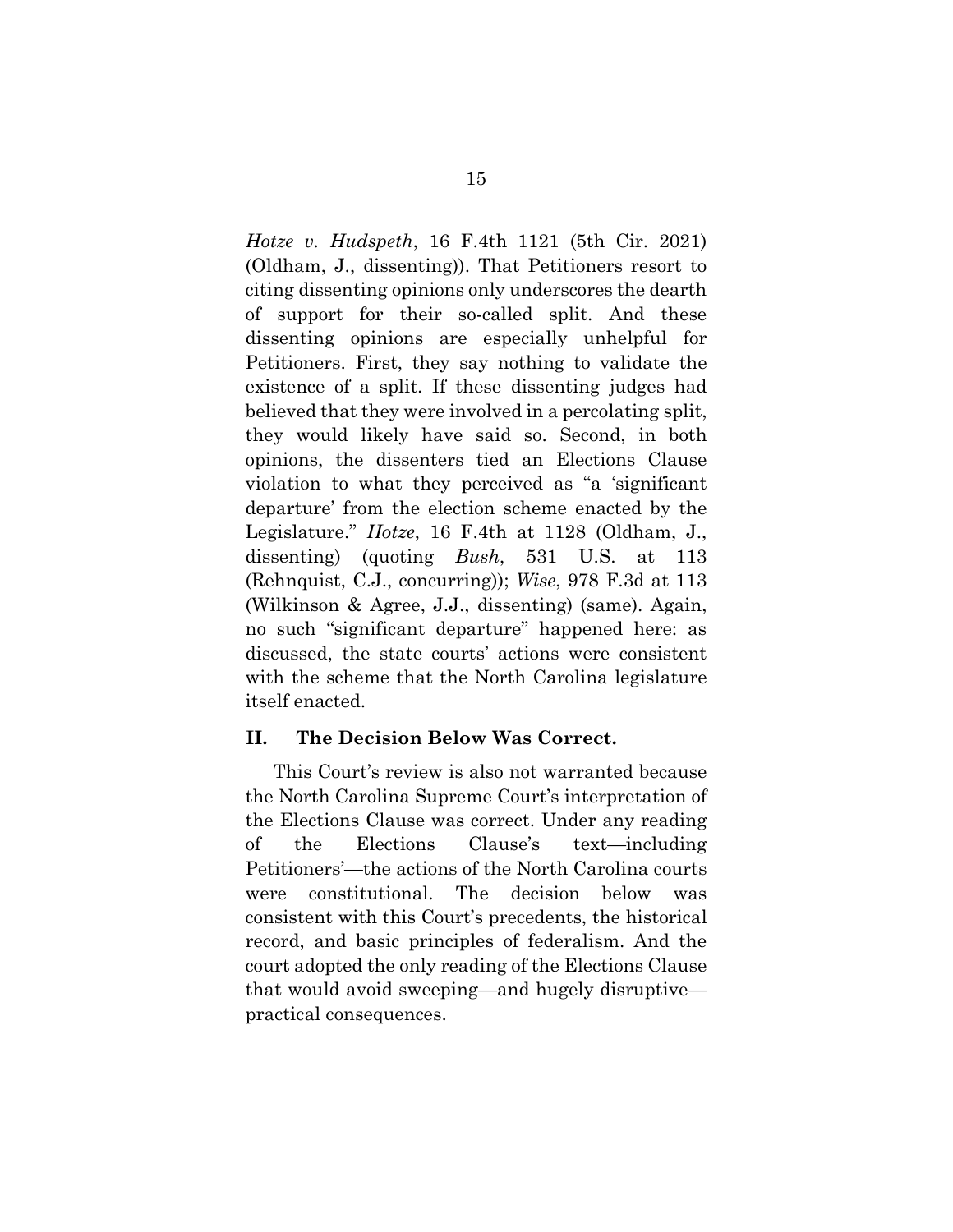## **A. Even under Petitioners' reading of the Elections Clause's text, the court below was correct.**

The Elections Clause provides that the "Times, Places and Manner of holding Elections for Senators and Representatives, shall be prescribed in each State by the Legislature thereof . . . ." U.S. Const. art. I, § 4, cl. 1. Petitioners argue that the word "Legislature" necessarily refers to "'the representative body which ma[kes] the laws of the people.'" Pet. 27 (quoting *Hawke v. Smith*, 253 U.S. 221, 227 (1920)) (alteration in original). Hence, Petitioners contend, the General Assembly should "bear primary responsibility for setting election rules." *Id.* (quoting *Democratic Nat'l Comm. v. Wisc. State Legislature*, 141 S. Ct. 28, 29 (2020) (Gorsuch, J., concurring in denial of application to vacate stay)).

The most obvious problem with this textual argument is that even if it is correct, *Petitioners should still lose this case*. As described above, the role that the North Carolina judiciary plays in the State's redistricting is an explicit part of the process prescribed by the State's "representative body," the General Assembly. *See supra* pp. 4-5 (citing N.C. Gen. Stat. §§ 120-2.3, -2.4). In other States, a state-court decision imposing court-drawn maps might clash with the elections regime prescribed by the State's "representative body." But not in North Carolina. In North Carolina, the "Legislature" "prescribed" the rules for federal elections by passing statutes that expressly provide for state courts to review—and, if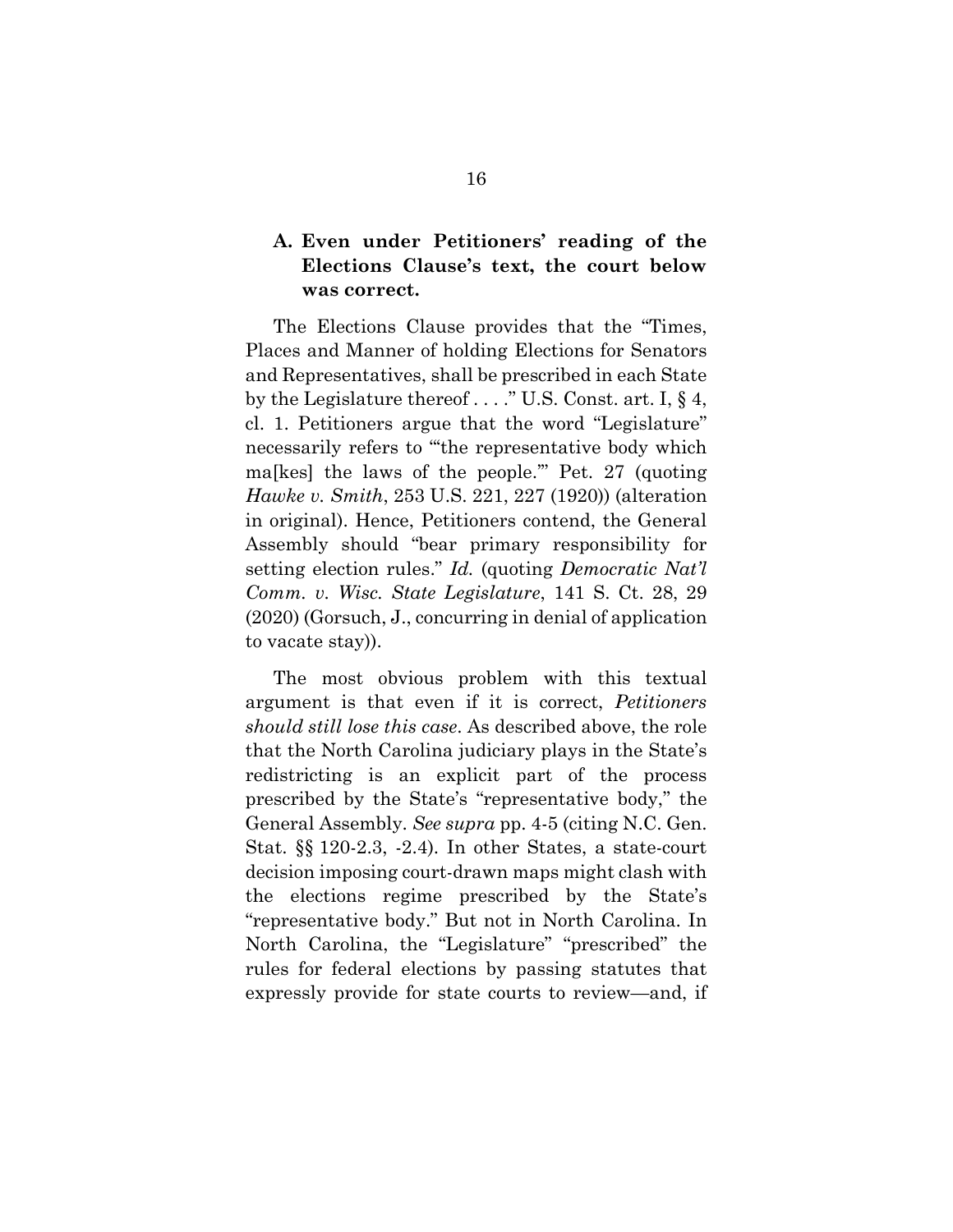necessary, to redraw—congressional maps. *See* U.S. Const. art. I, § 4, cl. 1.4

## **B. This Court's precedents foreclose Petitioners' arguments, as the court below rightly recognized.**

The decision below was also consistent with this Court's precedents. The legislature in North Carolina has expressly invited the state courts to review its redistricting efforts for constitutional compliance. As a result, Petitioners can win this case only if this Court holds not only that state legislatures cannot delegate rulemaking authority for federal elections to nonlegislative actors; *but also* that state legislatures can prescribe the rules for federal elections entirely unconstrained by their state constitutions and the state courts. These conclusions cannot be reconciled with this Court's past decisions.

## **1. This Court has already held that nonlegislative officials can help regulate federal elections.**

Petitioners essentially argue that no state actors other than state legislators can play any role in setting the rules for federal elections and, thus, that the state courts' actions below violated the Elections

 $\overline{a}$ 

<sup>4</sup> Petitioners seem to imply that the statutes ratifying judicial review of their redistricting efforts violate the State's nondelegation doctrine. Pet. 32-33. But this Court is plainly not the proper forum for that state-law argument. *Mullaney v. Wilbur*, 421 U.S. 684, 691 (1975) ("[S]tate courts are the ultimate expositors of state law . . . .").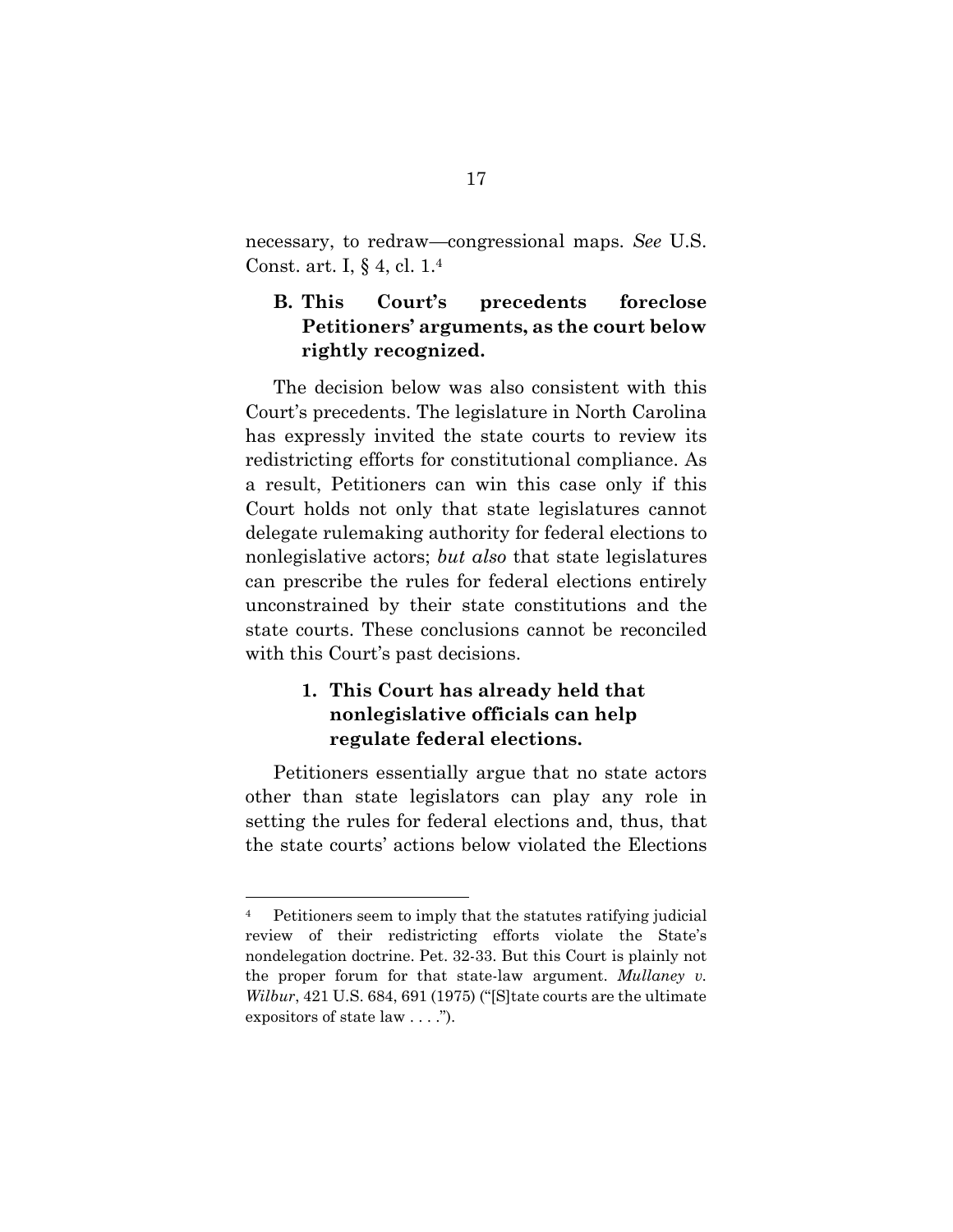Clause. Pet. 26-38. The state supreme court correctly rejected this argument.

In a line of cases dating back more than a century, this Court has consistently repudiated the idea that the Elections Clause categorically forbids the involvement of nonlegislative officials in regulating federal elections. In each of these cases, moreover, it was not the legislature, but rather the state constitution or the populace, who empowered nonlegislative actors to prescribe elections rules. This distinction severely undercuts Petitioners' argument. If it does not violate the Elections Clause for nonlegislative actors to prescribe elections rules *absent* legislative delegation or approval, it cannot possibly violate the Elections Clause for nonlegislative actors to prescribe elections rules *with* legislative delegation or approval.

To begin, in *Ohio ex rel. Davis v. Hildebrant*, this Court considered an Ohio state constitutional provision allowing citizens to reject by statewide referendum any law that the state legislature passed. 241 U.S. 565, 566 (1916). After voters rebuffed their state legislature's proposed congressional districting plan, the referendum was challenged in the Ohio Supreme Court as violating the Elections Clause. *Id.*  at 566-67. The state supreme court rejected the challenge, and this Court affirmed. *Id.* at 567. The people's involvement in redistricting, this Court held, did not violate the Elections Clause. *Id.* at 570.

The Court similarly approved of a nonlegislative official's role in establishing federal elections rules in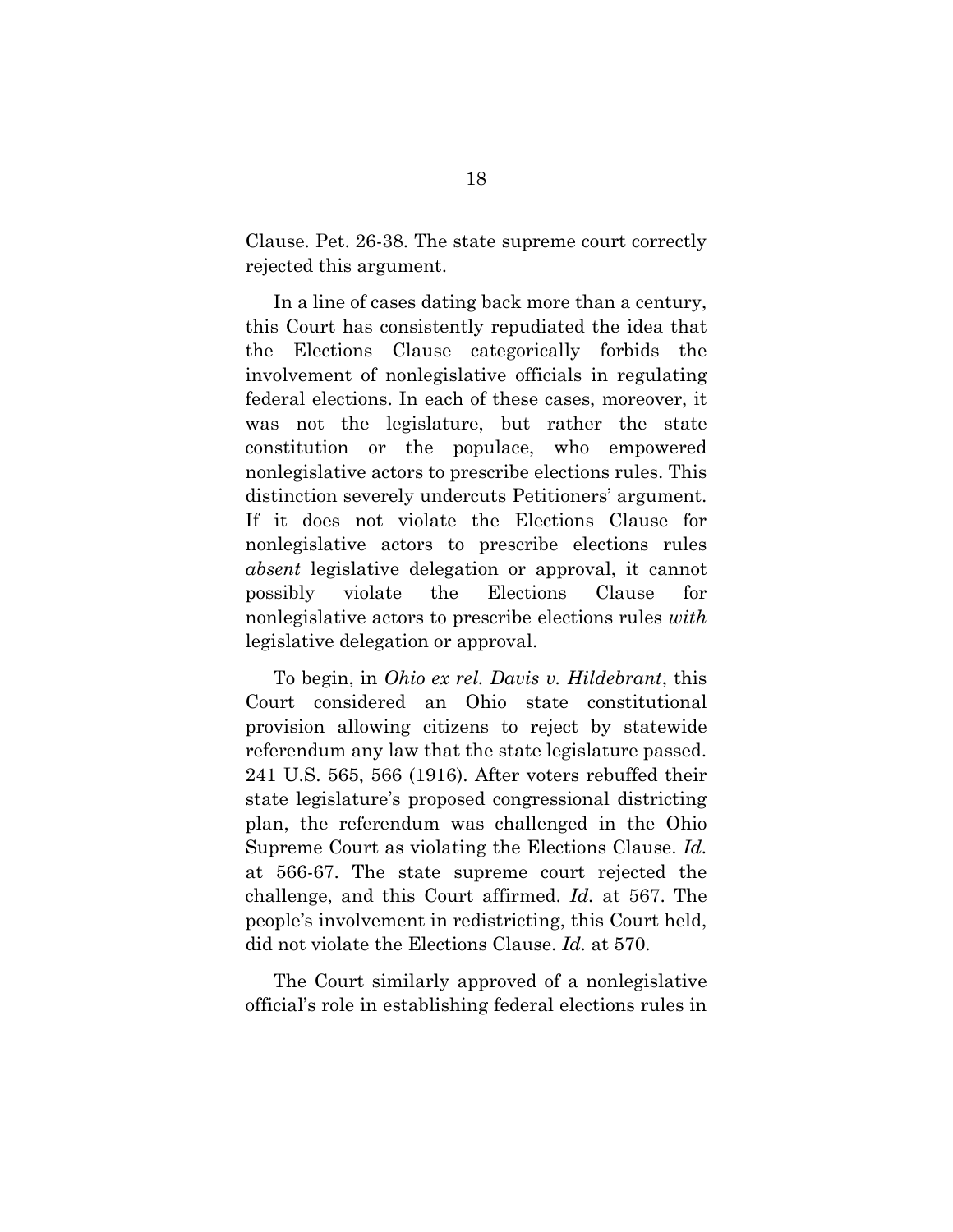*Smiley v. Holm*, 285 U.S. 355, 366 (1932). There, the Court considered whether Minnesota's governor could veto the state legislature's congressional districting plan. *Id.* at 363-64. The Minnesota Supreme Court held that the governor's veto violated the Elections Clause, but this Court reversed. *Id.* at 364. "Whether the Governor of the state, through the veto power, shall have a part in the making of state" election law "is a matter of state polity," the Court said. *Id.* at 368.

Although this Court decided *Hildebrant* and *Smiley* roughly a century ago, the Court recently applied these cases in *Arizona State Legislature v. Arizona Independent Redistricting Commission*, 576 U.S. 787 (2015) ("*AIRC*"). In *AIRC*, the Court held that the Elections Clause permitted the people of Arizona to delegate congressional districting to an independent commission. 576 U.S. at 792-93. In so holding, the Court again confirmed that the Elections Clause does not strictly limit control over federal elections to legislative representatives. Indeed, as the Court noted, even the Arizona legislature—the plaintiff challenging the commission—conceded that it could lawfully have *chosen* to delegate its redistricting authority to nonlegislative officials. *See id.* at 814.

The Court based this holding, in part, on foundingera dictionaries, which, the Court said, "capaciously define[d] the word 'legislature'" to include "[t]he power that makes laws." *Id.* at 813-14 (quoting dictionaries from the late 1700s and early 1800s). Given these definitions, the Court expounded, "[f]or redistricting purposes . . . 'the Legislature' [does] not mean the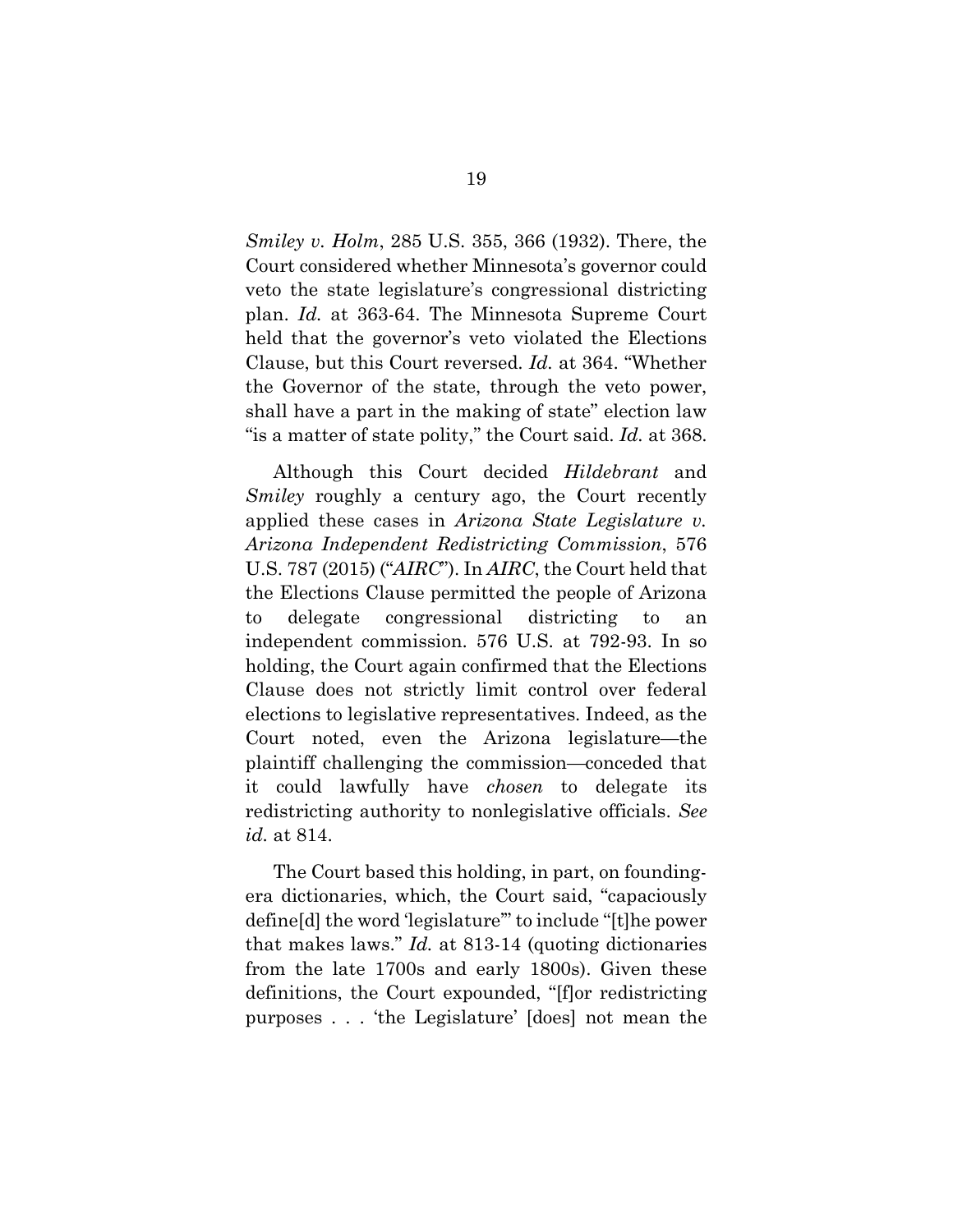representative body alone." *Id.* at 805. Rather, it should be understood to sweep in all those whom the State has opted to involve in making law. *Id.*

Here, the General Assembly—the State's "representative body"—designed the State's elections regime, including authorizing the involvement of other government actors in the executive and judicial branches. *See supra* pp. 4-5. Together, *Hildebrant*, *Smiley*, and *AIRC* make clear that this approach is constitutional. The mere fact that nonlegislative actors play a role in determining the State's elections rules does not violate the Elections Clause. And because it was the legislature itself that chose to involve nonlegislative actors, this case does not present the entirely different question of whether nonlegislative actors can "t[ake] it upon themselves to set the rules" governing federal elections. *Republican Party of Pa.*, 141 S. Ct. at 732 (Thomas, J., dissenting from denial of certiorari).

Petitioners ignore *Hildebrant* entirely, strive to reconcile *Smiley*, and urge this Court simply to overrule *AIRC*. This strategy is not persuasive.

First, Petitioners claim that, even if *Smiley* permits nonlegislative actors to participate in rulemaking, it does not allow "the state courts, or any other organ of state government, the power to secondguess the legislature's determinations." Pet. 34. But *Smiley* reached the opposite conclusion. In *Smiley*, the Court held that the Elections Clause allowed a governor (*i.e.*, an "organ of state government") to veto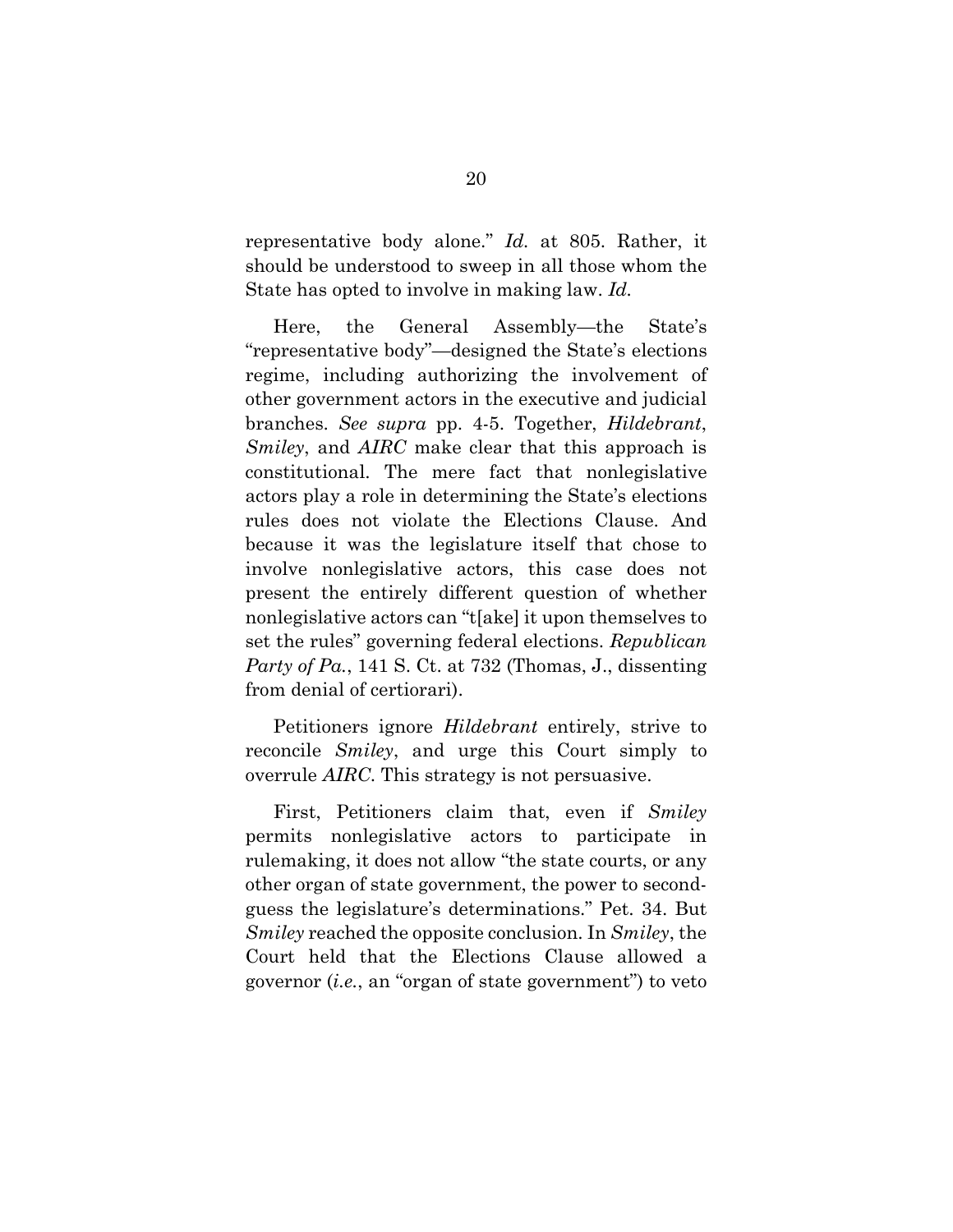(*i.e.*, "second-guess") the legislature's congressional districting plan. 285 U.S. at 372-73.

Petitioners also argue that this exercise of gubernatorial veto authority in *Smiley* did not raise an Elections Clause problem because the executive veto was part of the lawmaking process, whereas judicial review cannot be. Pet. 34-35. As *Smiley* explained, however, the governor's veto is a "check" on state lawmaking. 285 U.S. at 368. That executive "check" on the legislature is no different from the judicial "check" that a state court applies when it exercises judicial review. Indeed, Petitioners concede as much. The gubernatorial veto in *Smiley*, they concede, "had, in effect, done *precisely* what the North Carolina Supreme Court[ ] . . . did here." Pet. 34.

*Smiley* also squarely disproves Petitioners' theory that because the Elections Clause says "Legislature," but not "Court," the Clause necessarily disclaims any role for state courts. Pet. 2. After all, the Elections Clause says nothing about governors; yet this Court nonetheless held that a governor, through his veto power, could still override a legislature's districting plan. *See Smiley,* 285 U.S. at 367-69.

Second, Petitioners mention that this Court could overrule *AIRC*. Pet. 30-31 n.4. But Petitioners have not explained why *AIRC* warrants reexamination under the ordinary stare decisis factors. And in any event, even overruling *AIRC* would not help Petitioners here. The four dissenting Justices in *AIRC*  made clear that the Elections Clause violation that they identified arose from the fact that the state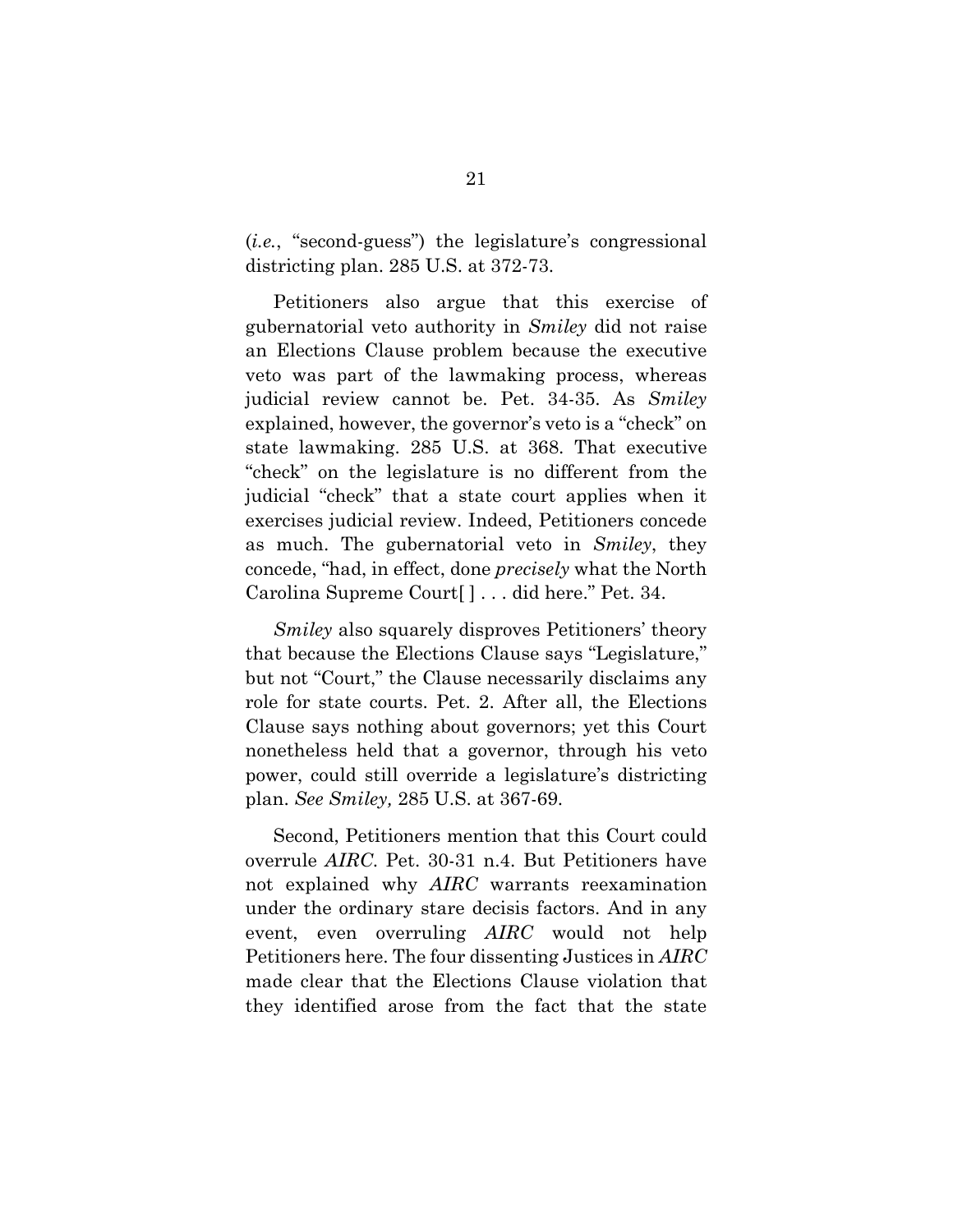legislature had been "cut out of [the congressional redistricting] process" entirely. *AIRC*, 576 U.S. at 841 (Roberts, C.J., dissenting). "[T]he state legislature need not be exclusive in congressional districting," the dissenters said, "but neither may it be excluded." *Id.*  at 841-42. The North Carolina regime complies with this vision: the legislature and the courts work hand in hand to ensure that the State has constitutional congressional maps.

Petitioners' last resort is a case outside the Elections Clause context: *Rucho v. Common Cause*, 139 S. Ct. 2484 (2019). According to Petitioners, *Rucho* shows that the Elections Clause "assigns" [redistricting] to the political branches,' not to judges." Pet. 29 (quoting *Rucho*, 139 S. Ct. at 2506). Petitioners misunderstand *Rucho*. Far from holding that the Elections Clause leaves no role for state courts, the Court in *Rucho* was unanimous that state courts would be able to review congressional districting plans under their state constitutions. 139 S. Ct. at 2507; *see also id.* (noting that the Court's decision did not "condemn complaints about districting to echo into a void"); *id.* at 2524 (Kagan, J., dissenting).

All told, this Court's cases show that the Elections Clause should not be read to prohibit all nonlegislative actors from having any role in regulating federal elections. And that is especially true where, as here, the state legislature itself was the source of the delegation of authority to make elections rules.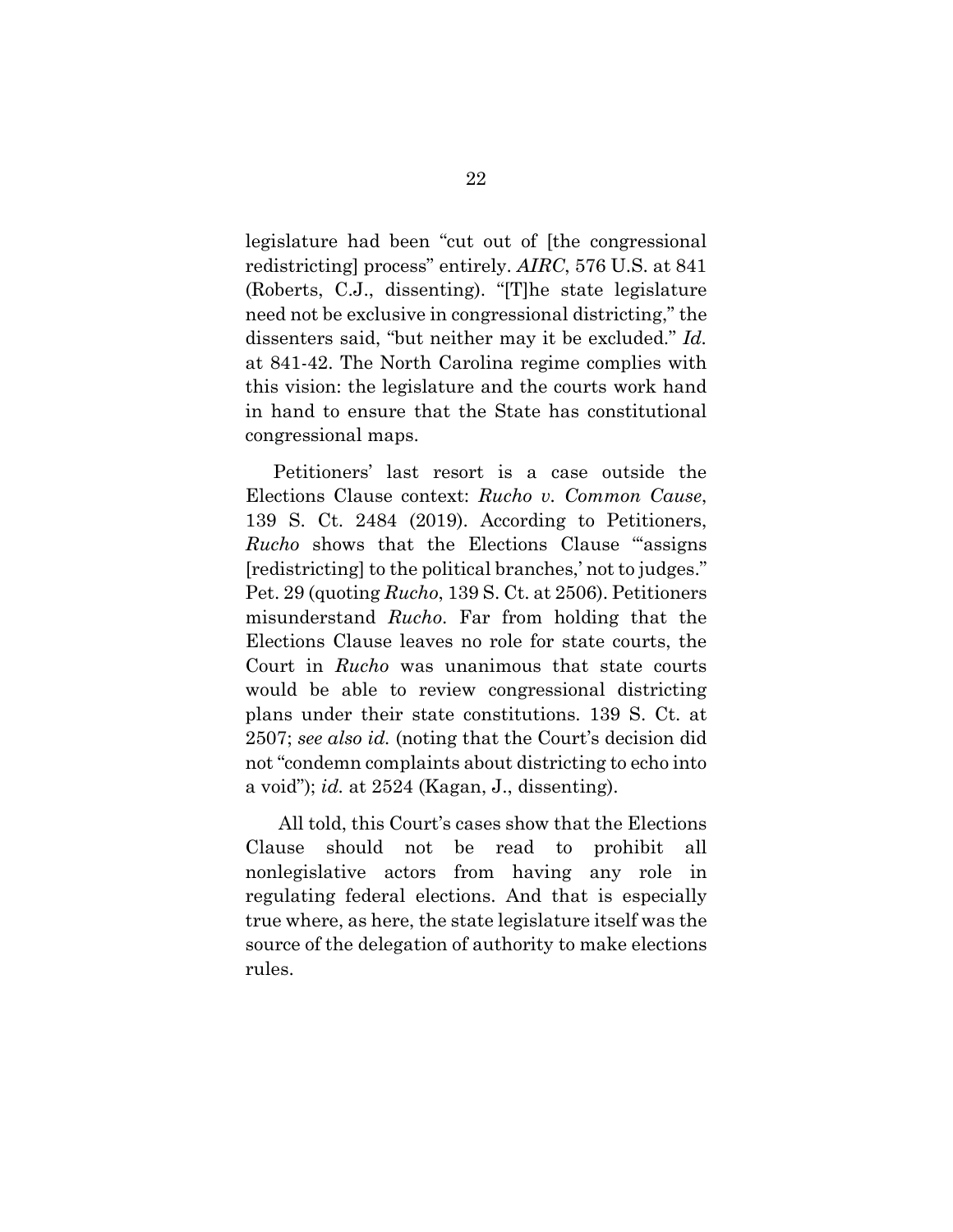## **2. This Court has already held that legislatures are bound by their state constitutions when regulating federal elections.**

Petitioners further argue that the court below was wrong to subject their maps to state constitutional review. In their view, state legislatures can set the rules for federal elections with no regard for their state constitutions. Petitioners are again mistaken, as many of these same precedents make clear, and as the court below rightly held.

Begin, once more, with *Hildebrant*. There, the state legislature tried to evade the state constitution's requirement that all state laws survive a referendum, if citizens proposed one. 241 U.S. at 566. This Court rejected the legislature's evasion effort. *Id.* at 570.

So, too, in *Smiley*. In that case, the Court disapproved of the state legislature's attempt to escape the gubernatorial check imposed by the state constitution. 285 U.S. at 363. Specifically, the Court held that redistricting "must [take place] in accordance with the method which the State has prescribed for legislative enactments." *Id.* at 367. In other words, the Elections Clause does not "attempt to endow the Legislature of the state with power to enact laws in any manner other than that in which the Constitution of the state has provided that laws shall be enacted." *Id.* at 368.

This Court reiterated that conclusion once more in *AIRC*: "Nothing in the [Elections] Clause instructs, nor has this Court ever held, that a state legislature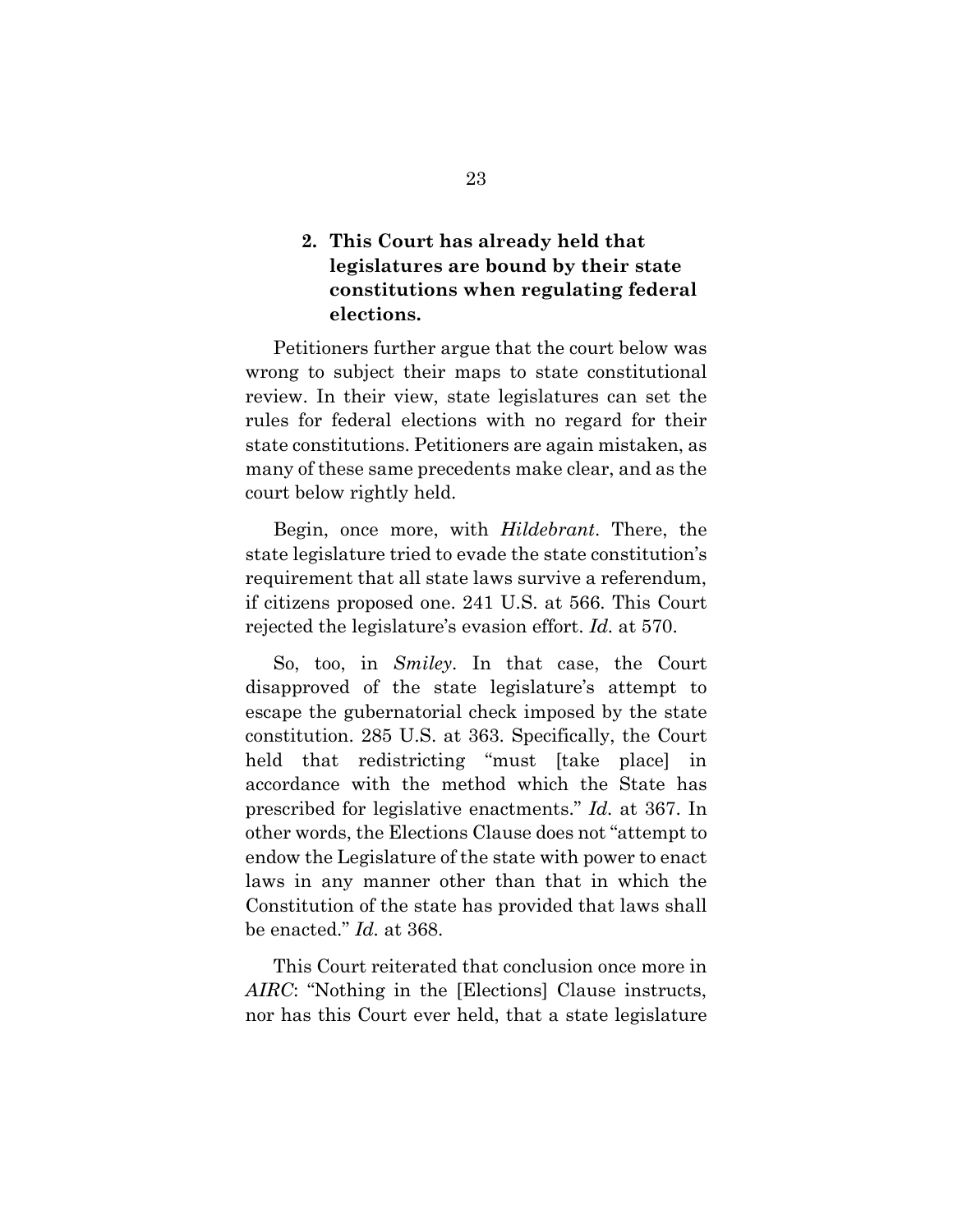may prescribe regulations on the time, place, and manner of holding federal elections in defiance of provisions of the State's constitution." 576 U.S. at 817- 18. In fact, this principle—that state constitutions bind state legislatures when they redistrict—was embraced *unanimously* in *AIRC*, including by the four dissenting Justices. *See id.* at 841 (Roberts, C.J., dissenting) ("'[T]he Legislature' is a representative body that, when it prescribes election regulations, may be required to do so within the ordinary lawmaking process . . . .").

Petitioners try to overcome these cases by citing *McPherson v. Blacker*, a case analyzing the Presidential Electors Clause. 146 U.S. 1 (1892). *McPherson*, Petitioners claim, shows that state legislative authority "to prescribe regulations for federal elections 'cannot be taken.'" Pet. 31 (quoting 146 U.S. at 35). But in addition to analyzing a different clause than the one at issue here, *McPherson* expressly states that "legislative power" is "limited by the constitution of the state." 146 U.S. at 7. That declaration is diametrically opposed to Petitioners' argument.

Finally, Petitioners argue that even if the Elections Clause permits state courts to review elections laws under *some* provisions of the state constitution, it does not permit state supreme courts to invalidate redistricting plans based on "vague state constitutional provisions." Pet. i, 36. This argument is little more than a plea for this Court to second guess a state supreme court's interpretation of its own state constitution. This Court should decline Petitioners'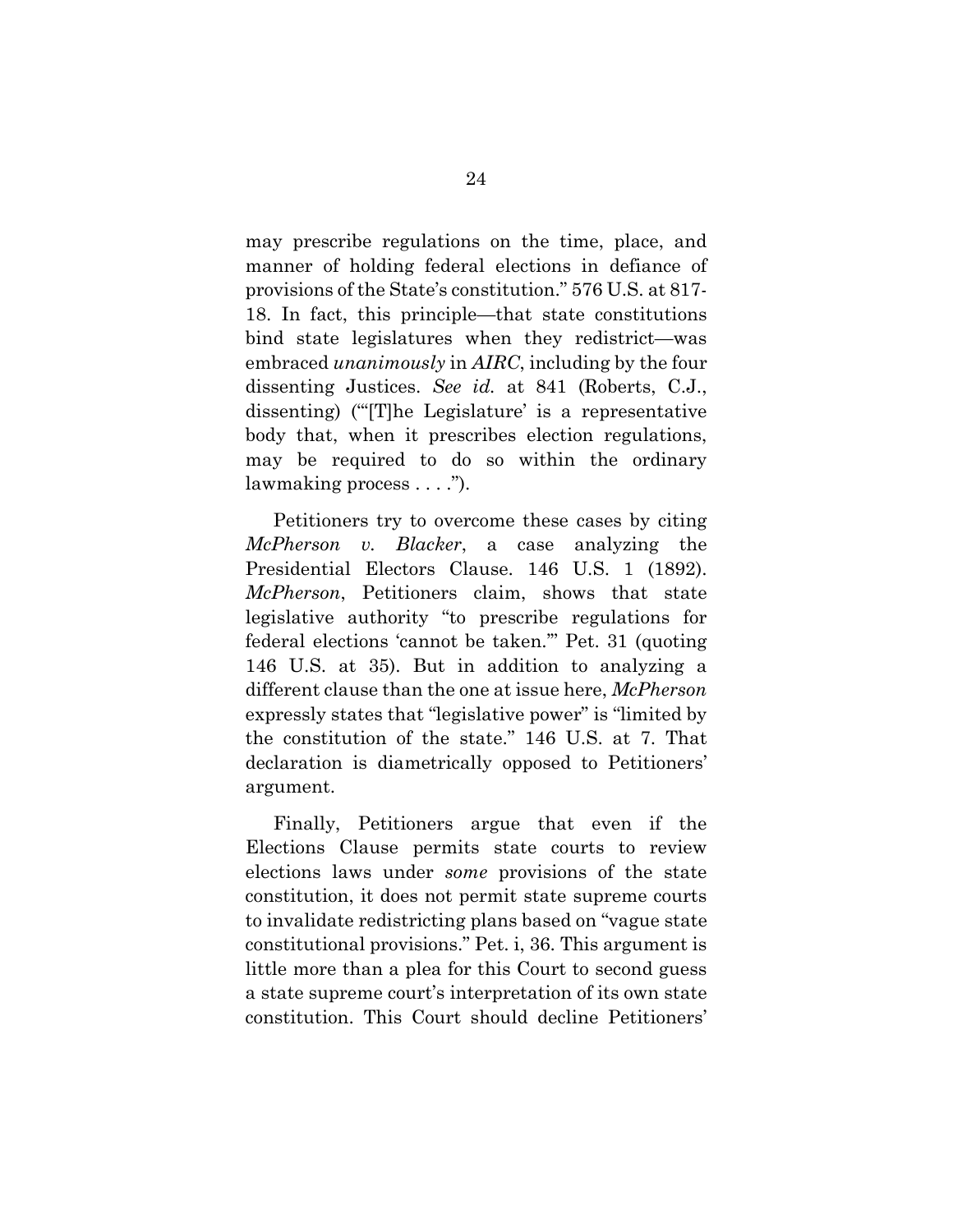invitation. *Memphis & Charleston R.R. Co. v. Pace*, 282 U.S. 241, 244 (1931) ("[T]his Court [is] bound by the decision of the State's highest court relating to the state constitution.").

## **3. This Court has already held that state courts may formulate congressional districting maps.**

Lastly, Petitioners take special issue with the fact that a state court imposed a remedial congressional map after their interim map again failed constitutional review. But this action, too, was consistent with this Court's precedent.

Justice Scalia's decision for a unanimous Court in *Growe v. Emison* establishes that state courts may adopt remedial congressional districting plans. In *Growe*, a Minnesota state court held that the state's legislative and congressional districting plans violated the state and federal constitutions. 507 U.S. at 29. The state court then began to develop remedial maps. *Id.* at 29-30. As those efforts were underway, however, a federal district court enjoined the statecourt proceedings and imposed remedial maps of its own. *Id.* at 30-31.

This Court held that the federal district court violated the Constitution by depriving the state of its "primary responsibility for apportionment of [its] federal congressional . . . districts." *Id.* at 34. Indeed, the Court in *Growe* faulted the district court for enjoining the state-court proceedings based on the "mistaken view that federal judges need defer only to the Minnesota Legislature and not at all to the State's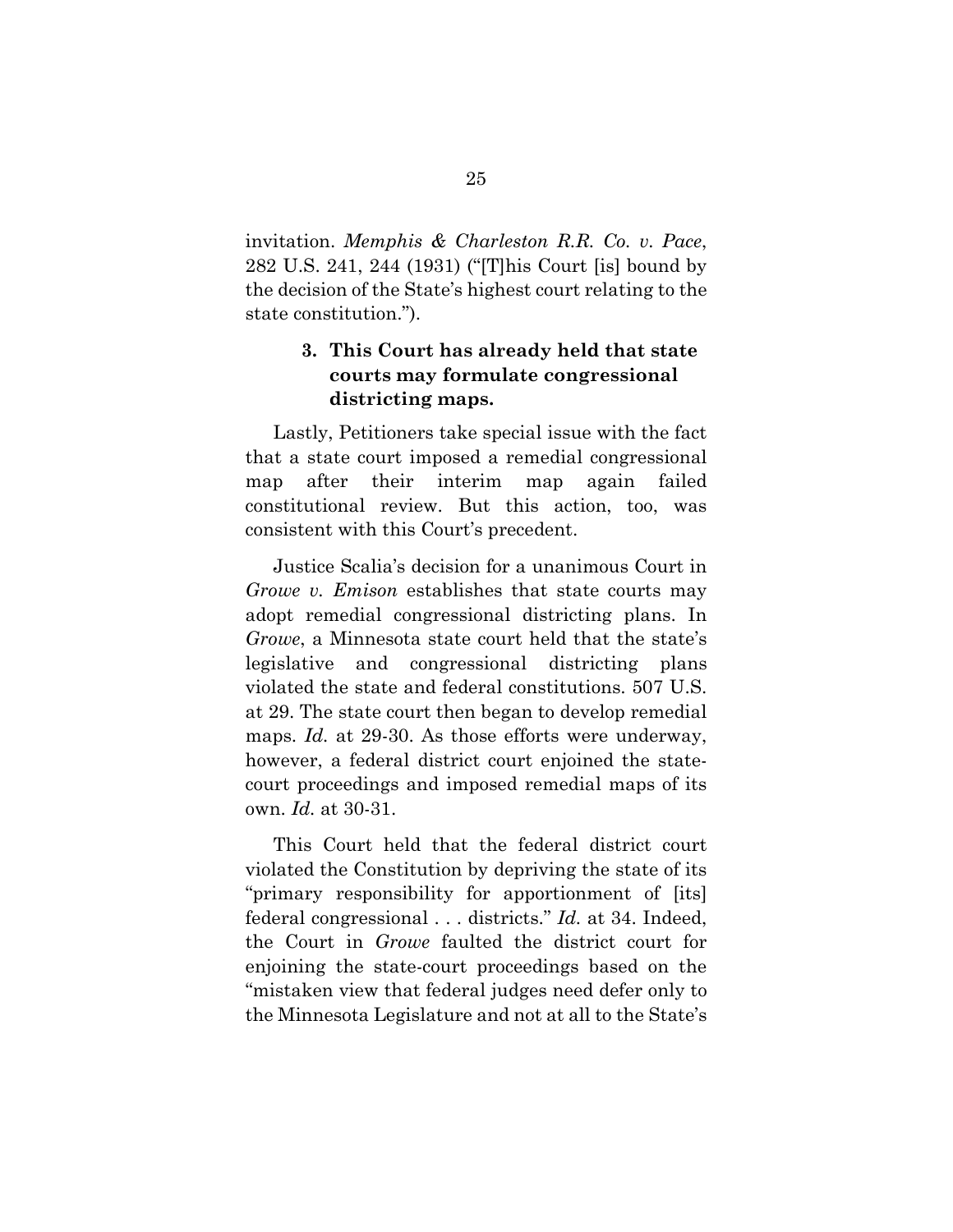courts." *Id.* The Court further reaffirmed the "power of the judiciary of a State to require valid reapportionment or to formulate a valid redistricting plan." *Id.* at 33 (cleaned up).

Petitioners do not even cite *Growe* here, despite their repeated claim that the state trial court "compounded the constitutional error" by adopting its own remedial map. Pet. 37. Petitioners' specific contention about how the remedial congressional map was formulated—like their broader argument about the Elections Clause—is foreclosed by this Court's precedents and therefore was properly cast aside by the state trial court.

#### **C. The decision below is consistent with the historical record.**

The understanding of the Elections Clause accepted by the North Carolina Supreme Court is also more consistent with the historical record than Petitioners'.

Petitioners resist the idea that the Elections Clause permits delegation, whether to executive officials or to the courts. Pet. 27, 33. Yet "[t]he historical evidence shows that delegation was widely practiced in the decades following the founding." Mark S. Krass, *Debunking the Non-Delegation Doctrine for State Regulation of Federal Elections*, 108 Va. L. Rev. (forthcoming 2022) (manuscript at 4, 16), *available at* https://bit.ly/3Pkinh6. In fact, "[n]ine of thirteen states assigned profoundly consequential control over the 'Times' and 'Places' of elections to local officials like sheriffs or justices of the peace." *Id.*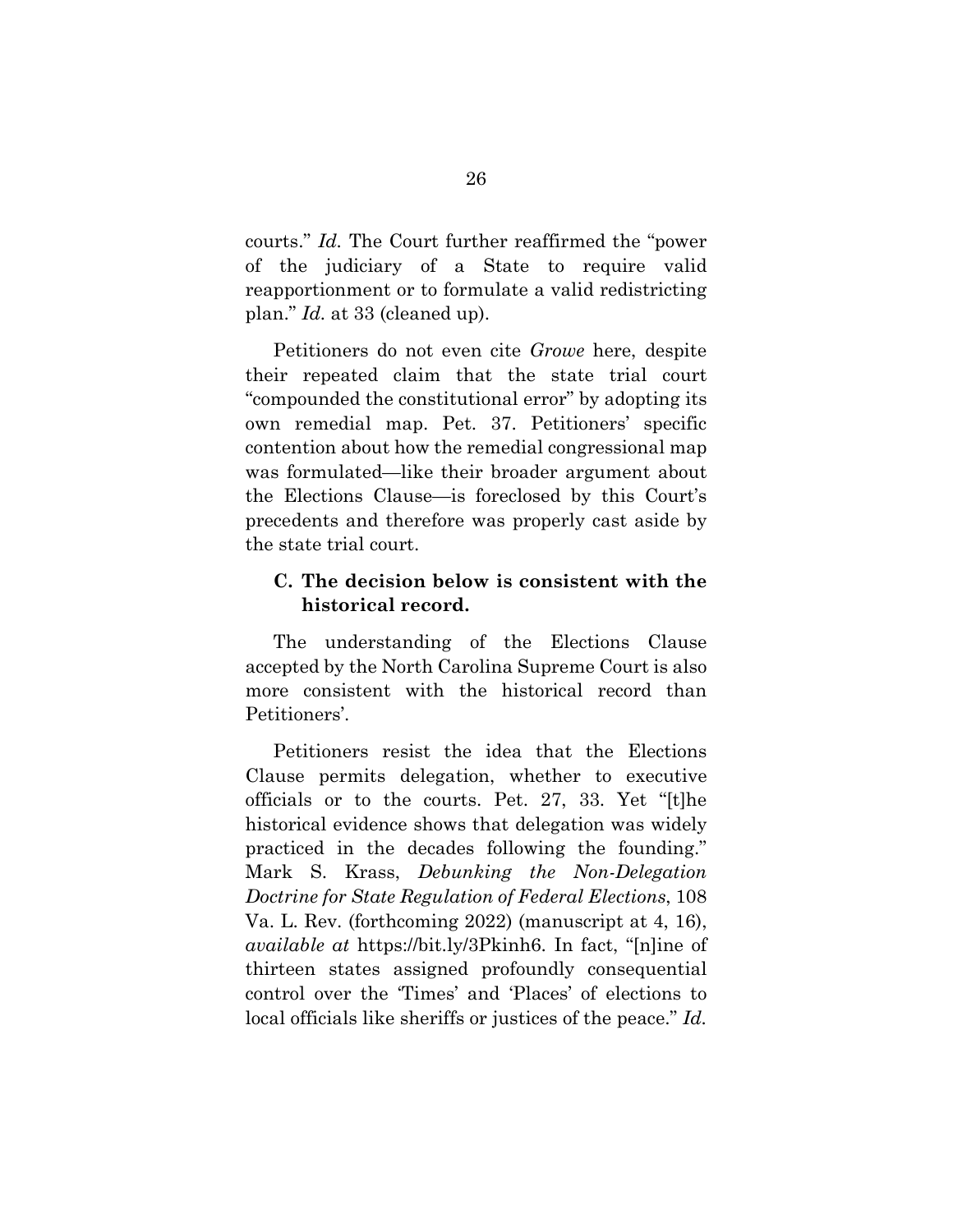at 5. As just one example: "Virginia sheriffs had plenary authority" to continue or adjourn elections as they saw fit. *Id.* They were also empowered to relocate voting from the county courthouse based on "contagious disease" or "danger of an attack from a public enemy." *Id.* (quoting 1818 Va. Laws 157-58 § 13); *see also id.* at 16-28 (summarizing the overwhelming historical evidence). Petitioners ignore this evidence, which is flatly inconsistent with their argument for overturning the decision below.

The same is true of the considerable historical evidence that state constitutions have constrained state legislatures' regulation of federal elections since the Founding.5 These state constitutional provisions "have regulated nearly every aspect of federal elections, from voter registration and balloting to congressional redistricting and election administration." Weingartner, *supra*, at 3-4. Concededly, some of these provisions have applied to federal elections only implicitly. *See id.* at 38 (collecting provisions). But many have expressly applied to federal elections, whether they be from the

 $\overline{a}$ 

<sup>5</sup> *See* Carolyn Shapiro, *The Independent State Legislature Claim, Textualism, and State Law*, 90 U. Chi. L. Rev. (forthcoming 2023) (manuscript at 8-9), *available at* https:// bit. ly/3PidrsP ("The original constitutions of at least five states required all elections to be conducted by ballot, instead of voice vote . . . ."). *See generally* Hayward H. Smith, *Revisiting the History of the Independent State Legislature Doctrine*, 53 St. Mary's L.J. (forthcoming 2022), *available at* https://bit.ly/3wt 12Lh; Michael Weingartner, *Liquidating the Independent State Legislature Theory*, 46 Harv. J.L. & Pub. Pol'y (forthcoming 2023), *available at* https://bit.ly/3w4XZsG.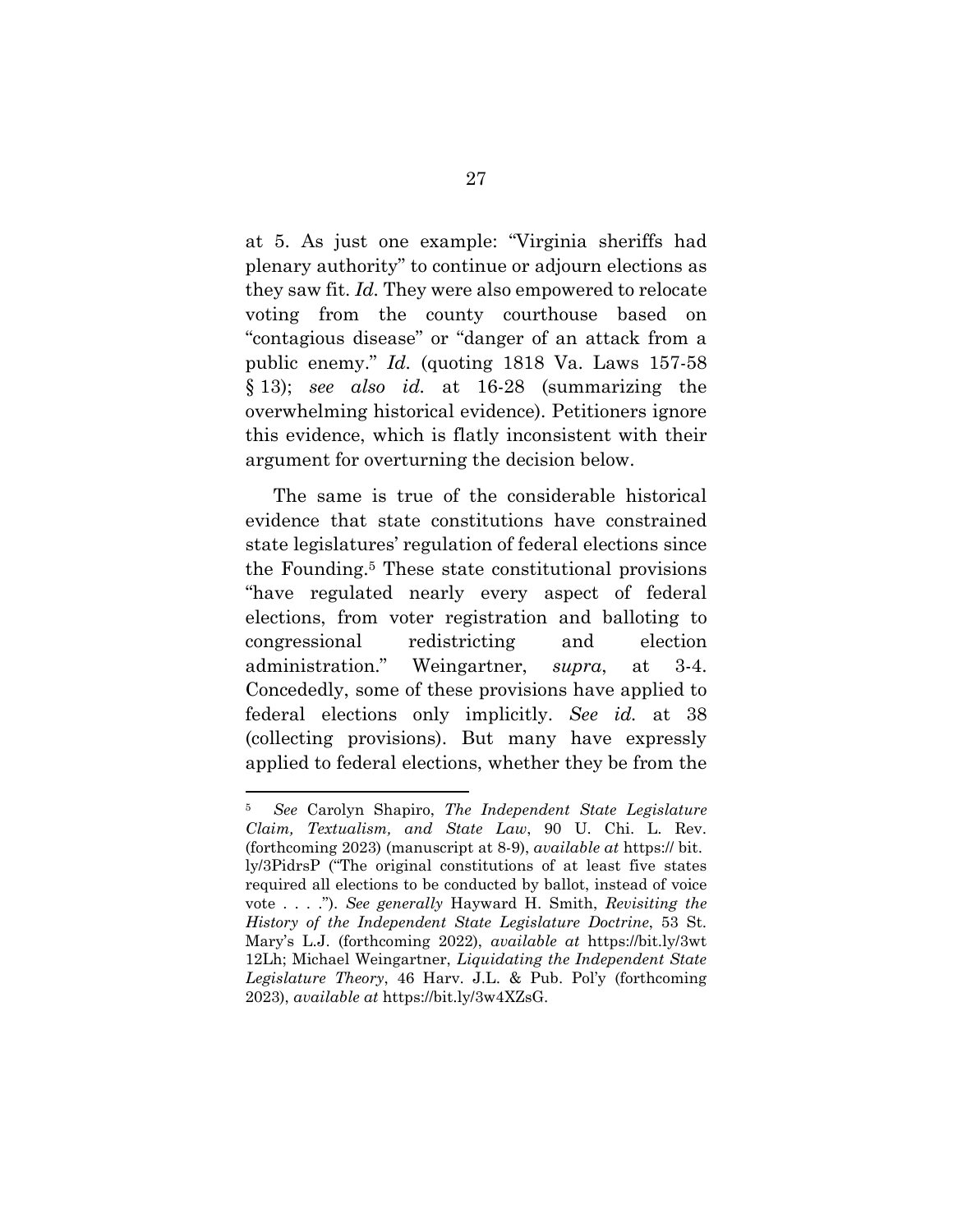1790s or today. *Compare, e.g.*, Del. Const. of 1792, art. VIII, § 2 (congressional representatives "shall be voted for at the same places where representatives in the State legislature are voted for, and in the same manner"), *with* Iowa Const. art. III, § 37 ("When a congressional district is composed of two or more counties it shall not be entirely separated by a county belonging to another district and no county shall be divided in forming a congressional district.").6 Thus, Petitioners would have this Court conclude that States throughout the country have either willfully ignored or blithely misunderstood the Elections Clause. Such a conclusion defies reason.

### **D. Petitioners' argument defies bedrock principles of federalism.**

Petitioners' argument is also fundamentally incompatible with bedrock tenets of federalism and democracy. Like virtually all legislative bodies, the General Assembly is a "creature[ ] born of, and constrained by," its constitution. *Bush*, 531 U.S. at 123 (Steven, J., dissenting). Though the General Assembly generally enjoys expansive power to "legislate on all matters," the North Carolina Constitution reserves a range of rights to the people of North Carolina upon which the legislature may not encroach. *Cooper v. Berger*, 822 S.E.2d 286, 299 (N.C. 2018); *Corum v. Univ. of N.C.*, 413 S.E.2d 276, 289-90 (N.C. 1992).

 $\ddot{\phantom{a}}$ 

<sup>6</sup> Petitioners would apparently have this Court invalidate all of these state constitutional provisions in one fell swoop.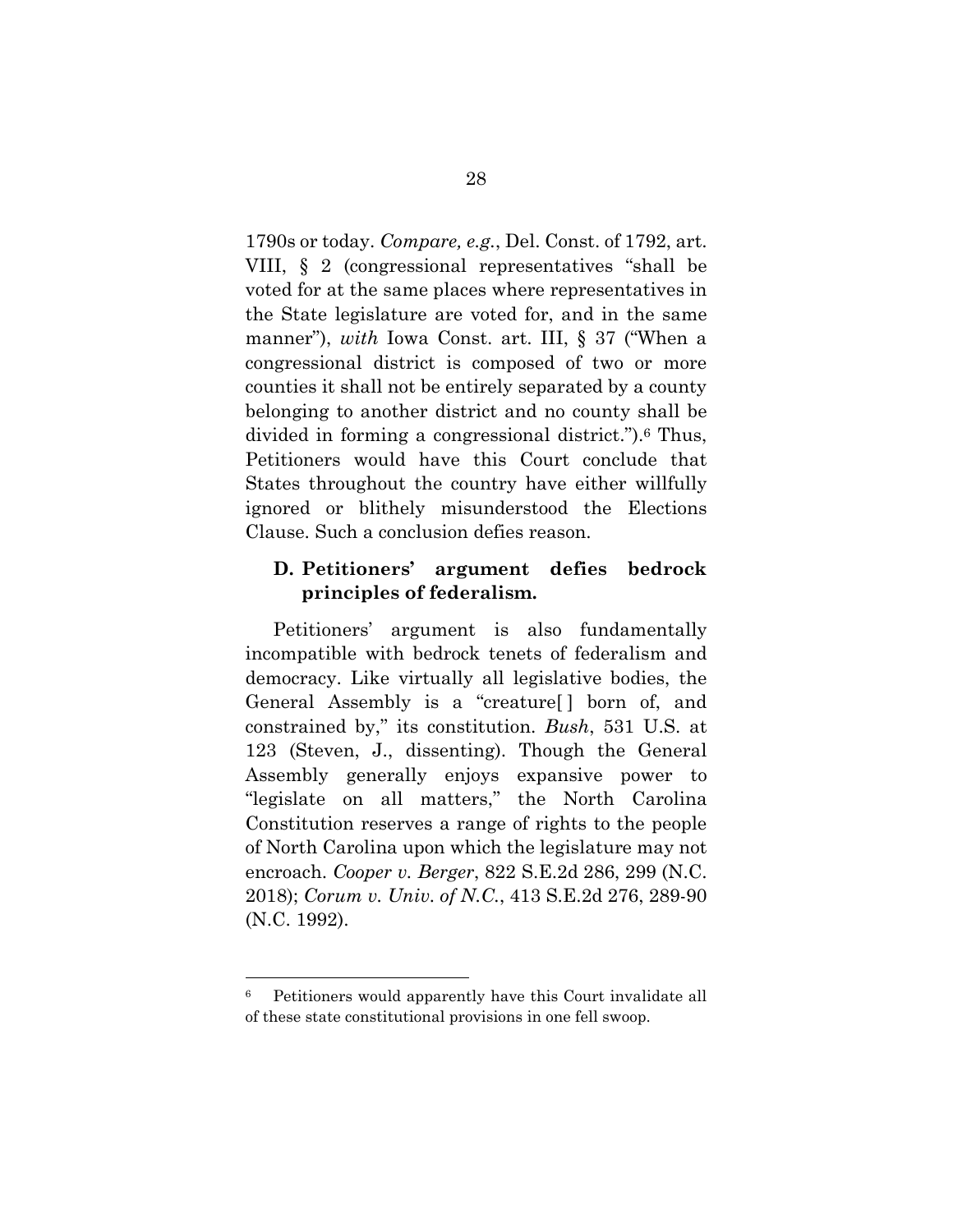Petitioners insist that the Elections Clause overrides this careful balance. In their view, it is not for the people of North Carolina to decide what their legislature can and cannot do. Nor does it matter whether the North Carolina Constitution identifies certain rights as sacrosanct. Instead, Petitioners would have this Court hold that, in the federal elections context, state legislatures are free to do as they please, with no regard for the limits on which the people of the State have conditioned their consent to be governed.

Petitioners' approach to the Elections Clause is also starkly inconsistent with the well-settled relationship between the federal and state constitutions. *See, e.g.*, *City of Mesquite v. Aladdin's Castle, Inc.*, 455 U.S. 283, 293 (1982) ("[A] state court is entirely free to read its own State's constitution more broadly than this Court reads the Federal Constitution."). Ordinarily, the federal Constitution is understood to "set[ ] a floor for the protection of individual rights," while state constitutions can go "above and beyond" to "safeguard" even more. *Amer. Legion v. Amer. Humanist Ass'n*, 139 S. Ct. 2067, 2094 (2019) (Kavanaugh, J., concurring). Petitioners would turn this scheme on its head. In their view, the Elections Clause essentially switches off every state constitution insofar as it relates to federal elections.

The Framers would not recognize this version of federalism. And Petitioners' position is all the more remarkable given the text of the Elections Clause, which says *nothing* to communicate an intent to abrogate any state's constitution.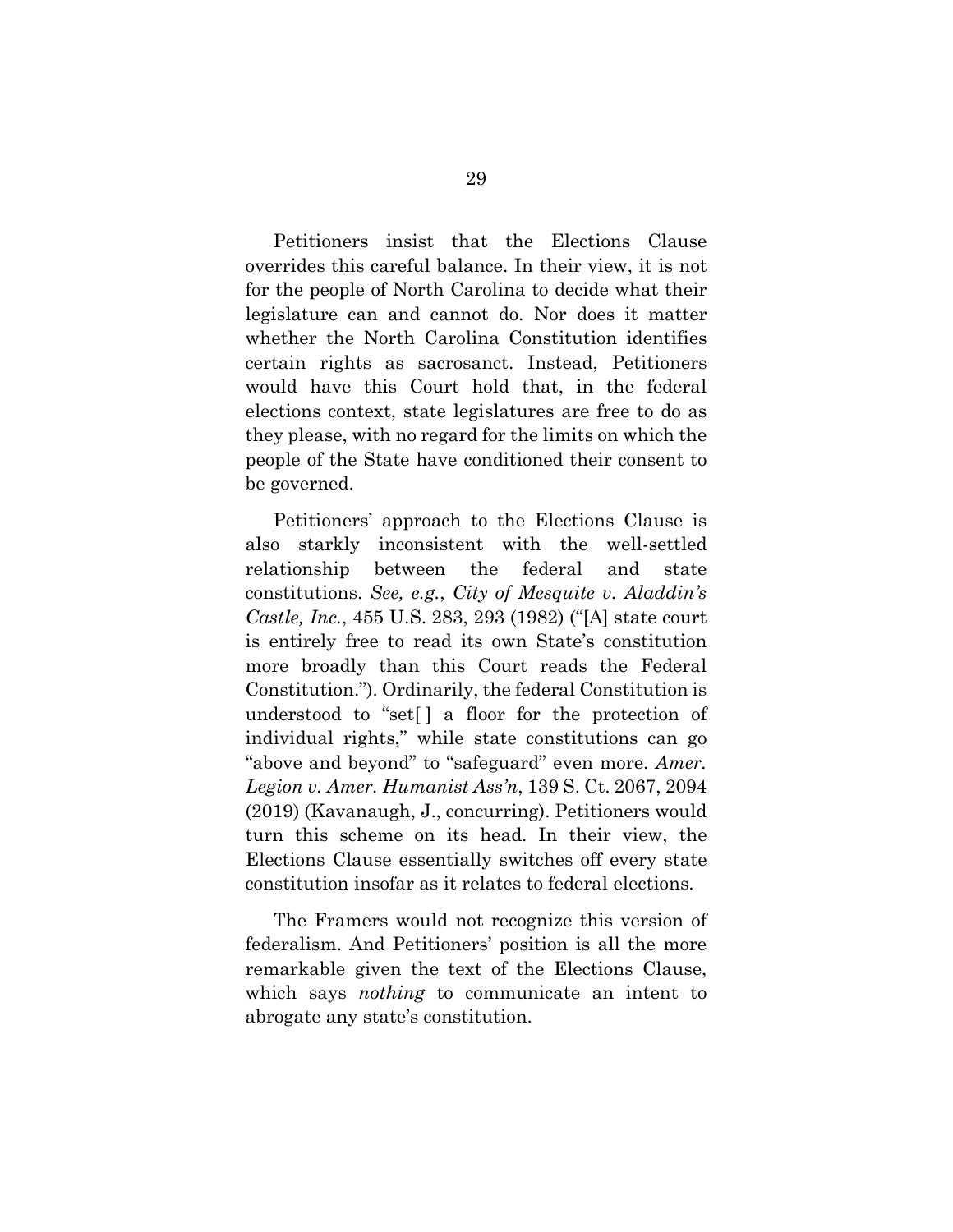The court below appropriately rejected Petitioners' reading of the Elections Clause, which profoundly disrespects state sovereignty.

### **E. Petitioners' reading would upend elections regimes in all fifty States.**

Finally, because Petitioners' reading of the Elections Clause has never been the law, its adoption by this Court would wreak havoc across the country. State legislatures throughout the Nation have devised elections regimes that rely on other state officials to help regulate and administer federal elections. And for good reason: "Running elections state-wide is extraordinarily complicated and difficult." *Merrill v. Milligan*, 142 S. Ct. 879, 880 (2022) (Kavanaugh, J., concurring in grant of stay applications). Elections officials must navigate "significant logistical challenges" that require "enormous advance preparations." *Id.* Petitioners' novel interpretation of the Elections Clause would upend States' sensible, good-faith efforts to mitigate these challenges and would result in endless headaches for election administrators. The court below was right to avoid this result. *Cf.* Nathaniel Persily et al., *When Is a Legislature Not a Legislature? When Voters Regulate Elections by Initiative*, 77 Ohio St. L.J. 689, 708 (2016) ("[T]he scope of the damage of a restrictive reading [of the Elections Clause] suggests that multiple actors in the political system have, for some time, believed that the Elections Clause did not prevent these kinds of regulations.").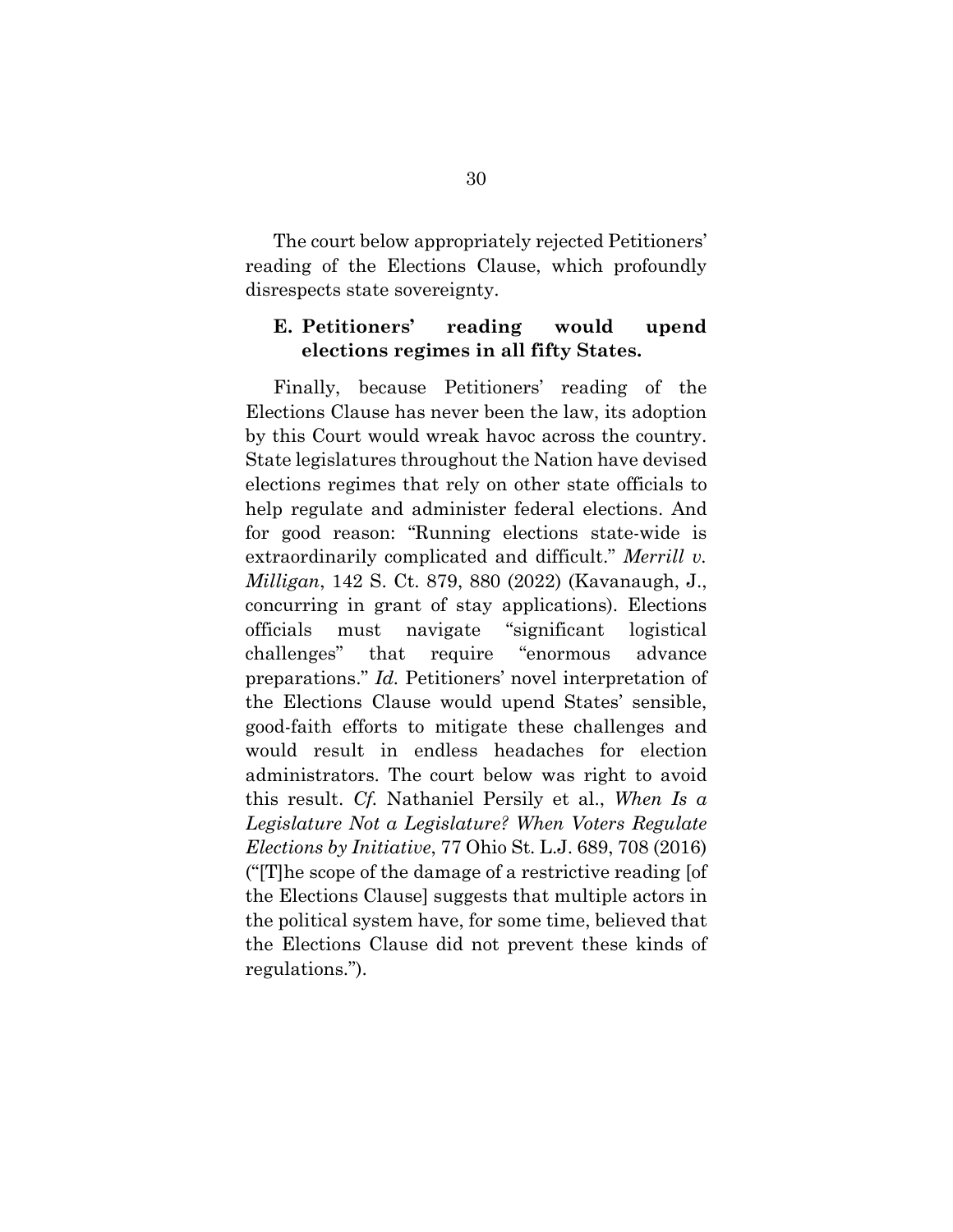Consider North Carolina. Our General Assembly has delegated the authority to issue certain rules governing elections to the State Board of Elections. *E.g.*, N.C. Gen. Stat. § 163-22(a). *See generally id.* ch. 163 (containing at least 40 grants of rulemaking authority to the state board). The Board has exercised this delegated authority to promulgate rules about election protests, handling of voting equipment, ballot layouts, recounts, photo ID requirements, and absentee-ballot delivery. *E.g.*, 08 NCAC 02 .0110 (election protests); 08 NCAC 06B .0103 (ballot arrangement); 08 NCAC 09 .0106-.0109 (recounts); 08 NCAC 17 .0101-.0104 (photo IDs); 08 NCAC 18 .0101 (absentee-ballot delivery).

It is unclear how North Carolina—or any other State—could successfully hold federal elections if these kinds of delegations are unconstitutional. State legislatures cannot realistically enact legislation addressing all of the "interstitial policy decisions" that elections require—particularly the kind of urgent decisions that arise every elections cycle because of unforeseen contingencies. *See Cooper v. Berger*, 809 S.E.2d 98, 112 n.11 (N.C. 2018); N.C. Gen. Stat. § 163- 27.1(a) (granting the State Board's Executive Director "emergency powers to conduct an election . . . where the normal schedule . . . is disrupted by" "[a] natural disaster," "[e]xtremely inclement weather," or "[a]n armed conflict"). Are legislators from across North Carolina going to travel to Raleigh to pass laws adjusting voting sites and hours every time a hurricane hits during an election? Will they convene to determine whether and for how long polling-site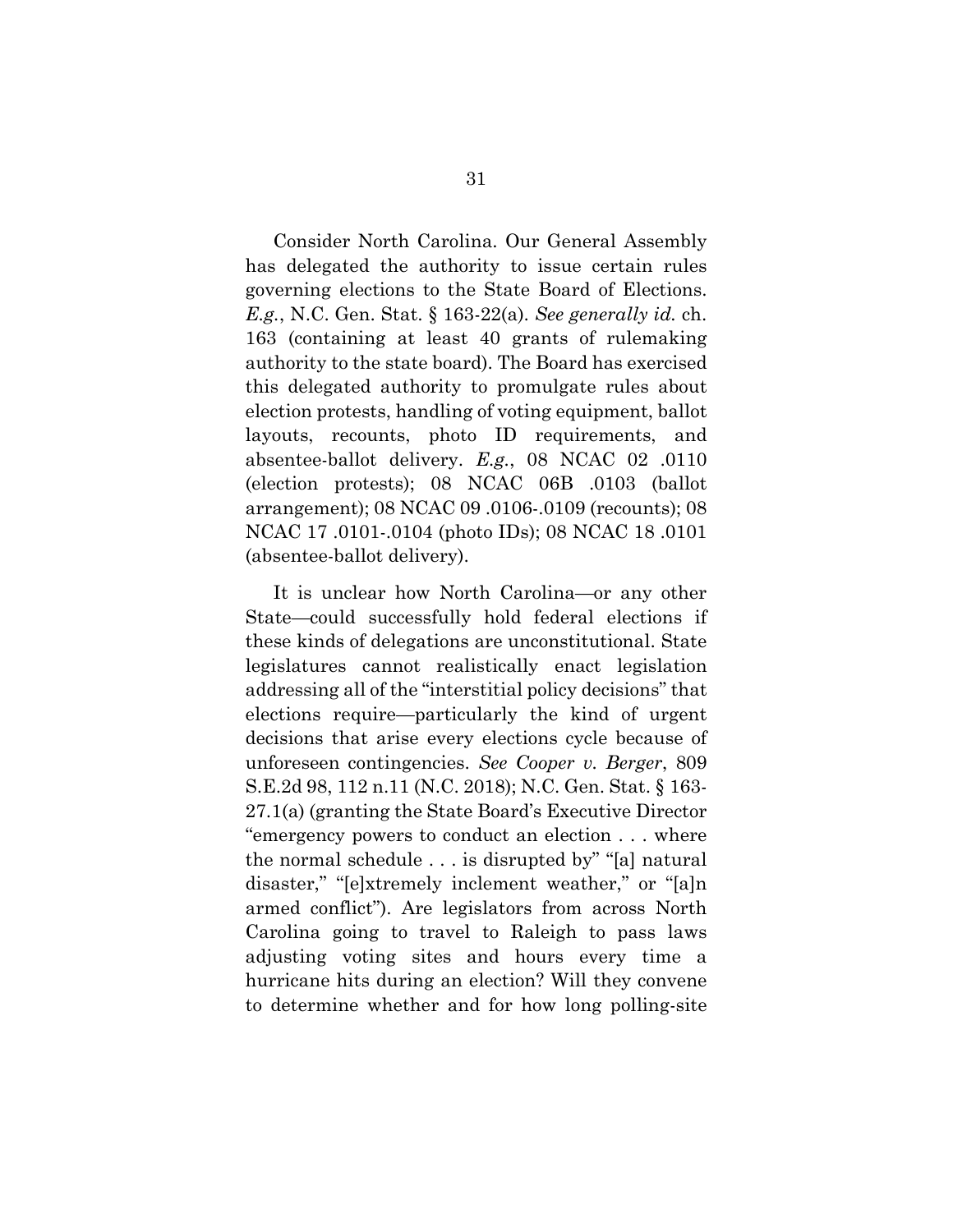hours should be extended whenever there is a power outage or equipment glitch? These kinds conundrums will plague every State if Petitioners' novel reading of the Elections Clause carries the day.

And this universal upheaval would not be the end of the practical problems that such a ruling would pose. Petitioners' position could complicate the role of state elections officials so severely that they might have to sever state and federal elections entirely. *Cf.*  Shapiro, *supra*, at 4-5, 37-38 (elaborating upon these practical problems).

To illustrate, imagine that a state legislature passes a statute prohibiting persons convicted of a felony from voting until they have served their full criminal sentences. The law, on its face, would seem to apply to both state and federal elections. Now imagine that a state court holds that the law violates the state constitution. In Petitioners' view, that holding could apply only to state elections—the state court could have no say with respect to federal elections.

But this position gives rise to a logistical nightmare: If someone who has not yet finished their probation or parole term shows up to register to vote, what is an elections official to do? Register that voter for state contests alone? And how should an elections official respond when that individual later shows up at a polling place? Disregard any federal-contest votes the individual casts, but count the individual's statecontest votes? This kind of predicament could recur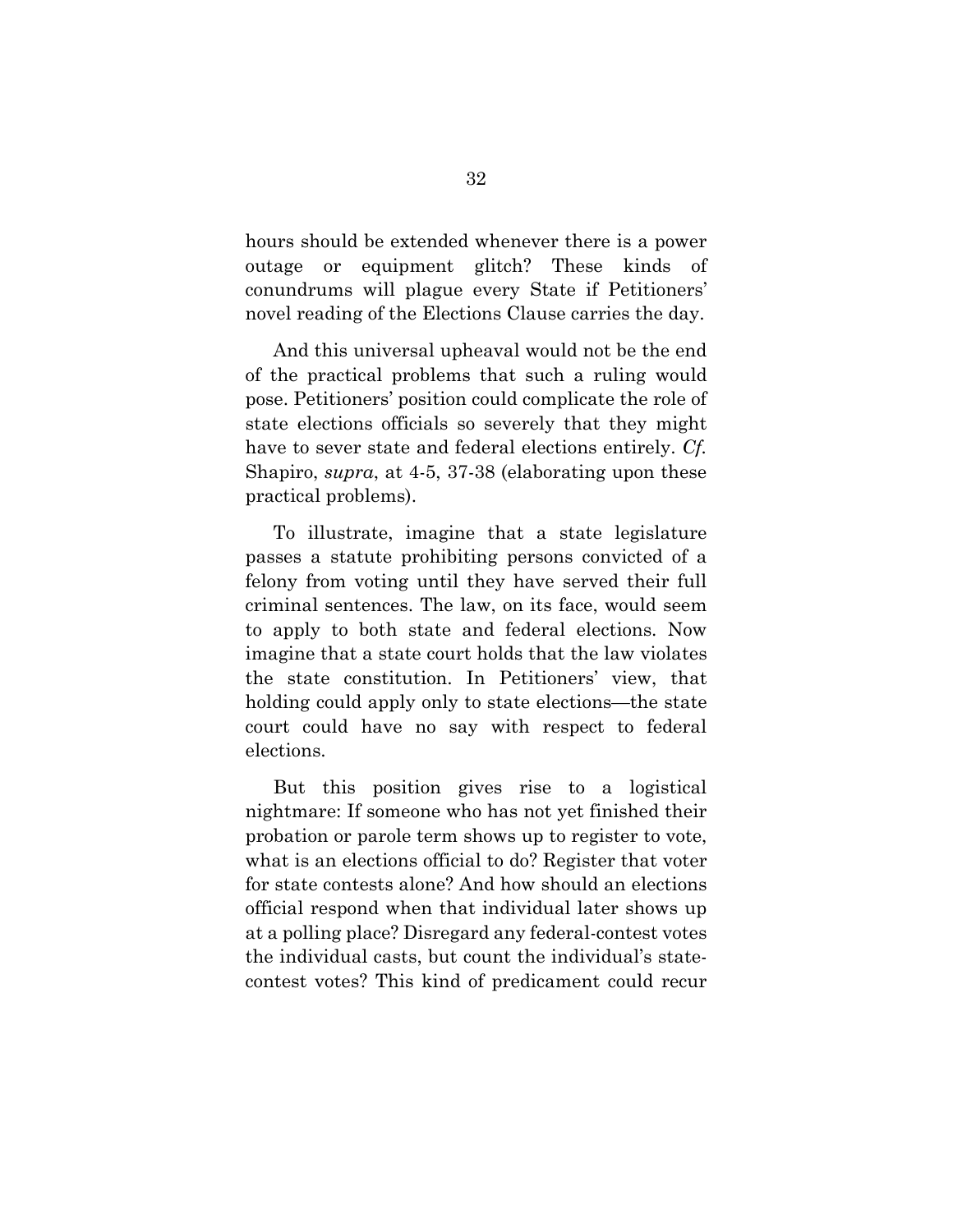every time a state election law is successfully challenged in state court.

Petitioners' approach to the Elections Clause seems destined to necessitate two entirely separate elections regimes—one for state and local elections and one for federal elections. The Constitution does not compel such chaos.

### **III. This Case Is a Poor Vehicle for Analyzing the Elections Clause.**

Finally, this case is a poor vehicle for resolving the scope of the Elections Clause. Most notably, it does not even implicate the question that Justices on this Court have expressed interest in answering: whether the Elections Clause permits nonlegislative actors to seize undelegated authority to prescribe the rules for federal elections.

But there are two additional vehicle problems. First, the state supreme court had an adequate, independent state-law ground for denying Petitioners' Elections Clause argument, a fact that undermines this Court's jurisdiction. Second, Petitioners' appeal of the trial court's remedial order remains ongoing before the state supreme court and could complicate this Court's review.

## **A. An adequate, independent state ground exists for rejecting Petitioners' arguments.**

This Court should deny certiorari because the court below rejected Petitioners' Elections Clause arguments on an independent state-law ground. This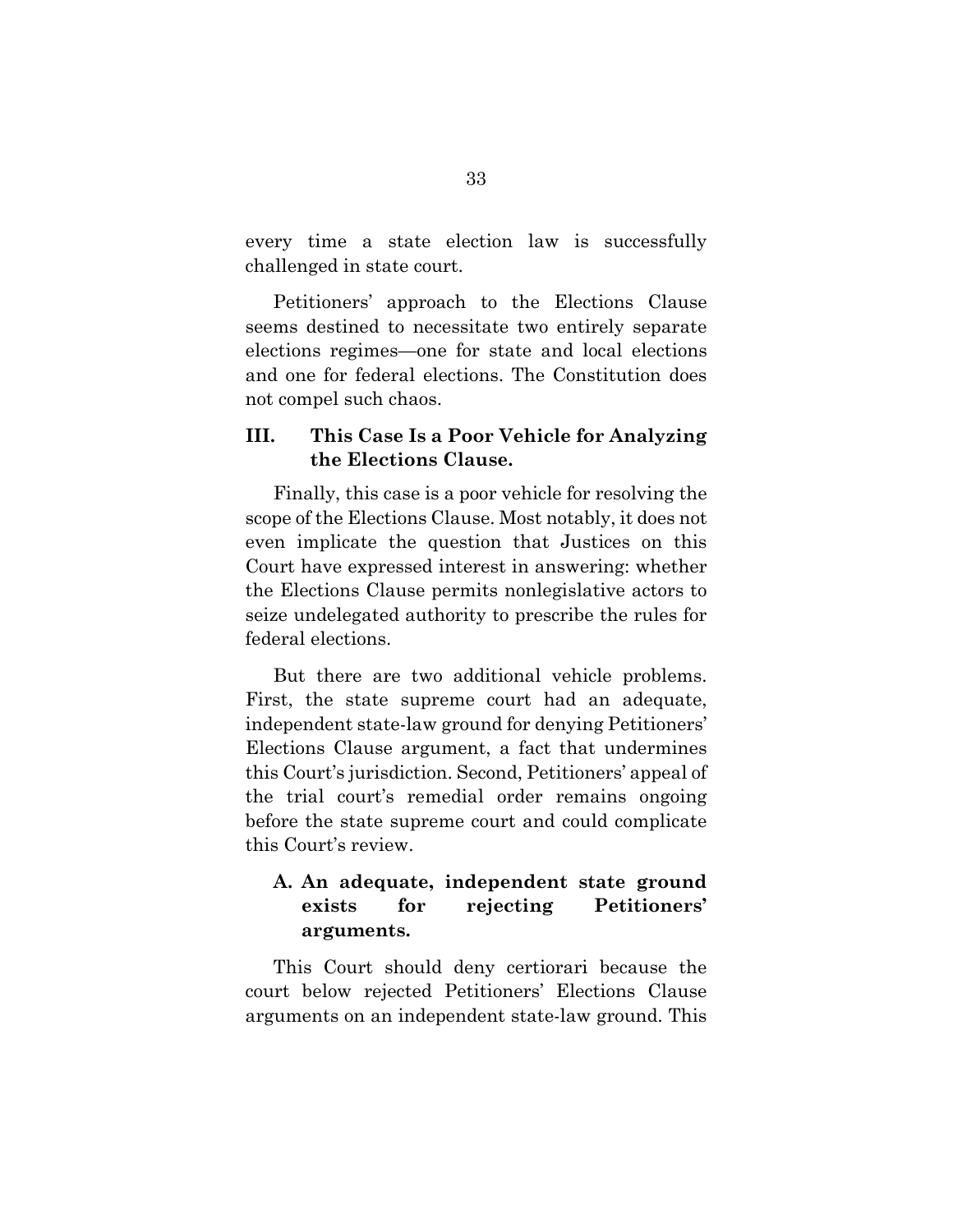Court lacks jurisdiction over appeals from state-court decisions that rest on state-law grounds. *Michigan v. Long*, 463 U.S. 1032, 1037-44 (1983).

Under North Carolina law, "[i]n order to preserve an issue for appellate review, a party must have presented to the trial court a timely request, objection, or motion stating the specific grounds for the ruling the party desired the court to make." N.C. R. App. P.  $10(a)(1)$ . Additionally, the party must "obtain a ruling" upon the party's request, objection, or motion." *Id.*

Here, as the court below rightly found, Petitioners did not comply with these preservation rules. Pet. App. 121a. Petitioners gave no indication during the merits stage of the litigation that they believed statecourt review of the congressional districting plan would violate the Elections Clause. They did not raise the Elections Clause as an affirmative defense or move to dismiss the complaints against their congressional map. Nor did they raise their Elections Clause arguments during trial proceedings or mention the Elections Clause in their proposed findings of fact and conclusions of law.

Despite these omissions, Petitioners assert that they presented their Elections Clause arguments to the trial court "repeatedly." Pet. 25. And, indeed, Petitioners did raise their Elections Clause argument during both the preliminary injunction and remedial proceedings. But Petitioners cite no authority suggesting that raising an argument at pre- and postmerits proceedings satisfies North Carolina's appellate rules, and the state supreme court believed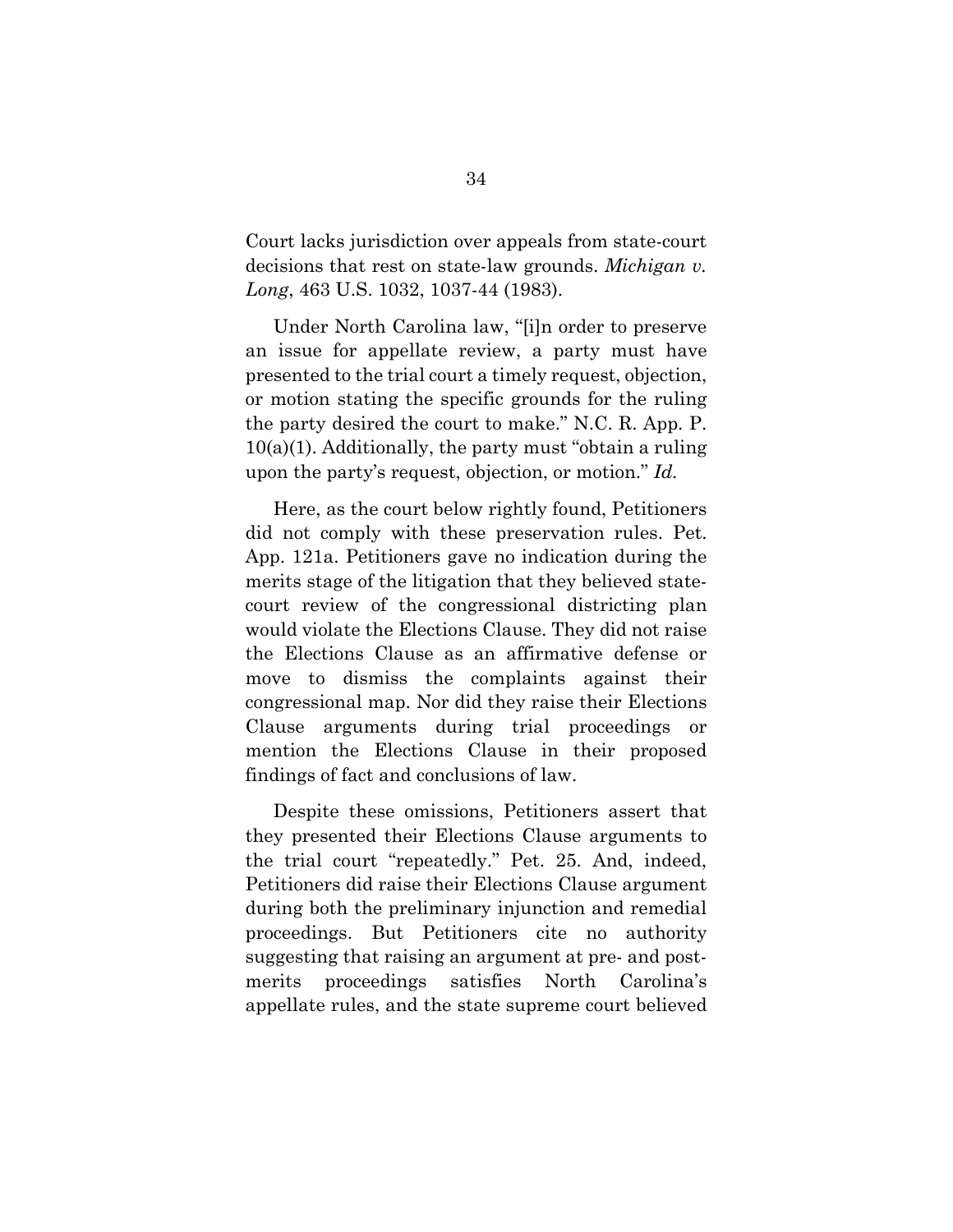otherwise. Moreover, the purpose of the appellate preservation rule is to afford reviewing courts the benefit of a trial court's considered judgment. *See Dogwood Dev. & Mgmt. Co. v. White Oak Transp. Co.*, 657 S.E.2d 361, 363-64 (N.C. 2008). Petitioners' failure to raise their Elections Clause argument during the merits stage deprived the trial court of the opportunity to consider Petitioners' novel theory.

Petitioners also argue that, even if they failed to preserve their Elections Clause argument, the state supreme court addressed the argument anyway. All this proves, however, is that the court below had an alternative *federal* basis for denying Petitioners' claims. It does not negate the existence of an adequate, independent state-law ground. *See Michigan*, 463 U.S. at 1041.

Finally, Petitioners suggest that the Court should ignore any procedural defects because "this case presents the Court with the opportunity to consider and resolve this important issue on plenary review." Pet. 25. But the "desire to decisively 'settle important disputes for the sake of convenience and efficiency' must yield to the 'overriding and time-honored concern about keeping the Judiciary's power within its proper constitutional sphere.'" *McGirt v. Oklahoma*, 140 S. Ct. 2452, 2504 (2020) (Thomas, J., dissenting) (cleaned up).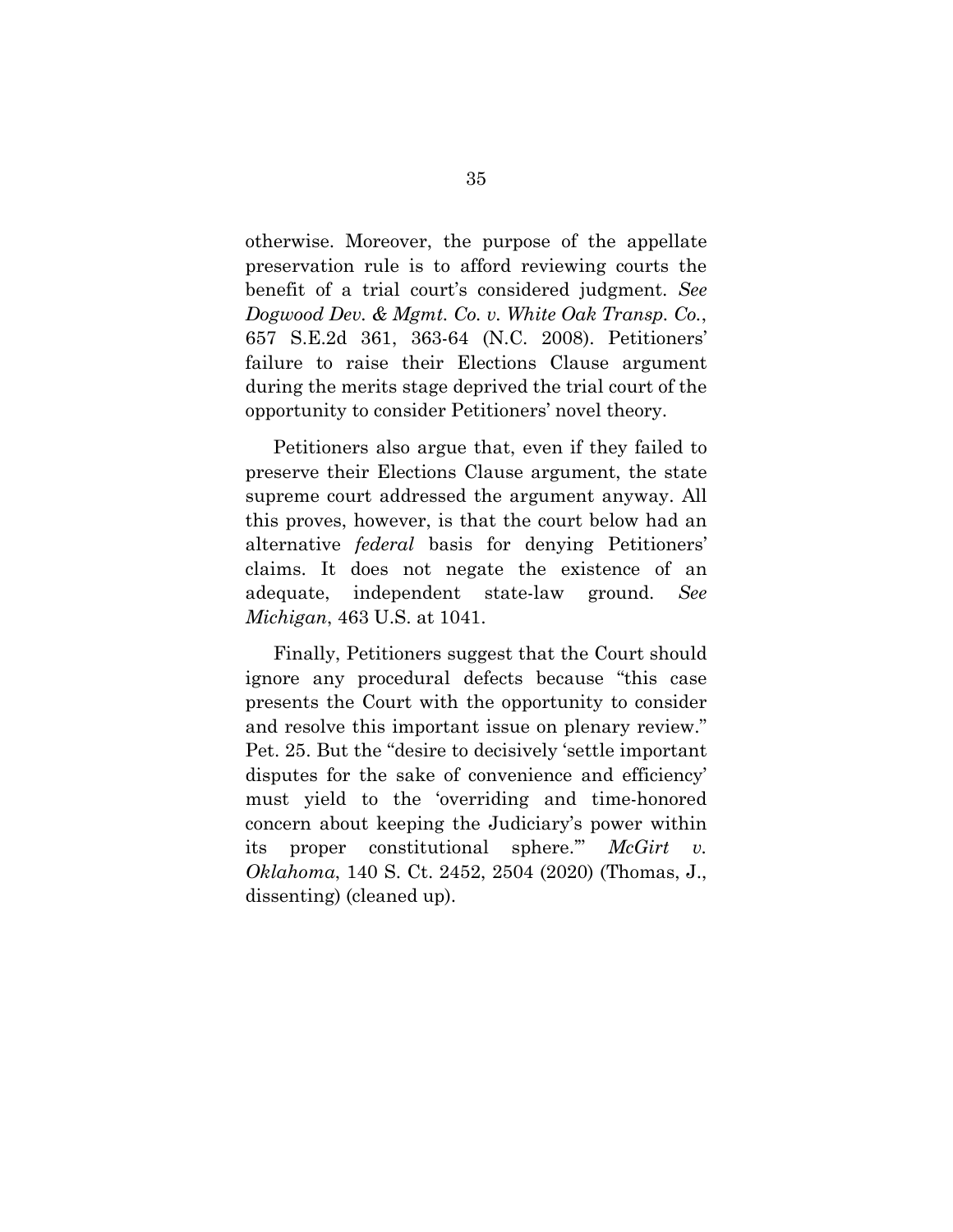## **B. Ongoing proceedings in the North Carolina Supreme Court could complicate this Court's review**.

There is yet another reason for this Court to deny certiorari: Petitioners' appeal from the trial court's remedial order remains ongoing before the state supreme court. *Harper v. Hall*, No. 413PA21 (N.C.), Docket, *available at* https://bit.ly/3F8mh80. Those ongoing proceedings could substantially complicate this Court's review. Denying the petition, meanwhile, would not necessarily foreclose this Court's ability to consider Petitioners' Elections Clause arguments after final judgment. For that reason, denying certiorari for now is the more prudent course.

This Court may review only the "final judgments" of a State's highest court. 28 U.S.C. § 1257. "[A] statecourt judgment must be final in two senses: it must be subject to no further review or correction in any other state tribunal; it must also be final as an effective determination of the litigation and not of merely interlocutory or intermediate steps therein." *Jefferson v. City of Tarrant*, 522 U.S. 75, 81 (1997). In other words, the judgment must be "the final word of a final court." *Id.*

Petitioners insist that this Court has jurisdiction because the Elections Clause issue "is the only determinative one left in the case," and it has been conclusively resolved. Pet. 25. But that is simply not true. Petitioners' appeal of the court-imposed map is currently pending before the North Carolina Supreme Court.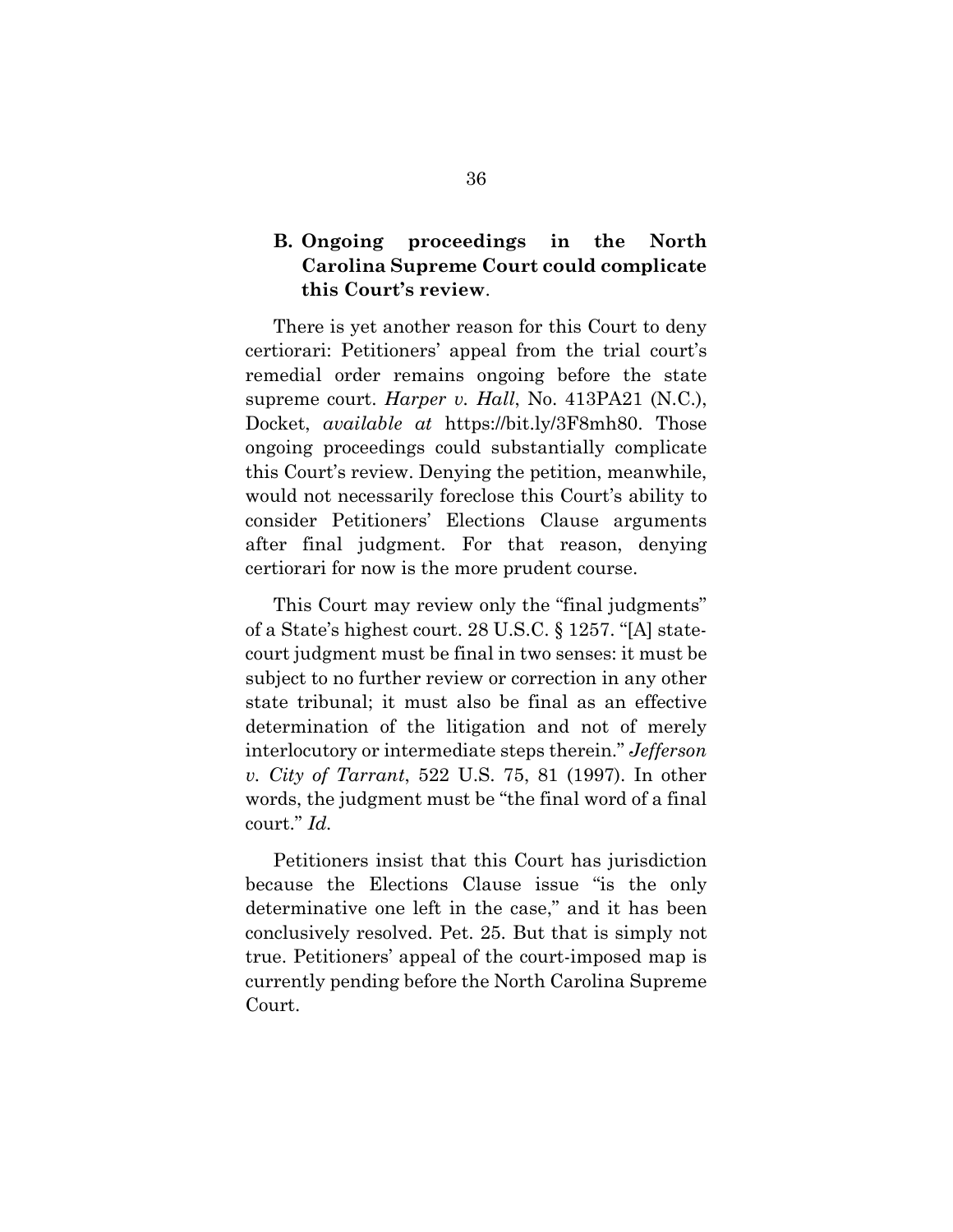That court's final decision could complicate this Court's review in myriad ways. The state supreme court could, for example, agree with Petitioners that the trial court erred by ordering the 2022 elections to take place under the special masters' interim map. Such a ruling would moot Petitioners' challenge to the trial court's remedial order. Pet i (asking this Court to answer whether "a State's judicial branch may nullify" a congressional map "and replace" the map with one "of the state courts' own devising"). Alternatively, the court could reiterate that Petitioners failed to preserve their Elections Clause argument. If the court below were to elaborate upon Petitioners' preservation failures, that would only make the absence of jurisdiction here even more glaring. This range of possible outcomes counsels strongly against granting certiorari, whether or not the decisions below technically constitute final judgments under section 1257. *See Cox Broad. Corp. v. Cohn*, 420 U.S. 469, 477-83 (1975); *see also Seattle's Union Gospel Mission v. Woods*¸142 S. Ct. 1094, 1097 (2022) (Alito, J., concurring in denial of certiorari) (recognizing that questions about the finality of statecourt judgments can complicate this Court's review and counsel against granting certiorari); *Gordon Coll. v. DeWeese-Boyd*, 142 S. Ct. 952, 955 (2022) (Alito, J., concurring in denial of certiorari) (same); *Carpenter v. Gomez*, 516 U.S. 981, 981 (1995) (Stevens, J., concurring in denial of certiorari) (similar).

Denying certiorari now, meanwhile, would not necessarily impair this Court's ability to later review the Elections Clause issues Petitioners raise. If the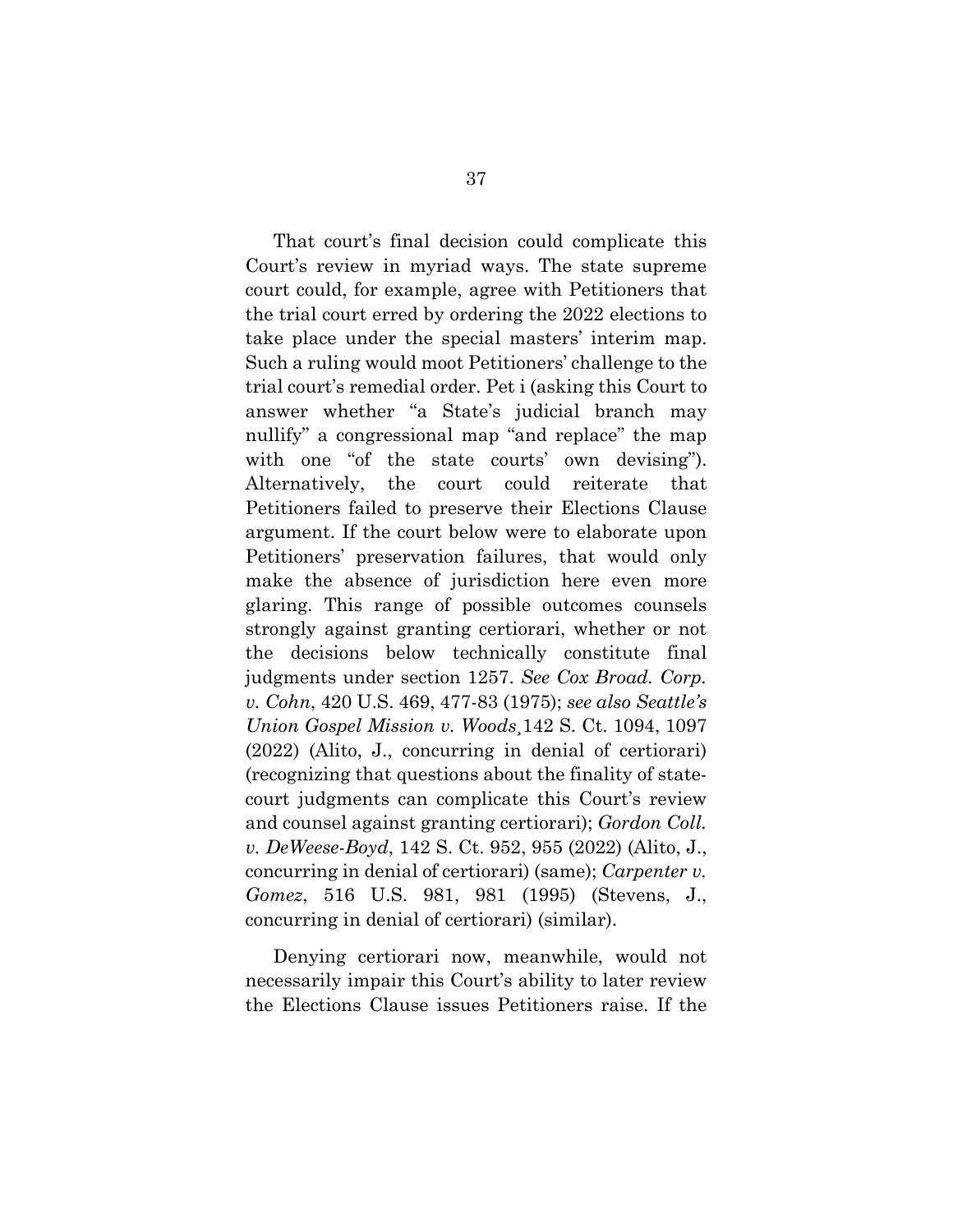state supreme court affirms the trial court's order, Petitioners could again seek this Court's review. Similarly, even if the state supreme court reverses the trial court, Petitioners could still ask this Court to consider whether the Elections Clause permitted the state courts to invalidate their original maps. Moreover, because Petitioners concede that the 2022 congressional elections will take place under the special masters' interim map, Pet. 4, Petitioners will suffer no prejudice from letting the ordinary appeals process play out.

Finally, there is no shortage of state-court litigation involving allegations that a nonlegislative state actor violated the Elections Clause by prescribing rules governing federal elections. Thus, even if these procedural hurdles doom Petitioners' claims, this Court will have ample opportunity to consider the same arguments.

Those other cases, moreover, may well have far more significant stakes for the relevant State's elections. As North Carolina law mandates, and Petitioners acknowledge, the interim congressional map imposed below "is good for 2022 only." Pet. 4; *see also* N.C. Gen. Stat. § 120-2.4(a1). Accordingly, no matter what this Court decides, next year, the North Carolina legislature will be in the same practical position—drawing a congressional districting map for the 2024 election cycle.

#### **CONCLUSION**

The petition for a writ of certiorari should be denied.